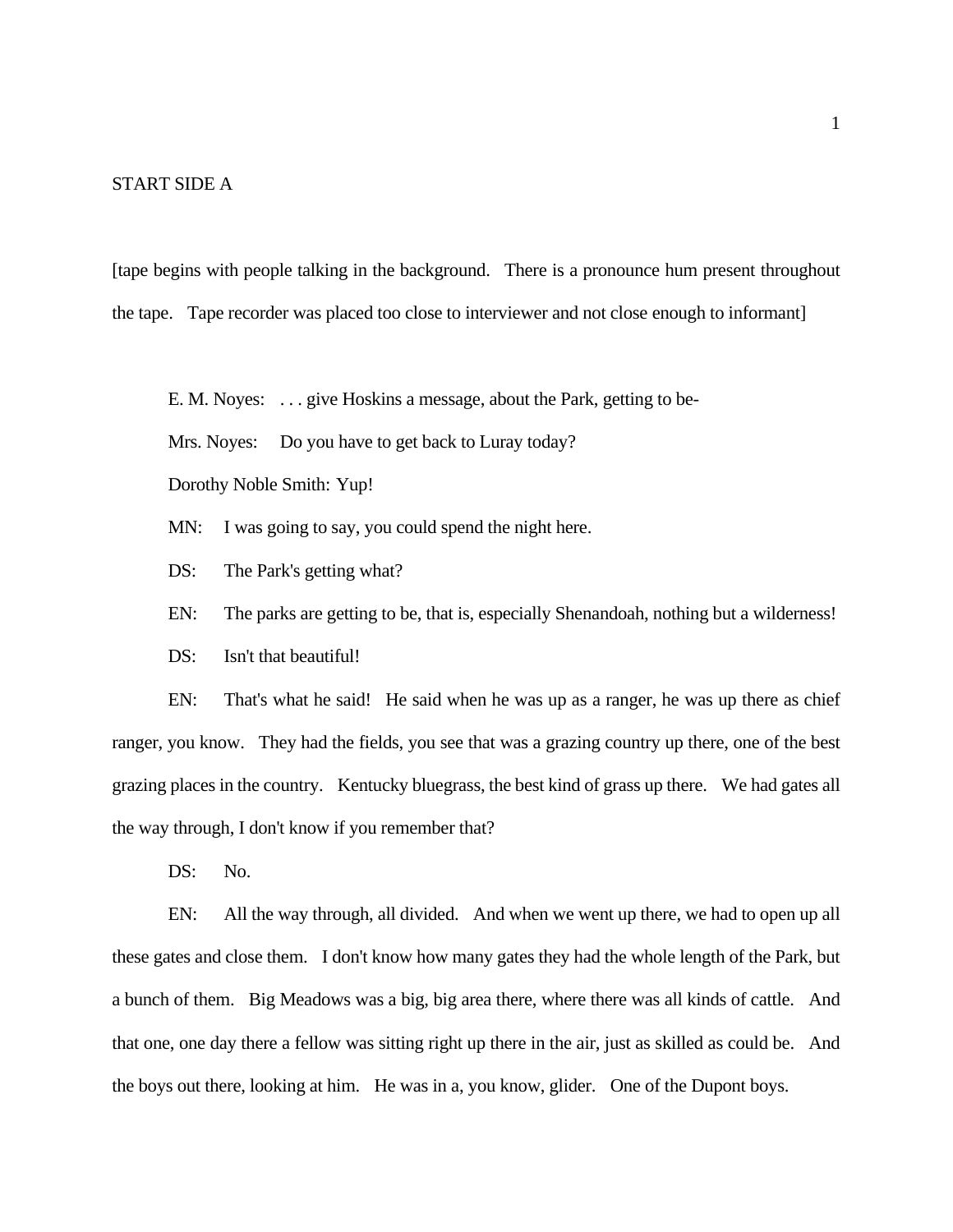DS: Oh!

EN: And he hollered down, "How about chasing those cows out of the way?" So the boy went down there and he chased all the cows over. See, they wanted to land. Just being a nut () and he went and he'd go for a ride that day.

DS: Wow!

EN: He was killed later on.

DS: Uh huh. Well, you're objecting to the fact that nature has taken over and reclaimed what the mountain people had done, the damage that they had done. And now the trees have returned.

EN: Oh, yeah. So, all right, you've got plenty of trees! Well, why's, why not have some nice, clean place? Doug Brannon said, one thing he brought up to me when I'm down there last time, he said, he said, "Ought to have left some of those fields there, they're so much more interesting!"

DS: True, and then--

EN: But you can't see nothing but trees! At Camp 1 now, you can't see a blooming thing!

DS: Umm hmm.

EN: That was beautiful, there.

DS: You were there from 1933, right?

EN: 1933 'til, well, almost, to the end.

DS: Yeah.

EN: And then I went from 1 over to 10.

DS: Now, what was it like in the very beginning, when you first got there?

EN: Is this thing going?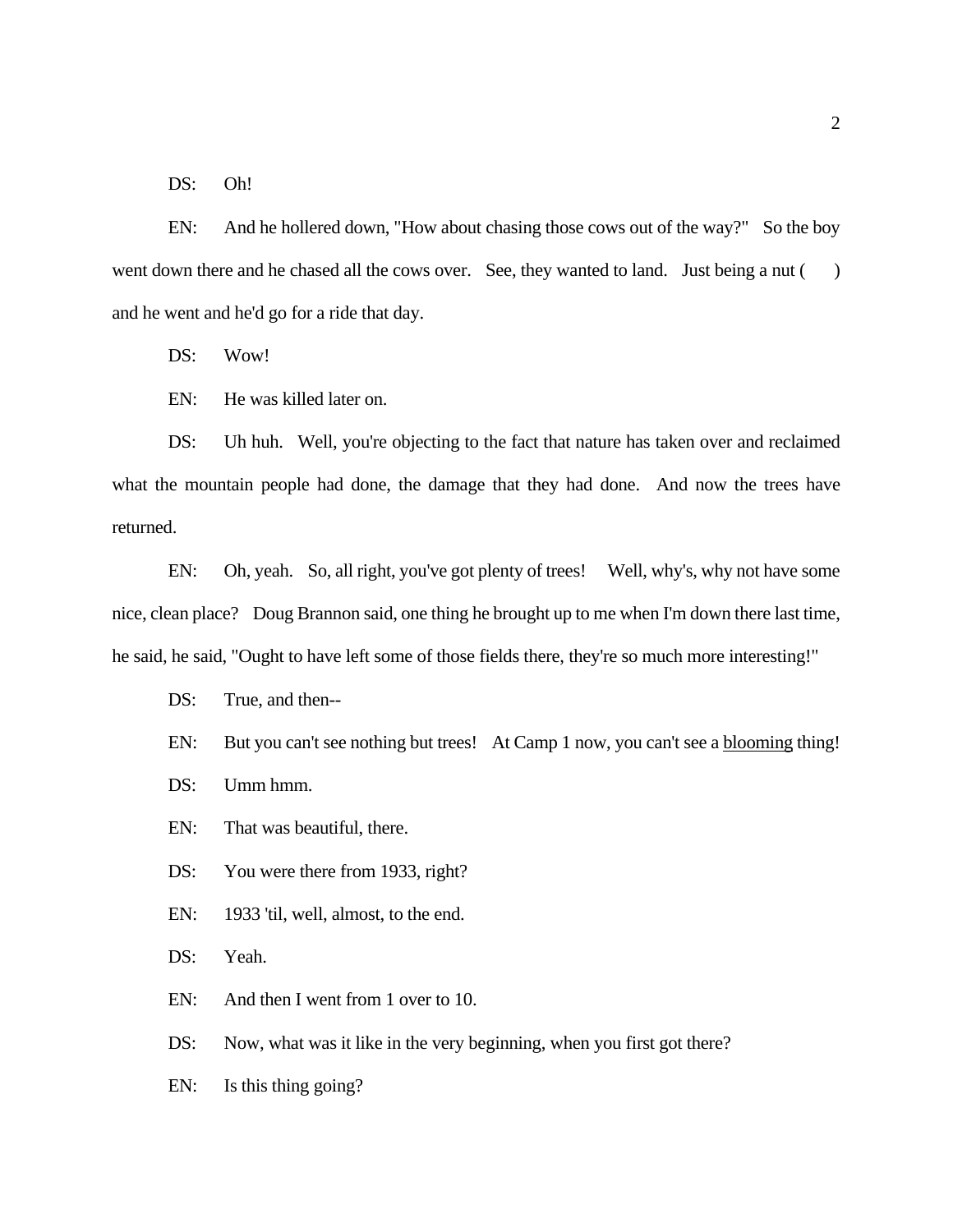DS: Yeah.

EN: Hmph! (laughter from both women in background)

DS: What's wrong with that? (more laughter) What was it like when you first got there?

EN: Well, let's see, located that camp there, and after they showed me a spring, up from the camp, over the highway. He said, "you can get your water here." But that didn't last long.

DS: Why?

EN: Because there wasn't enough supply.

DS: Oh.

EN: You know Ed, old man Parks ()?

DS: Yeah.

EN: Well, we saw him, we had pulled in to get water. And he said, well, there's a place down below your camp, there, with a spring that's big enough say where a man drowned his wife.

DS: Oh, boy.

EN: So we went down there and looked around and couldn't see any water at all. But he showed us where the spring was and dug down there and we developed that down there, had a good water supply.

DS: So, that's right, Pollock was still there when the CCC--

EN: Oh, yes, he was still there.

DS: And Skyland was still operating.

EN: Oh, yes, very much. Gee, we used to have wonderful times over there, he's a great entertainer, you know.

DS: Yeah, and he invited the fellows from the CCC?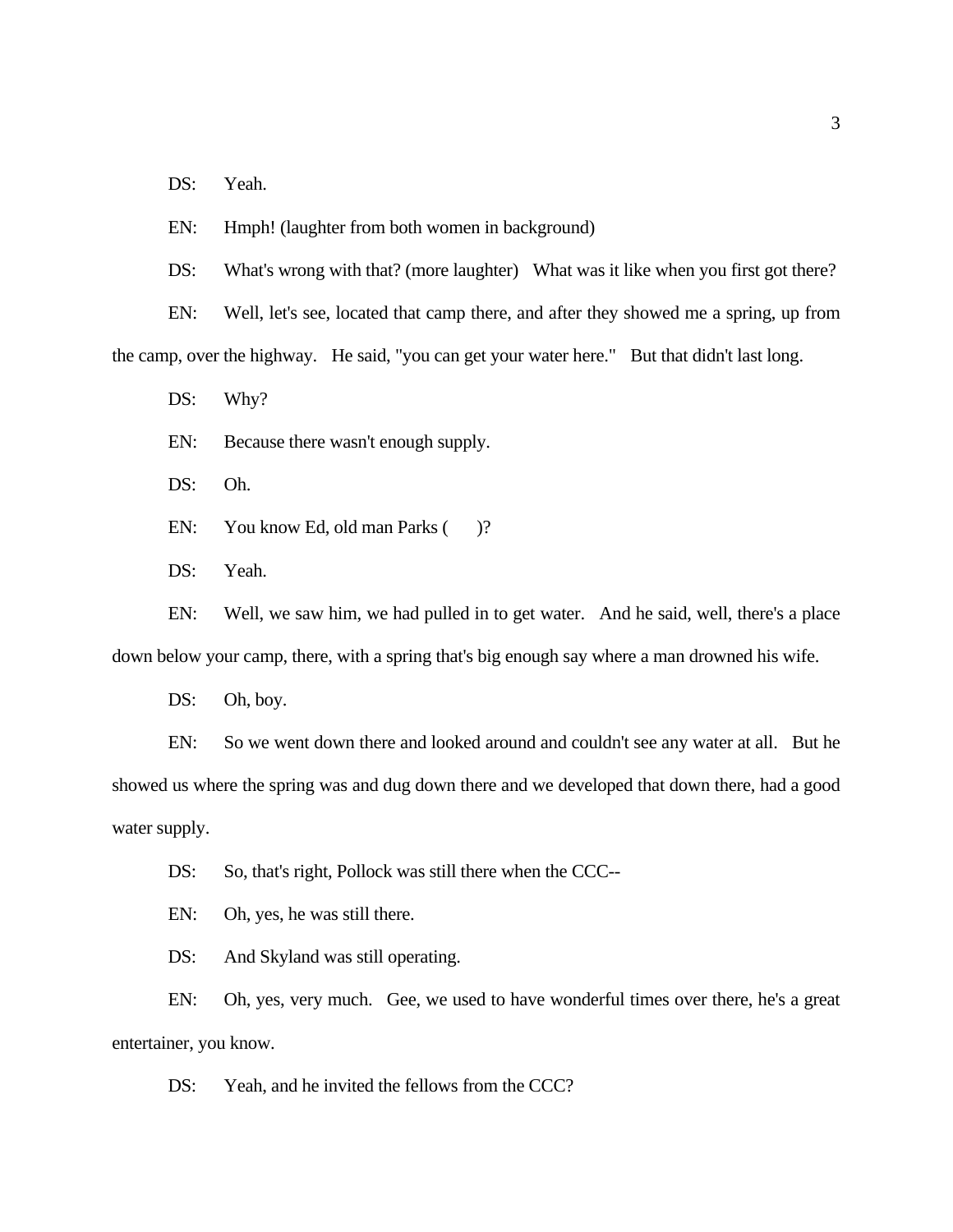EN: Oh, yeah. We used to do a lot of favors for him, getting him wood and everything else, and we, we renovated most of those cabins. We put in fireplaces, with the boys, stone fireplaces.

- DS: Why did you do that?
- EN: In Skyland!
- DS: Why? To help him? Or was that--
- EN: They belonged to the government then, those buildings.
- DS: Oh, I see, yeah.

EN: And we renovated them. We did a good job. The boys used to work over there, cleaning up and everything else, and one day a fellow said to me, "Who are these young fellows around here?" Says, "I never saw a bunch of kids working so hard as these fellows are, ( )" And I says, "CC boys." He said, "Wait 'til I get home, I'm going to tell them what a CC boy is like!" He says, "I've heard so much criticism." He said, "I never saw youngsters more interested in what they're doing." I went on into Skyland and I told them, "You're going to see some pretty girls coming up here, and with shorts on and everything else." I says, "Go ahead and look at them () but don't glare!" They didn't, never had anyone complain at all about them. Always well behaved.

- DS: Were they still making moonshine when--
- EN: Huh?

DS: Were the mountain people still making moonshine when you were there?

EN: Oh, yeah! All you had to do is whistle and somebody would come out () haystack with a, a two quart mason jar. Just pass that mason jar around. (laughs)

DS: How much would they charge for that?

EN: Oh,  $I($ , but it's cheap.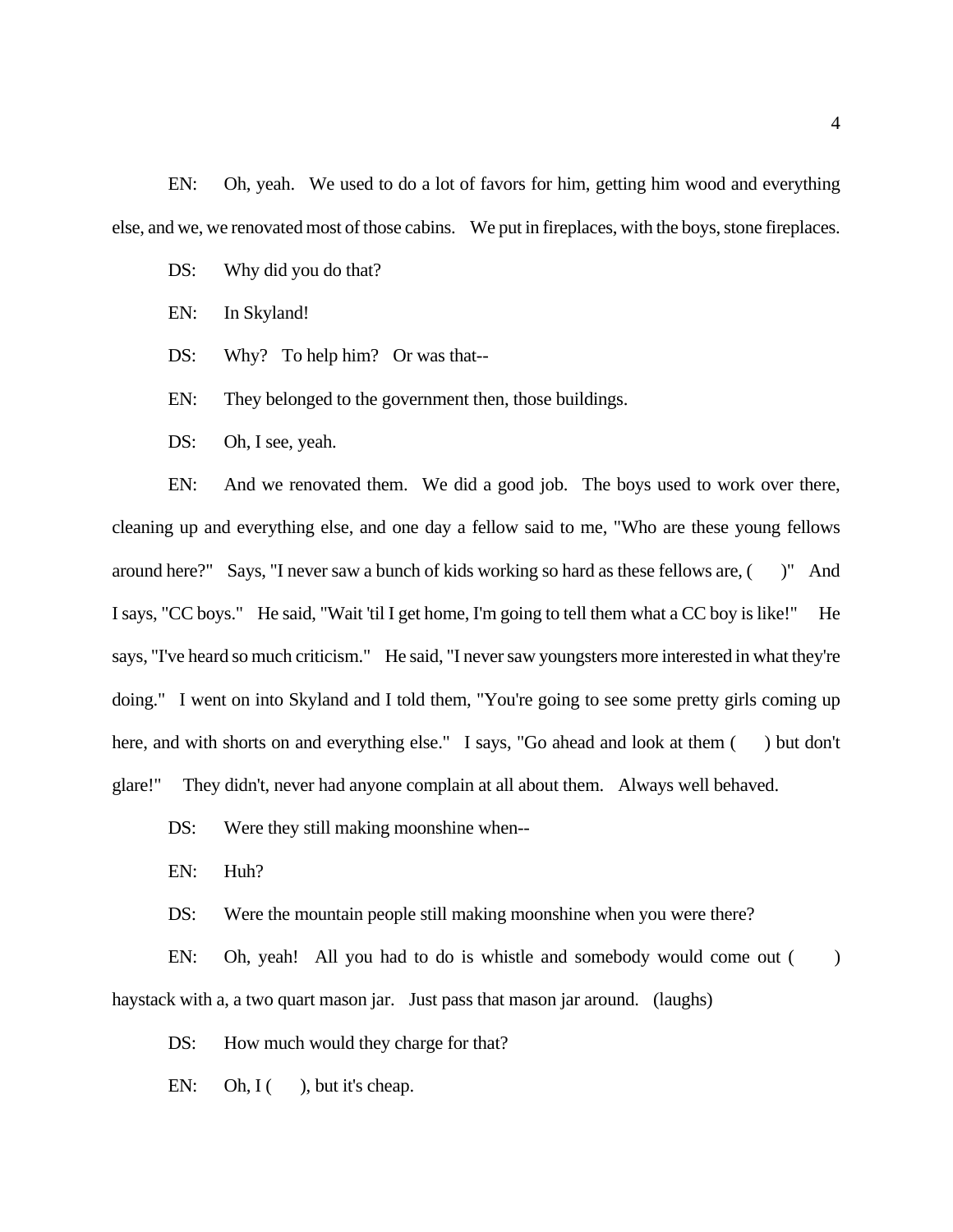DS: And it was good.

EN: I think it's three, four dollars a half a gallon?

DS: But it's good stuff, though, wasn't it?

EN: Oh, I don't know. I had a drink of that years after, and I said, "How in the devil do they drink that stuff?" I'll never forget one time they had some company thing and passing this mason jar around. One of the boys went over to Camp 10, Number 40, can't think of his name right now. He sat there, chatting, took a drink. And his face, all wrinkled up, he  $($ ) it around there and finally he fell over on the floor. () Finally he got up and sat in a chair, () "Boy! That was good!" (laughter )

- DS: What got you into the CCC's?
- EN: What?

DS: What got you into the CC's?

EN: Went down there and applied for it.

DS: Uh huh. And, had you known that you were going to go into the Blue Ridge Mountains?

EN: No one had told me that, I didn't know it. No, I didn't ask that, () I didn't have an idea what that Park was like. I'd been to Luray, and  $($ ) we went a little way, and he says, "There's going to be a drive up on the mountains there." That's all I'd seen of it.

DS: Well, you were in charge of that Camp 1, weren't you?

EN: Umm hmm, Camp 1 and Camp 10. And later on down, down to 27, I think it was.

DS: Camp 1 was originally just tents, wasn't it?

EN: Just tents.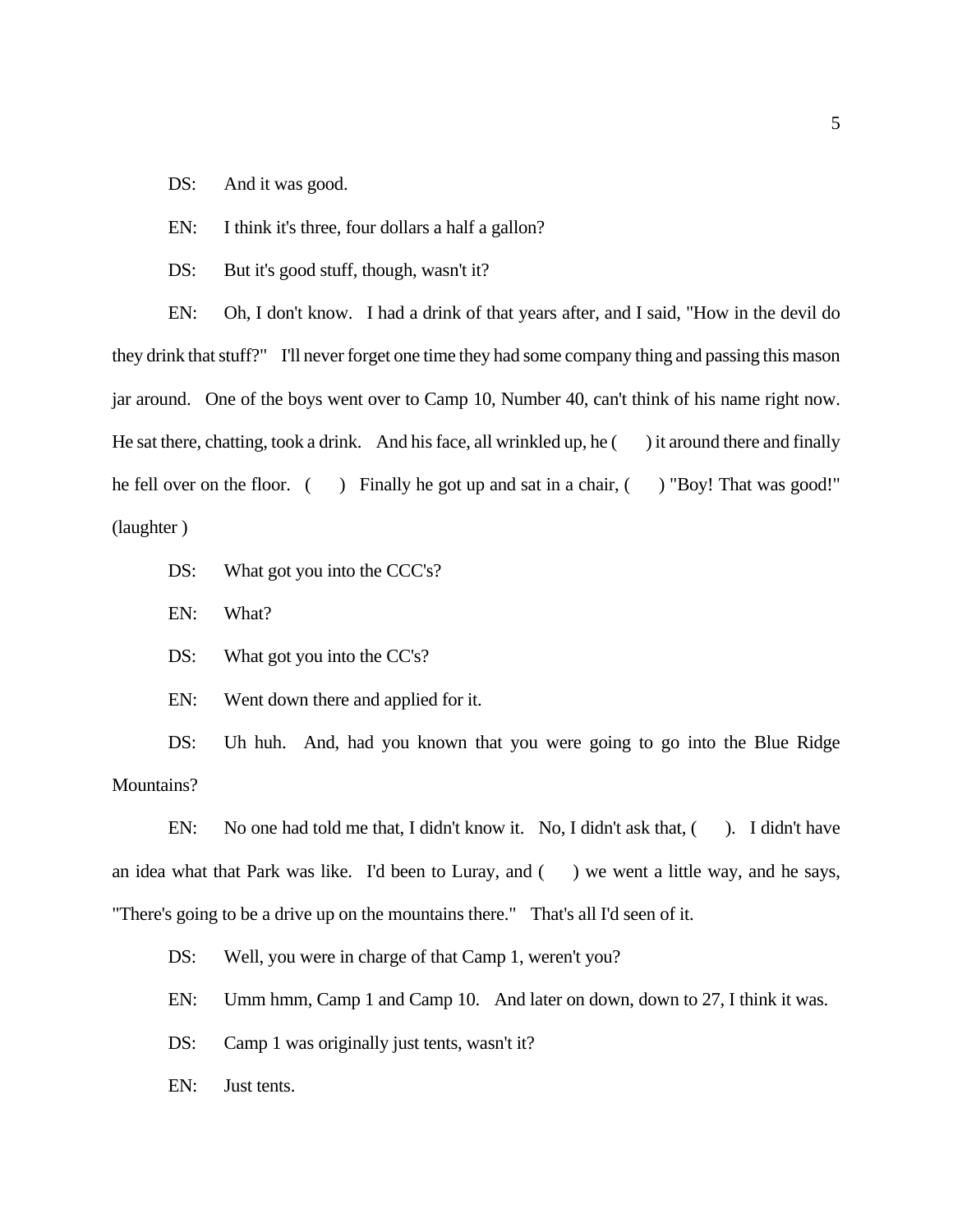DS: How, were the tents all right? Did they keep you warm and dry?

EN: Well, we had, in the winter time they had the barracks built by that time. And the tents, especially where our tents were, they were close together. And the ropes criss-crossed. And they had a lot of horses over in Skyland and they used to let them out and they'd come over there, running our camp down, going through there, ( ) say, knocking the ropes down and down come the tents! (laughter)

DS: Well, there's a lot of work, real hard work that was done by the CCC's, wasn't it?

EN: Absolutely. We helped on that wall, you know. Did all the work, we were laborers, they had to bring masons in, had to do that work. But we did all the labor for it.

DS: Well, now, from what I understand, you can tell us a whole lot about the inception of the Park. Now, that picture that you were showing me shows Lassiter with you. Did he help direct any of the programs that the CCC's did?

EN: Well, I suppose he did, he probably got the orders from Washington. No matter who, the first thing we did was build a trail. We started a trail back from the camp there at Skyland. And somebody from off in Washington, "Oh, this trail ought to be over here." And then somebody else come, "Don't understand why you're building a trail here." So I went down and saw Lassiter. I says, "I want to put in an order for a couple thousand rollers." He said, "What kind of rollers?" "I want to roll these, roll these trails ( ) so we can shift it! He said, "I'm going to put a stop to that!" and he did. ( ) think they had so many people coming out and trying to boss. And nobody knew anything about what this thing was all about, there, anyway. But those boys worked, never had to egg them on or anything.

I was telling, later on, we had to get rid of the Virginia boys. We was putting in a bunch of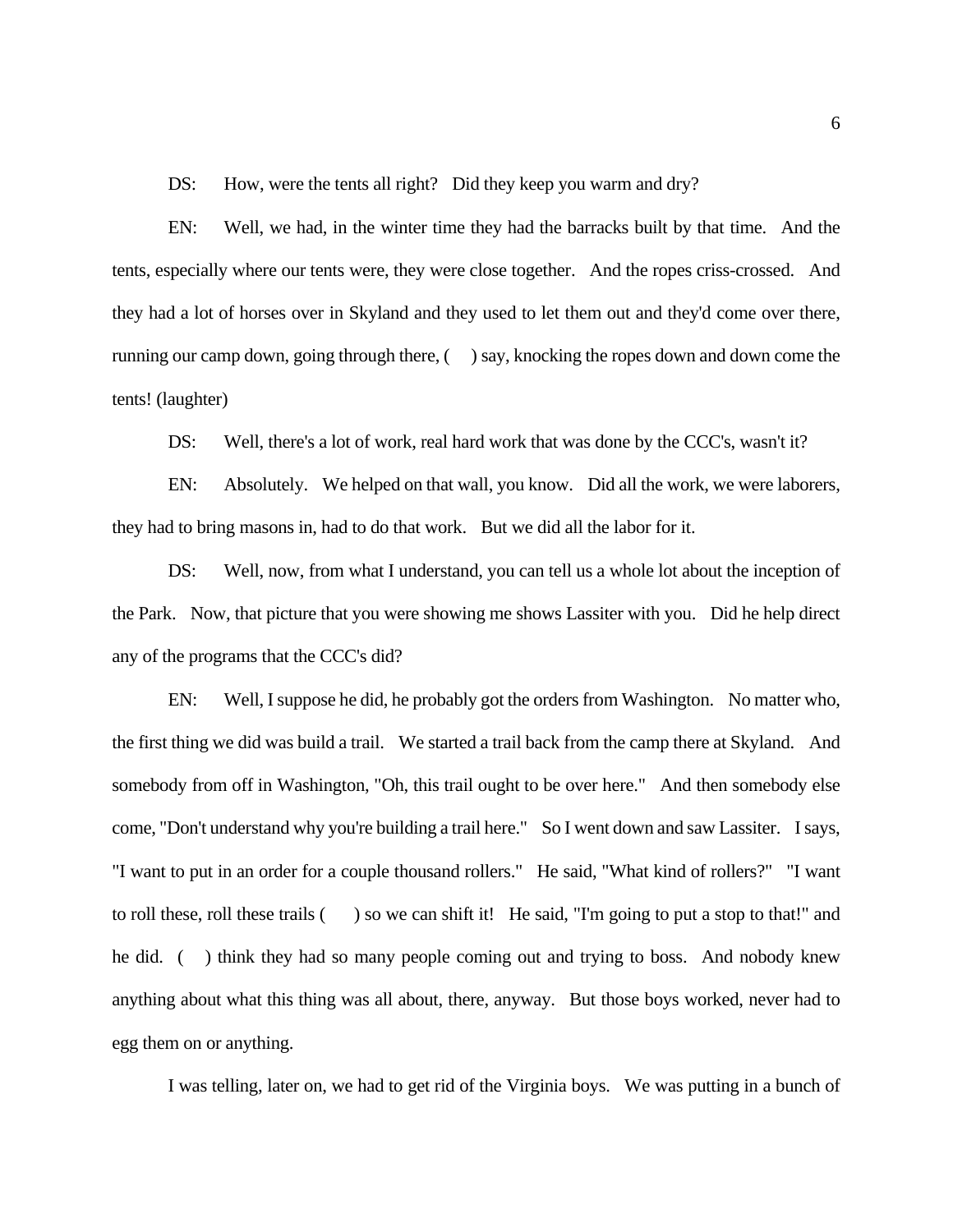boys from Pennsylvania, we got a bunch from Philadelphia, supposed to be the poorest area of Philadelphia and () be a little tough with them. So they got a letter, some sob sister had wrote in to Washington. They got an order up, got an order that ( ) shipped all the Virginia boys out of 10. And Fechner, who was the President's (), with the government, now, he was out there. And I said, talking to him, he used to come out to camp a lot.  $($  ) I said, "From now on orders come out from Washington. From your office." And I said, "We had one crazy one. First one that I've seen." He said, "What was that?" And I told him, I said, " Taking the Virginia boys out, so'd we be getting boys from the north. They call us names and so forth, just because some sob sister wrote in and was having trouble in one of those camps. We haven't had any trouble, they're mixing good." I said, "What are you going to do when we get in a war? You going to say, 'you come from the north and you come to the south.' Aren't you going to mix them up? Of course you are." ( ) I said, "I don't know who issued that order, but it was a crazy one." He said, "I agree. Why should that still sail?" (laughter)

- DS: So, did they do it? Did they do that?
- EN: Sure they did, had to get rid of all of them!
- DS: Where did they go, then?
- EN: Oh, different camps, said I'm all wrong. That was a crazy order.

DS: But I thought that you, didn't you say when I first came in here that the mountain people helped you all along?

EN: Oh, yeah.

DS: How?

EN: ( ) on fires. On fires, and ( ). ( ). Hell, I don't know what we'd have done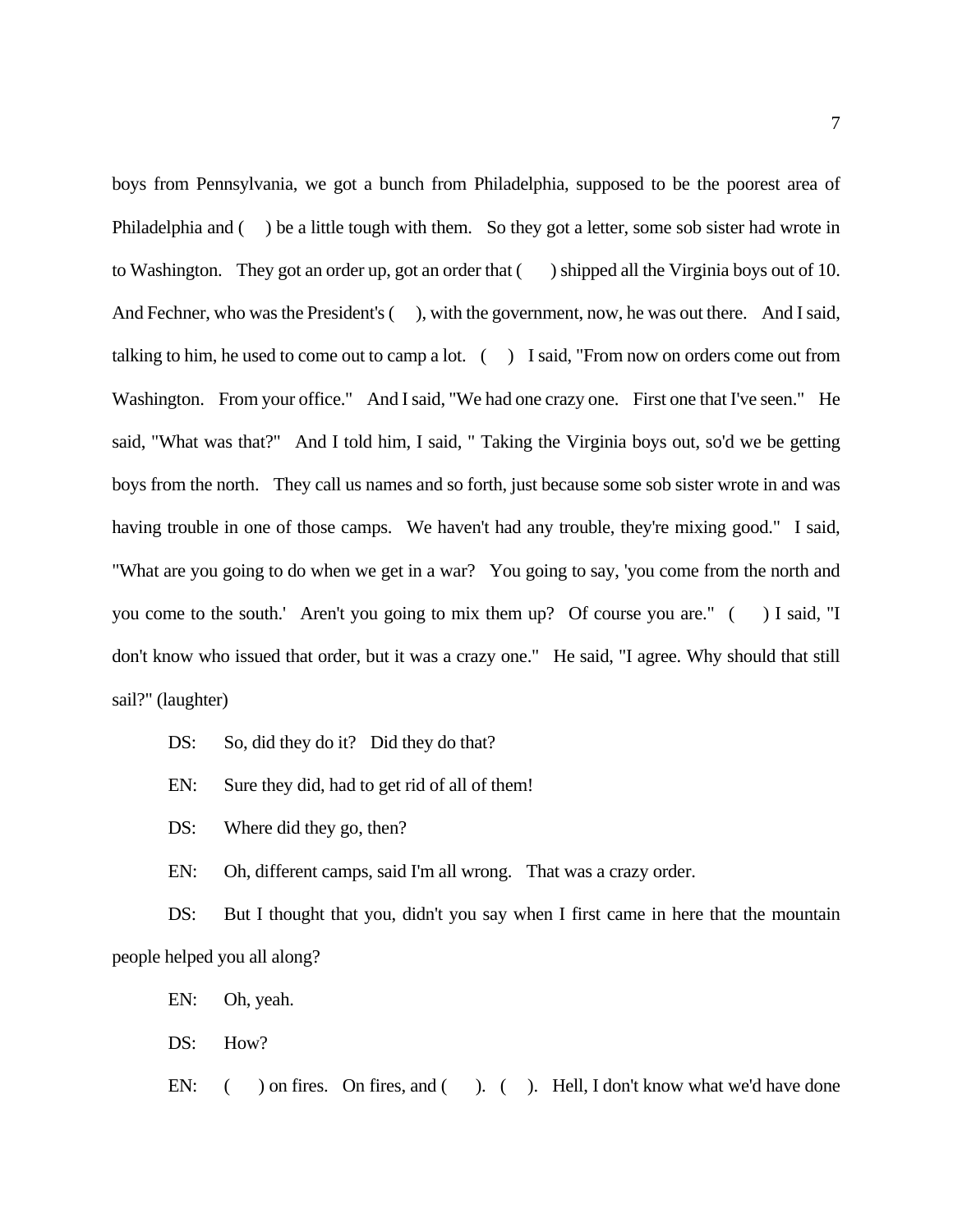without them. Take ( ) camp, we didn't know anything about fighting forest fires. And the people they had come out there from California and their method of fighting fires out there's entirely different. Guess they never had any ground fires  $($ ). So we learned how to fight it with  $($ ) say to these fellows, "Well, what do you, what's the best thing to do?" And they'd tell us, and we'd do it. And then we had a big fire there, one time, I mean, () Had to backfire it and stop it. But, didn't have anything a couple of years, you never knew we had a fire up there. Never hurt anything with it. But there was a, I was talking with an army captain there, with a big flashlight, and I saw something, looks liked a little blaze, away from his fire.  $I(\ )$  and flashed the light and I saw somebody running. I went up there and here was the fire started again. They were going to start a fire up () from where it was burned, see? And one of these mountaineer boys came over to me and said, "Mr. Noyes ( ) burn that house up." So I says, "If it doesn't burn, then I'm going down and set that on fire myself." He said, "What do you mean?" I said, "I'm getting darn sick of you guys, touching these things off up here." I said, "We just caught a fellow up here. We didn't catch him, but caught it in time so that it didn't, didn't spread." "Oh, no, no, we don't do anything like that." But a few weeks after, I came in from Washington that weekend, came out Monday morning, they'd had a big fire. Mile long. This mountaineer came in the office and he said, "Noyes," he said, "I know who set that fire, those fires down there." He says, "I saw them." He says, "I hate to say it but one of them was my nephew." So we--

- DS: Do you remember the name?
- EN: Huh?
- DS: Do you remember the name?
- EN: Name of the man? Mountaineer don't like giving ( ). So, I went down to, what's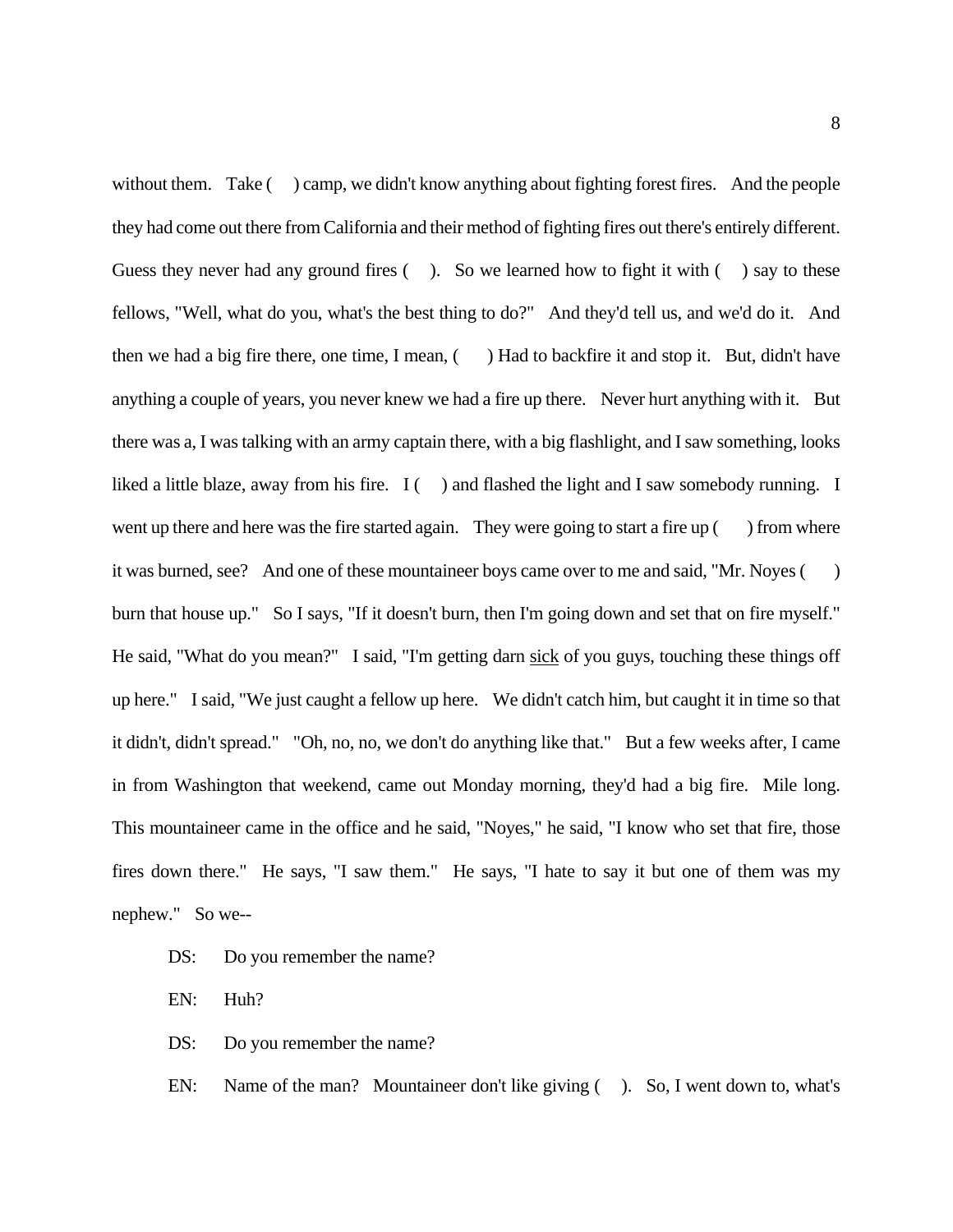the town east of us?  $($ )?

#### DS: Madison County?

EN: Madison, went down to Madison, and got the, got the sheriff. And he come up and got the boy, and locked him up. ( ) trial down there, so I run down there, and I told this, told this to the district attorney, whatever his name was. I wanted those fellows sent up. Make an example of them. Or they'll be doing this all over the mountain. He says okay, so I went down there, the morning of the trial, and I went over to the courthouse and he wasn't there, and then I went back to-- I went to his office first, and he wasn't there, and then I went over to the courthouse, and then I was going back to his office and I met him. And he says, we got this thing all set now, he says, come on up to the office. And he says, what are we going to that fellow? Malicious arson, or carelessness, or this or that? I said, malicious arson, ( ). he says, okay. He hadn't made any preparation at all. When we go in the trial there, they had prosecutors for the boys, I mean attorneys for the boys. And they're just pounding this uncle of one of these boys who is a witness. Well, they just kept going and they got through with him and another, then another lawyer started pumping. And I said, I was sitting along side of the, oh, my thoughts (). And I said, "You got a safety net?" Another fellow get up there, and pound down on him. I said, "well, you're going to make a fellow confess something, 'cause he'll get out of it, ( )." "No!" he says, he got up and says, "I object." Just then the judge up there, sitting up there, (makes spit noise) spit the ( ) [plug?] clean across the darn room. (laughing) ( ). Gee, I could tell you a lot of funny things.

- DS: Did the fellows get it?
- EN: Ma'am?
- DS: Did the fellows then--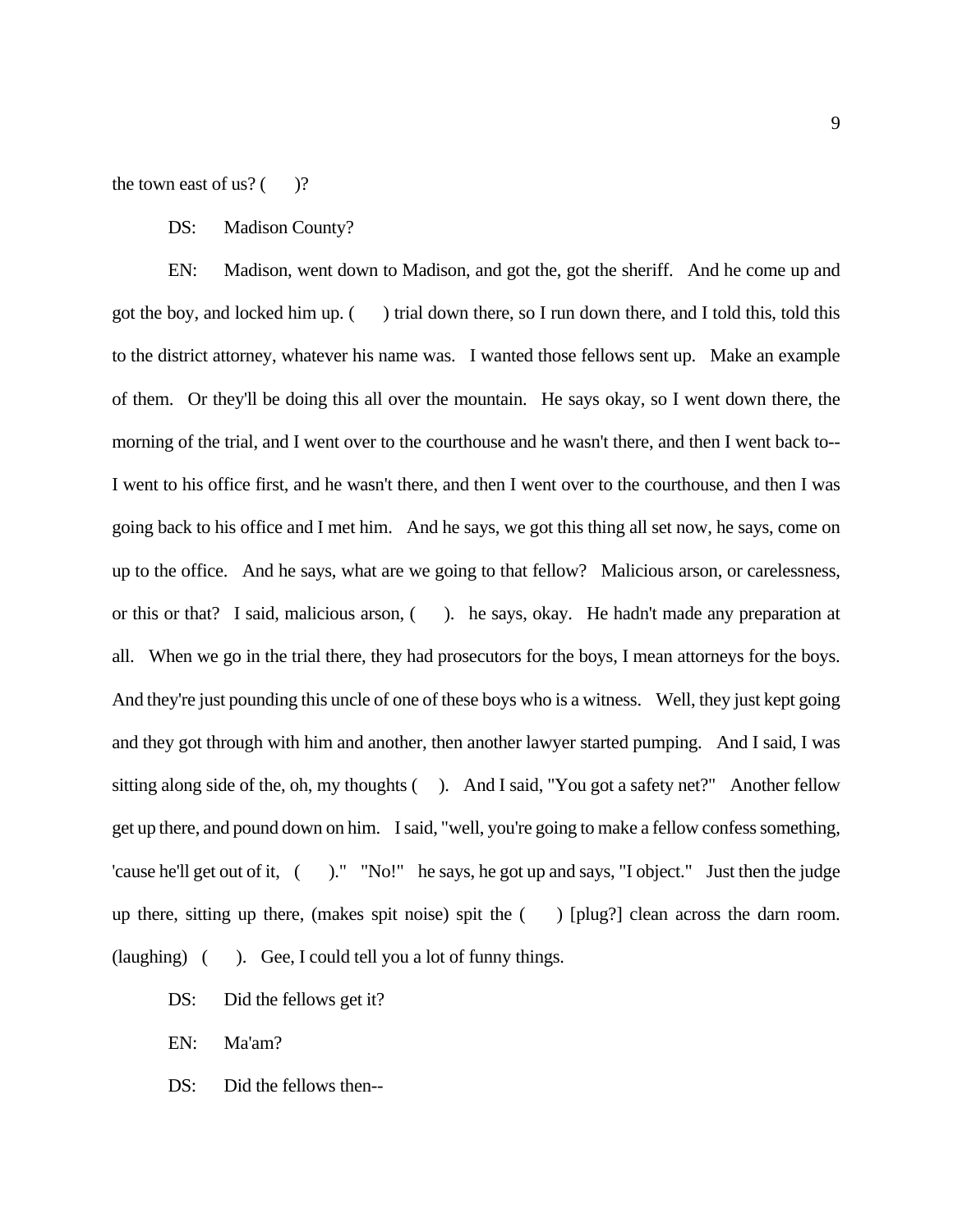EN: They got it, they got a year. We never had a fire down there after that, not a one! We used to have a lot in the winter time. I remember the boys with back pumps on, slop over some in the back there and freeze. ().

DS: Did the mountain people help you with learning how to use axes, and the rest of that? EN: That's what I say about these, these locals, which we had foremen. Then these locals, you know, they would, they showed them and everything.

DS: Because a lot of the fellows had no idea how to do anything, really.

EN: Well, () right down at, down at headquarters there. And we were called in to get our ( ) First job and the boys were ( ) [forming? digging?] the foundations. And the concrete man was, got about half done and it started to rain. And it rained. Did the boys quit? No, stayed right there 'til it was done. And we'd do a lot of cabinet work down there, they had a foreman there, ( ) down there when they need ( ) couple of the two by fours or something over his shoulder. Said, what are you lugging that for? Send the boys after that. No, I says, I send them for a two by four, they'll come with a four by six or something. And the fellows up on the roof, pounding nails into the scaffolding, just nothing to do, didn't have, didn't have the slates up there, whatever they was putting up there, the roof. So, got rid of him, I didn't get rid of him, but I got another man down there, and I told ( ) got your hammer in your hand, gonna hit you over the head with it.

DS: I guess you had to really --

EN: Let the boys do it! Let the boys do! When I come down there, we did everything in those houses, the heating, put in all the heat, everything but the plastering, course you didn't have that plasterboard in those days. Did everything but the plaster. I'd go down there and they'd show me the doors they hung, the floors they laid. And they did it, and they were good. They were working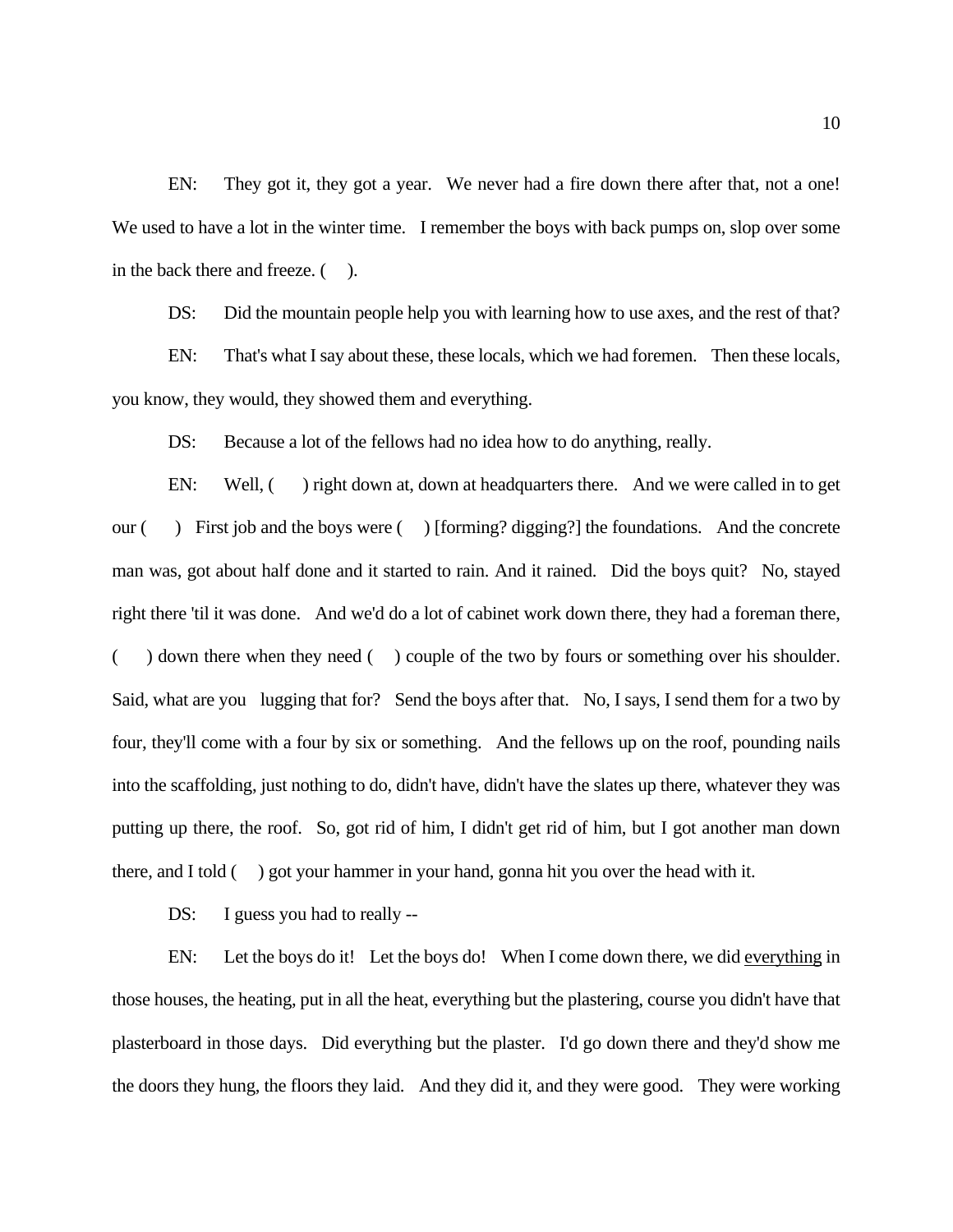all the time. Went right up to the roofs. And those houses are better than the ones they built later on down there, you tell me.

DS: Well, you know, being the superintendent of them, the way you were, you really had your hands full, didn't you?

EN: Oh, they had plenty to do.

DS: Because you had to follow the guidelines from Lassiter, as well as Washington.

EN: Of course, I was always very much interested in the boys. That's what that was set up for. They had to, we had a recreation, we had a place where the boys met, then. Then they wanted to start school for them, they wanted to build a building, this is later on. Couldn't just, one they had ( ) so we'd make a school out of it. And I says, they wanted us to build a new one, that was it. So I said, "well by golly, we're going to build a gymnasium." So they're tearing the camp down down below the mountain, I forgot the name of the town down there. And sent the fellows to get some lumber out of it. And the truck come back with the lumber, started the long haul. So I said to the company commander there, I says, "how about sending a field kitchen down there?" So they ( ), they stayed down there, and we got enough out of that place to build a gymnasium! The only one that was built in the CC camp in the whole country! That caused more trouble, ( ) they, they try to get the buildings, you know. He says, "that thing's caused more doggone trouble than all the buildings in the CCC!" He called me over to the camp ( ) Skyland, and he called me over there. And he said  $($ ) well, I said, "you keep changing it!  $($ ) you keep changing the darn thing."  $($ ) And he said, "well, you can finish that up the way you want to do it, I quit, see? () Finish it up the way you want it to be, go ahead with it." I says, "Okay," so I went ahead with it. Had, down, down in the basement, we had lockers, showers, and all that. I wanted to, I wanted to heat it with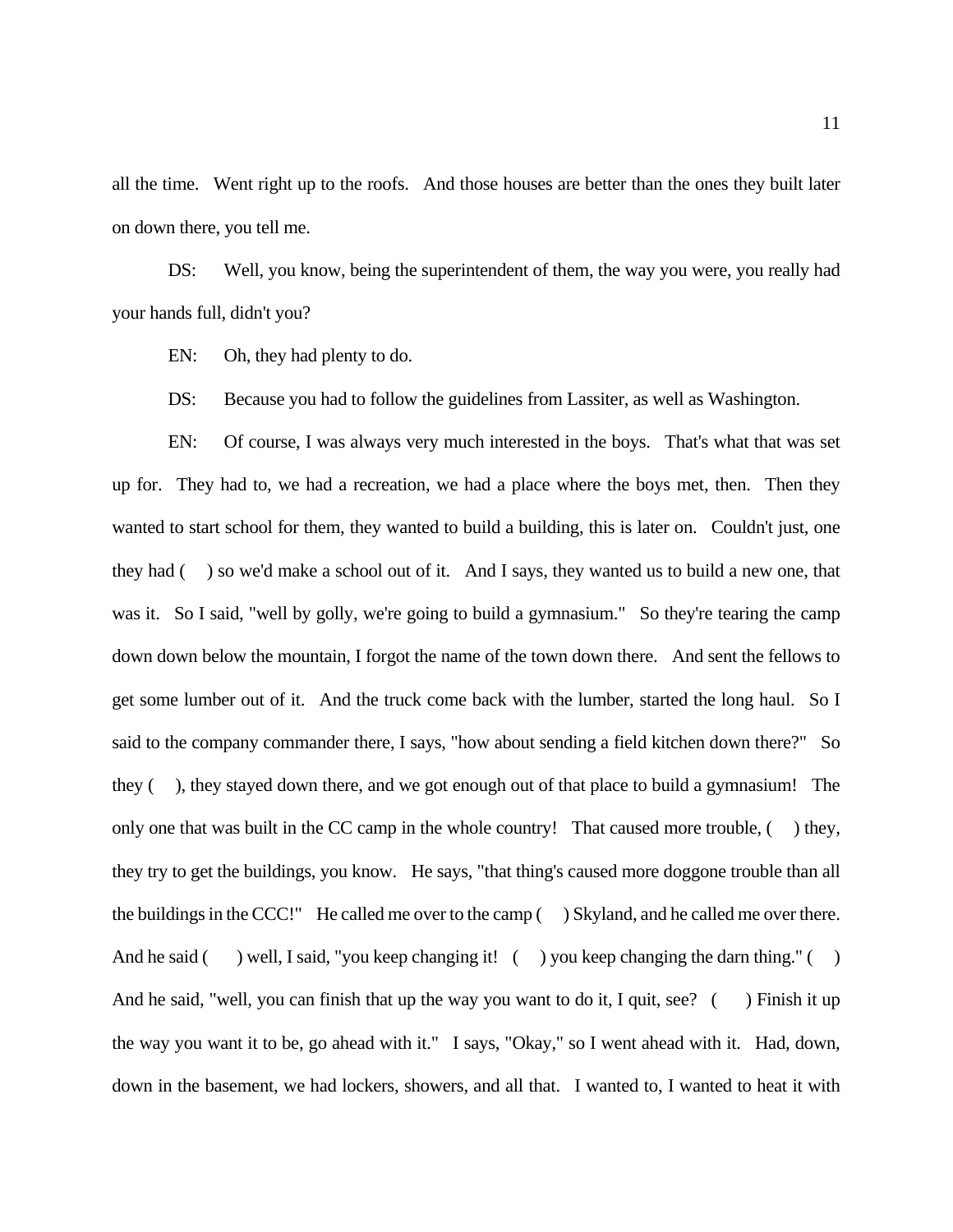steam or hot water, I said, "what do we got for ( ) a hot air furnace?" That's all we got, just a furnace, nothing to go with it. () I stole pipe from along the roads, you know. So, one day the lieutenant of the camp, he came up to me and he says, General (), I think his name was, went down there ( ) looking at the gym, and he told me, he said, put one, one furnace on one corner and one in the other. And I said, " the hell we are!" And he said, "I can't tell that general that I won't." I said, "I can!" ( more laughter) So then I went down there and I said, "how do you like the look of this gym?" He says, "fine." I told him what they were doing, and they'd put the furnaces down in the basement. "Oh, no," he said, "put them up in the gym." I says, "we'd have to build a fence around it, then so they don't fall into it. Look at this room, this thing isn't any too big as it is." Finally he said okay. But that lieutenant had to follow up his orders.

DS: Was Skyland still there when the gym was built?

EN: Skyland was there last, it was still going when we left. Pollock, he was a great friend of mine.

- DS: Mrs. Pollock was there, too, wasn't she?
- EN: Oh yeah. She had the money.
- DS: Yeah. She was a nice women, wasn't she?
- EN: Yes, she sure was.
- DS: Did they still have their guest cottages?
- EN: Yeah, one (). 'Cause it's gone, now, 'cept that house he lives in.
- DS: That's right. they're thinking of making a museum out of his home.
- EN: Yeah?
- DS: Uh huh.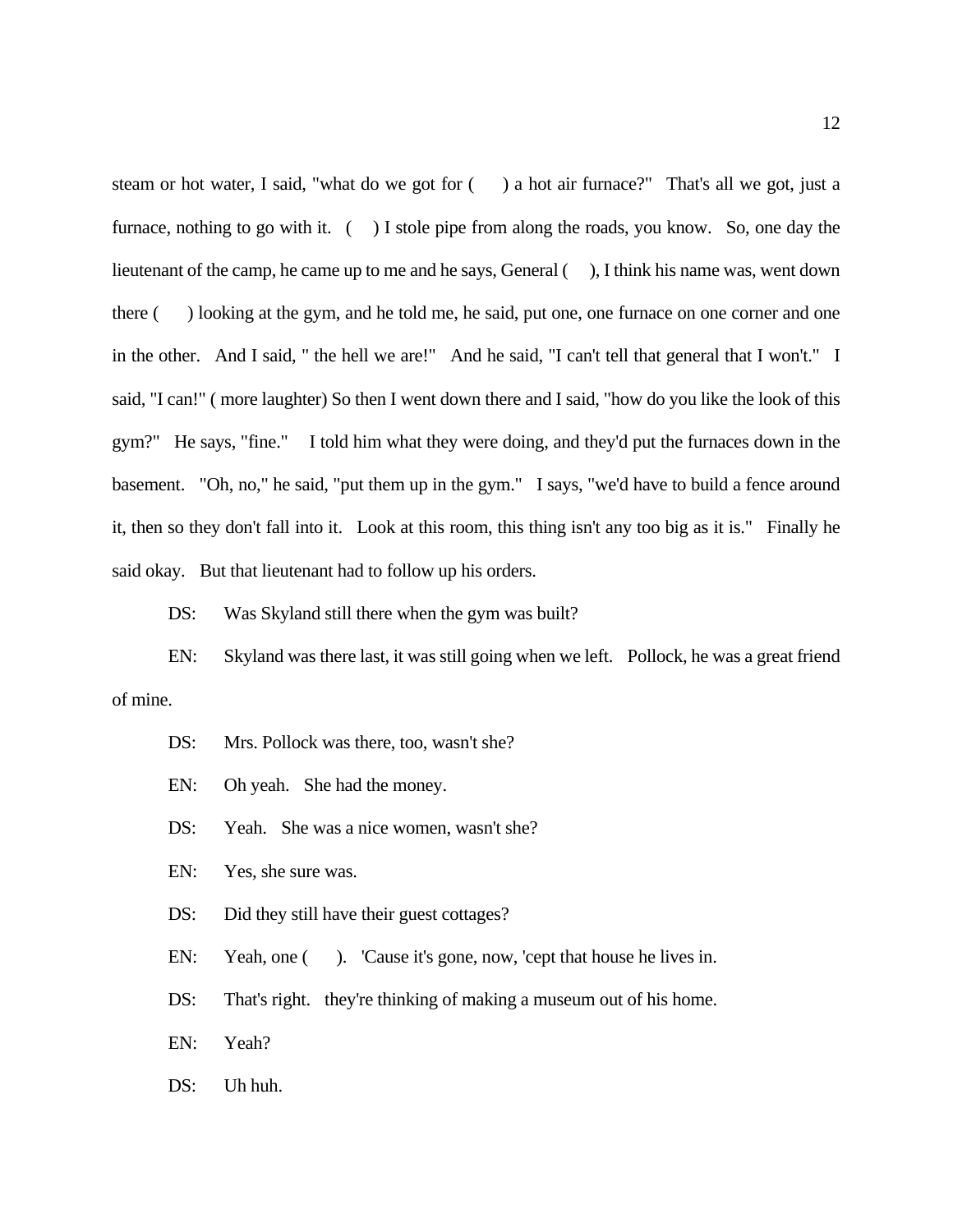EN: I don't know, it isn't Skyland anymore to me.

DS: No, it isn't Skyland anymore. How about any wild animals, were there any wild animals that you all ran into while you were there?

EN: Well, down at, at the, what you call it when you're coming over the mountain?

DS: Panorama?

EN: Panorama. They had two bears there.

DS: Oh, yeah.

EN: One was a male, one was a female. And some man come in there, and must had one of them clawed him a little bit. And they had a trial down in, down in Luray. He tried to sue the fellow that ran Panorama there. And I was called in for a witness. And they wanted to know whether I was, had anything to do with bears, I seen a lot of bears, wild bears--

DS: Bear in the Park?

EN: No, no, I'd seen them up in Michigan. And I said these are tame bears. Somebody might have had to get rid of them. I said, that bear wouldn't have done anything

( ) if that man hadn't got in, jumped over one fence, got in the other and molested him.

DS: Yeah. But there weren't any deer there, then--

EN: Huh?

DS: There weren't any deer there, then, were there?

EN: No, no, that's what I said.

DS: How about rattlesnakes?

EN: Oh, yeah a lot of rattlesnake. What I was going to say about the bears, so we dumped big boxes with a drop, door, drop down, brought her home, () it, stuck a coca-cola bottle in there,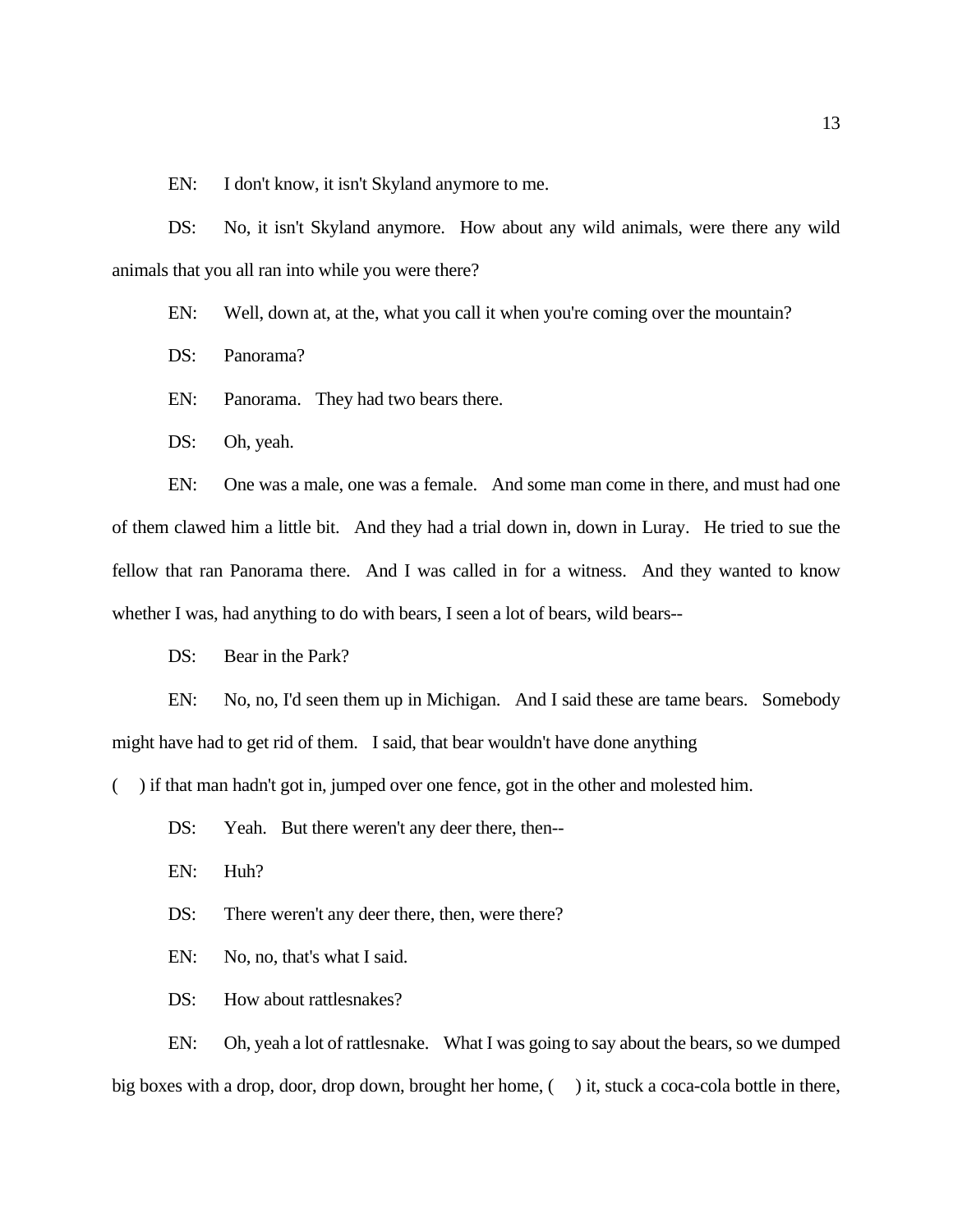and this bear come in, cub bear. Let the door down and put it on the truck. Then used the bigger box for the other one, the other fellow's a big one, male. He got in there and he didn't like it and he started to come out. So we had to swing around and let him get in that cage again. So we went up to build a bigger box and stormed him. Finally got him in there, took him down to the south end of the Park, to a camp down there. One night, the boys were sitting around in the barracks there and who come in the door but this big old bear!  $($ ) and everything else!  $($ ). So they took the bear, and put him in the shed or something. The next morning the whole side of the shed was gone, the bear () through. So that bear () they claimed somebody down on the west side of the mountain there shot him, he was interfering with his, I don't know, chickens or something.

DS: Probably the corn. Bear keep coming and eating my corn.

EN: But the old male, the female stayed there, but they got bears up there now, don't they?

DS: They do, they have bear there now. And deer.

EN: The deer. We went down  $\ldots$  gee, that's the trouble when you haven't think in a ()

. . .

DS: Elkton?

EN: No, no, Washington, the Washington place. What do you call that? Where Washington was born?

DS: Oh, Mount Vernon?

EN: Mount Vernon, went down to Mount Vernon. I think we had about seven deer there. We loaded them up and put them in the Park and that was the start of your deer up here.

DS: Thank you! We've been wondering how they got there!

EN: That's how they got there. Brought them up from Mount Vernon.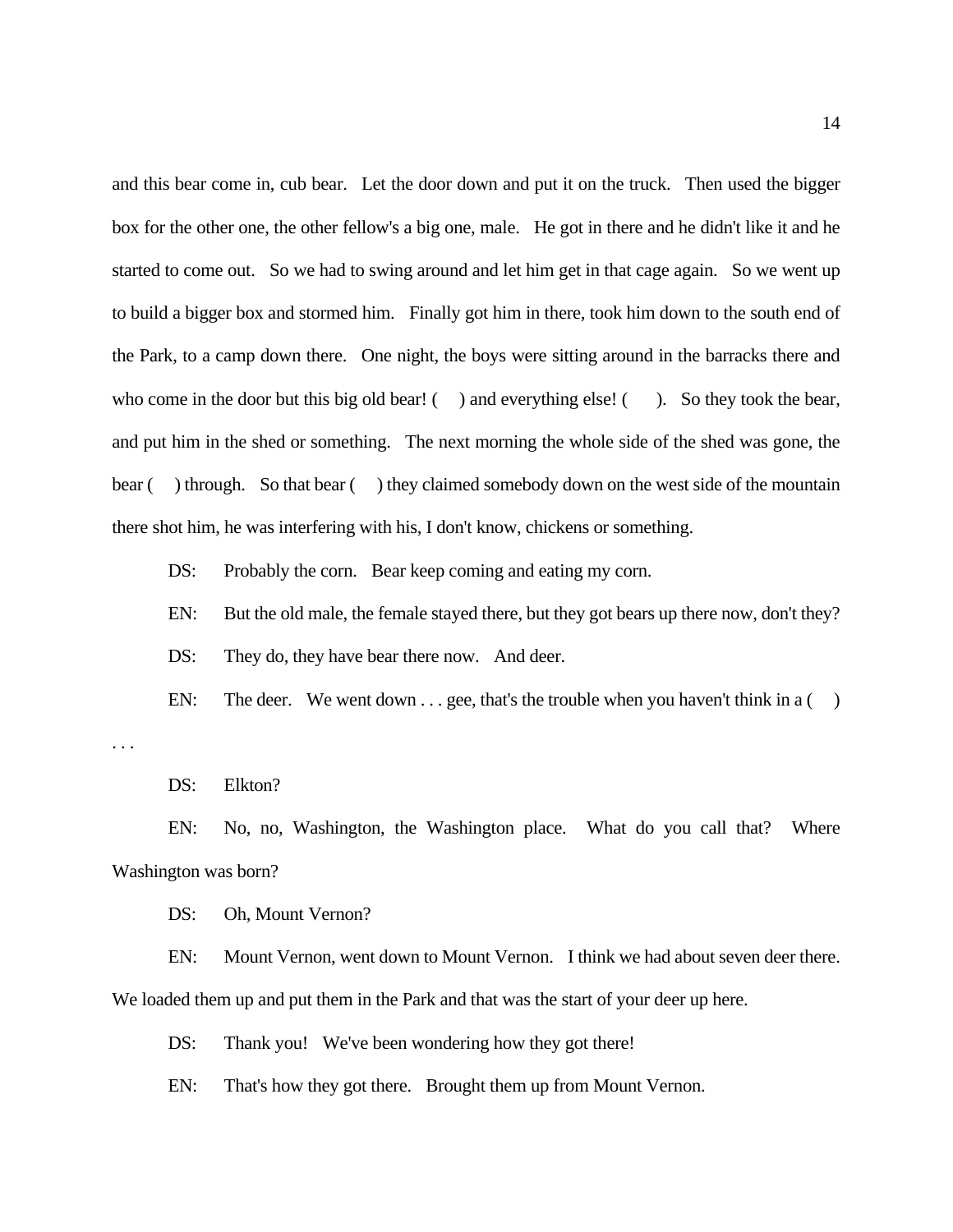DS: Wow. Do you know what year that was?

EN: No, I can't, it was in the '30's, I just can't remember the year. We'd been up there a little while.

DS: Uh huh. Well, great.

EN: Now, you don't know whether, that, that bear, that female bear () started the bears up there or not. I don't know.

DS: It could be!

EN: Could be.

DS: Yeah. because--

EN: But the old male was killed later on, not right off, but quite a while after.

DS: So, could be she already had a cub form him, yeah.

EN:: That might be the start of the bears, I don't know. 'Cause there's no bear up there, no bear then.

DS: Well, I was always wondering and everybody has, how they knew, how suddenly the deer and the bear knew that there was the Park! (laughter) You know, were there signs?

EN: Well, that might have been the start of the bears up there, I don't know.

DS: Yeah, umm hmm, right. Did you have anything to do with Loft mountain?

- EN: Loft Mountain?
- DS: Loft mountain.
- EN: Loft Mountain . . .

DS: L-O-F-T.

EN: I just can't figure that one out, where was that?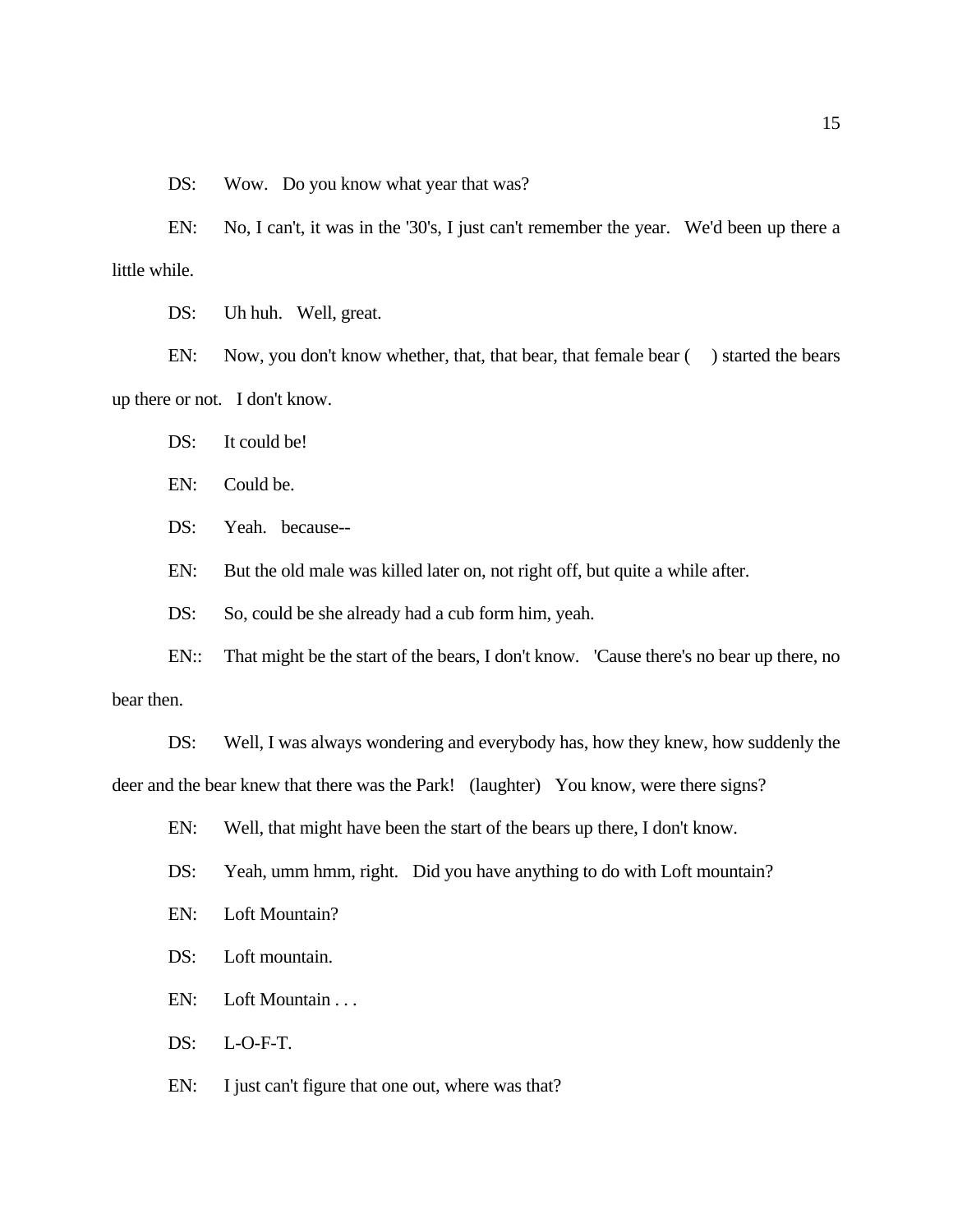- DS: That's down pretty far south.
- EN: No, the south end had Camp 3, south of us, way down.
- DS: Yeah, that's the one. You were up also at the Pinnacles?
- EN: What do you mean, up there?
- DS: Wasn't there a conscientious objectors camp there, at the Pinnacles?
- EN: No, that was down, foot of the mountain. Down, oh, what's the name of that place?

Can't seem to think of that place. Oh, that was the, that was the foot of the mountain.

- DS: Jewell Hollow?
- EN: Huh?
- DS: Jewell Hollow?
- EN: No, down farther.
- DS: Shaver Hollow?
- EN: No, no, it was, it wasn't in the mountains, down at the foot.
- DS: Oh, down at the foot?
- EN: Yeah.

DS: Oh, ha! Now, we always thought that the conscientious objector camp was there at the Pinnacles. It wasn't?

EN: No, not while we were around there. Unless they had one later on. This was down at the foot of the mountain. We had a little tractor there and let them have ( ) down there, used to go down once in a while. Had a big snow there, and they had the tractor down there and we didn't have anything! We couldn't get out, the phone went out and everything. Here we were, we were just marooned there! My gosh, they didn't bring that tractor up the mountain there. Then we plowed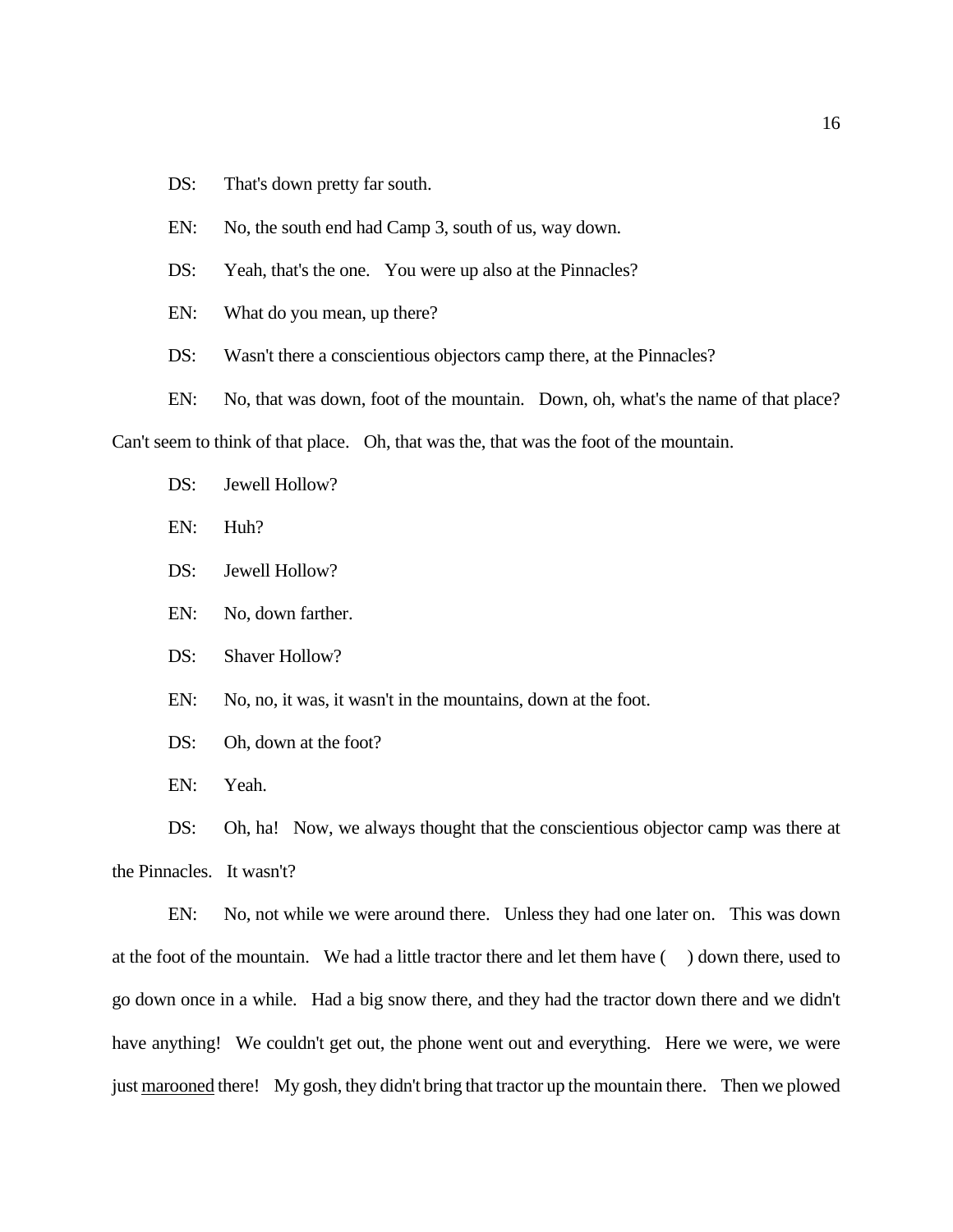out the, plowed out the road down to--oh, what's the name of that place?

DS: Right at the foot of the mountain? Well, the only thing at the foot of the mountain is Luray.

- EN: No, down farther. Down farther than Luray.
- DS: Uh, not as far as Elkton?
- EN: No, not quite to Elkton.
- DS: Stanley?
- EN: No, below that.
- DS: Shenandoah?
- EN: What?
- DS: Shenandoah?
- EN: No.
- DS: Well, then the next thing is Elkton.

EN: We used to go down there, and go, I used to go to ( ) down that way. I can't see anything there in that town, 'cept--

- DS: Harrisonburg?
- EN: No, oh, no.
- DS: Huh.
- EN: It's a small place, railroad ran through there.
- DS: Grottoes?
- EN: Huh?
- DS: Grottoes?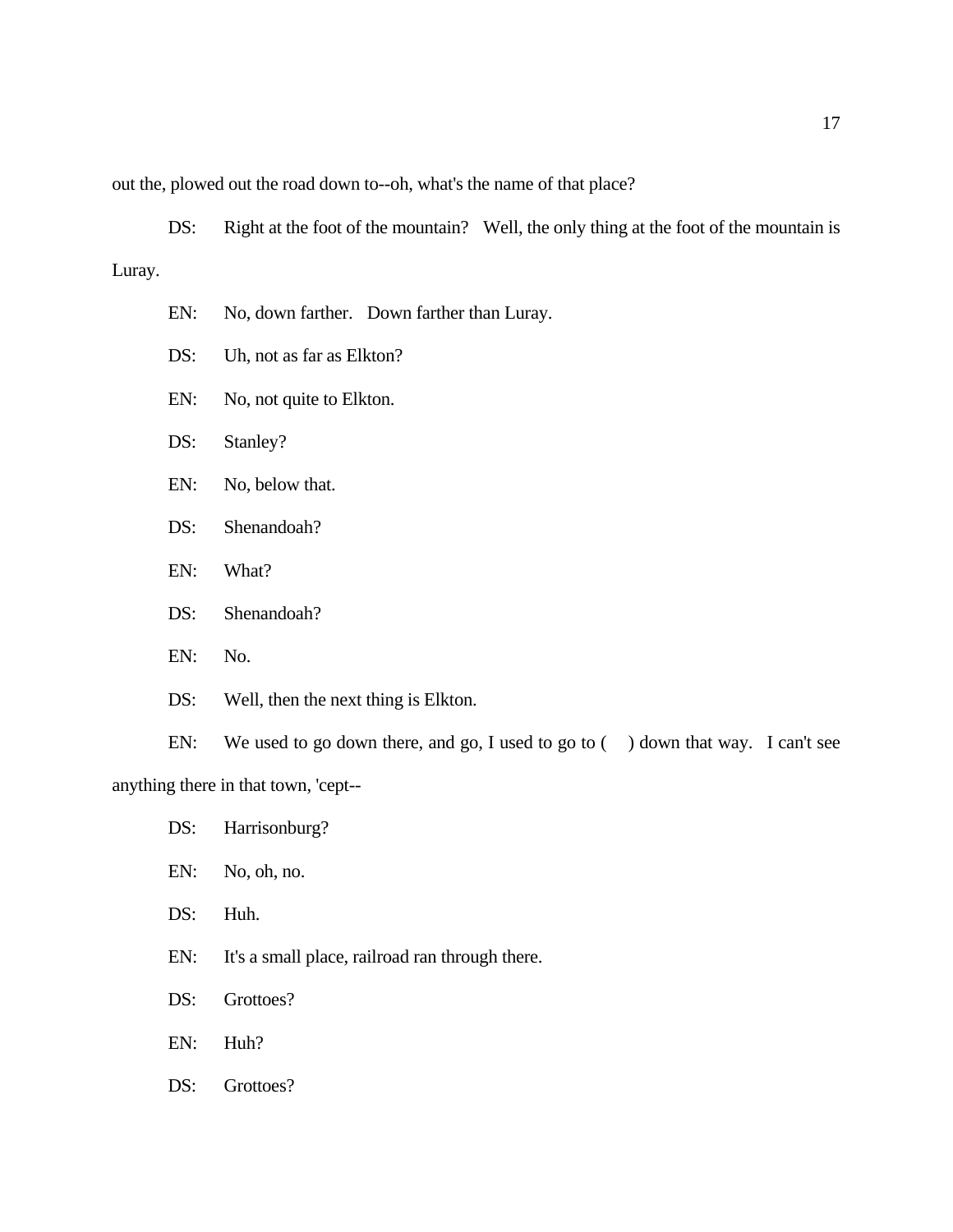- EN: Grottoes, yeah, that was it, Grottoes. Yeah. Grottoes.
- DS: Uh huh, and that's where the conscientious--
- EN: That's where this one was, I don't know if they had any more or not.
- DS: So at the Pinnacles--
- EN: That was a CC camp and they moved up on the mountain, that was the last camp I

stayed in, 27. Moved up on the mountain. And we built the camp,  $($ ) that camp down there.

- DS: Well, you went from Camp 1 to the Pinnacles?
- EN: To Pinnacles, no, went over to Camp 10
- DS: Where was that?
- EN: Well, just  $\ldots$  just north of, north of ( ) a little. What's that big picnic ground there?

() on the right side there, as you come up the mountain, first picnic ground?

- DS: Oh, uh, now you've got me doing it.
- MN: Pinnacles, Pinnacles, isn't it?
- DS: That's what I said and he said no. I thought it was the

### Pinnacles.

- EN: Is that what it's called?
- DS: Uh huh, that's the first picnic ground.
- EN: I might be wrong. Let's look at a map.
- DS: Did you know Austin Judd?
- EN: Oh, yes.

DS: Uh huh. Sit down! Doc Blevins was a real good doctor, wasn't he, for somebody who hadn't been trained! (laughing)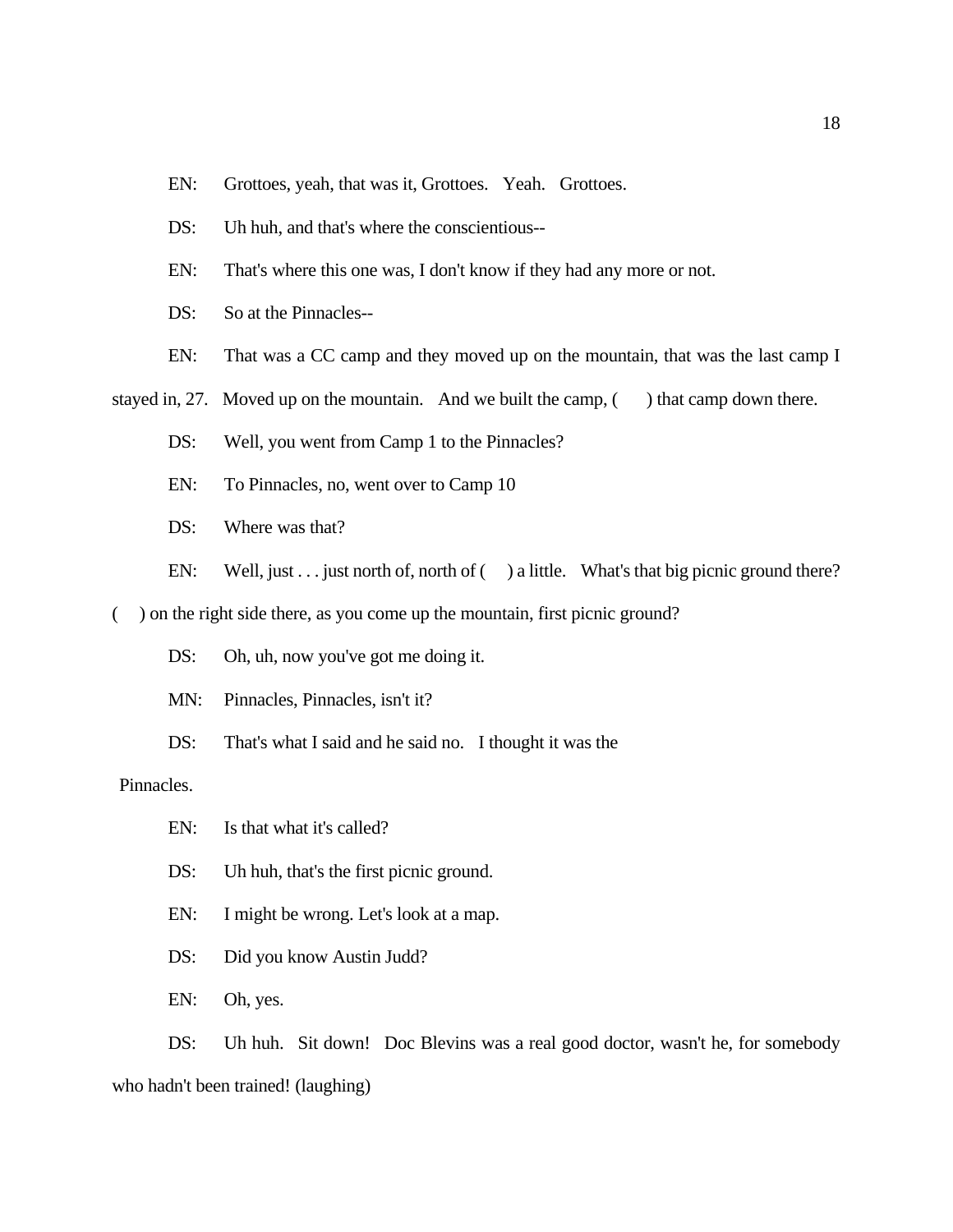EN: Used to have more confidence in him than I did with the, did with the, some of the doctors.

DS: Yeah. James Heater, that's the one I was trying to think of. Did you know him? He was at Camp 1.

EN: James what?

DS: Heater.

EN: Heater. Heater. Don't seem to remember that name. See, I'd know him if he had another name.

DS: Yeah, because he was there when they were just tents and then he was there when they built the barracks.

EN: See if you can find any of them, () first row () [sound of movement, perhaps a photograph being shown]

DS: Well, I see Doc Blevins . . . nope, he's not in there.

EN: Not in there?

DS: Nope.

MN:  $($   $)$ ?

DS: Yeah?

MN: That's the first camp.

DS: Uh huh, yeah. Well, he's got the khaki--

MN: Well, maybe he's up here?

DS: That's what I was looking, yeah. No . . . because he was telling me about a big wind storm, or a rain storm that you had while the tents were there.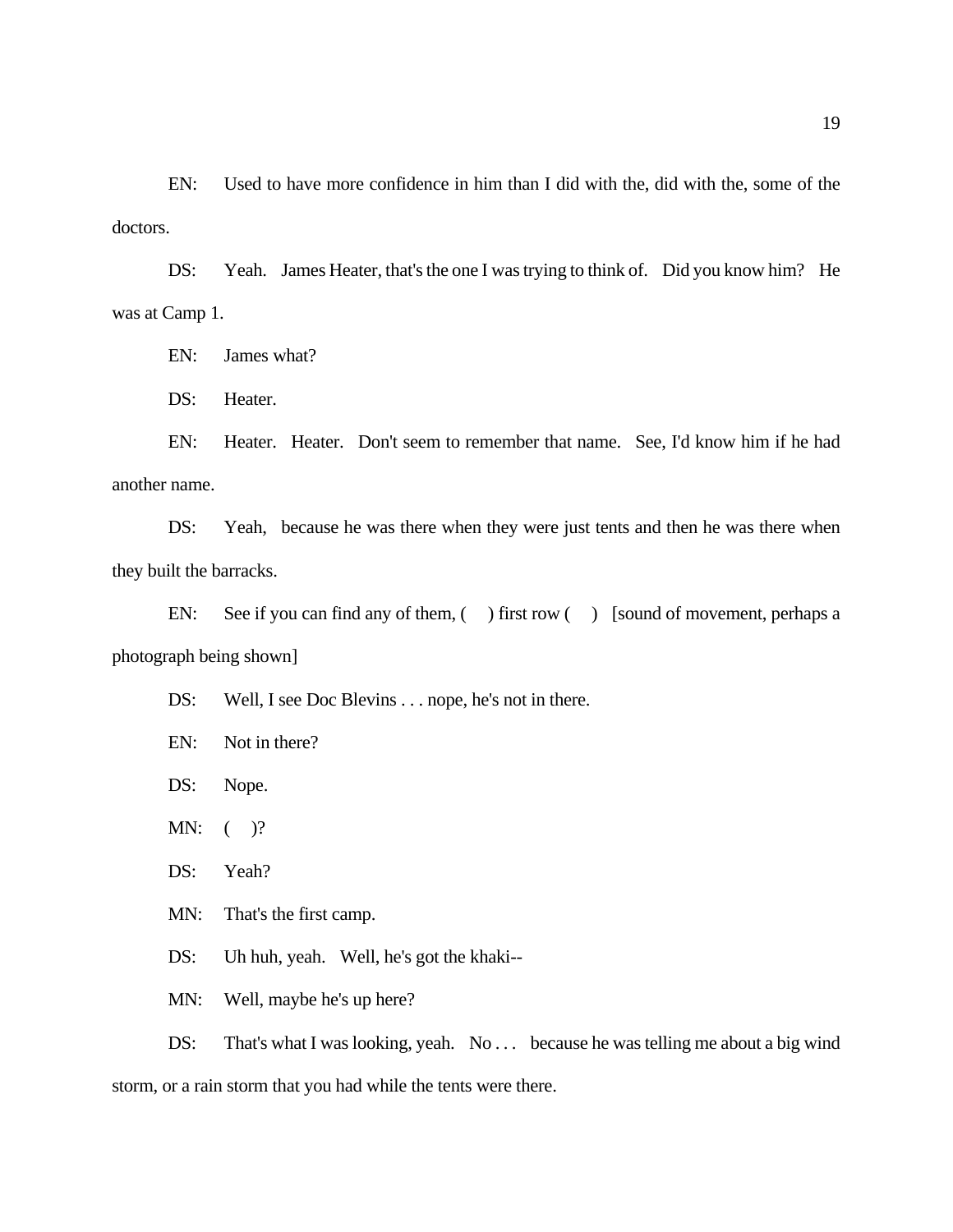EN: You don't say?

#### DS: (laughing)

EN: We got soaked, went over to Skyland and asked Pollock if they couldn't have a cabin over there. So we went over there, and the boy was a little fellow there and put them in a room, showed them in there, and one of the boys went up and they found the cabins. It was foggy you couldn't see your hand in front of your face. Been in that place for a day or so. Rap on the door, said, "Mr. Noyes live here?" "No, no." Go to the next one, some good looking girl come out, () go to a party. "What are you?" He () had a party last night. And the next day, one of the fellows said, I asked him to go in there and clean it up, and he said, well, "I'll go in and clean up the lion's club." That's how we got to name that place, ( ) Lion's Club. The boys were just soaked over there. They had a, I think they had a hurricane down around Norfolk.

MN: That was when Bill, I'm going to talk a little--

DS: That's all right. When Bill what?

MN: Bill, our son, you know, he was in the tent. And he was () two dogs, I think, on top of it or something. And they got rid of Bill, too, that night.

EN: They had four dogs in that  $($   $)$  (laughing)

DS: Well, gosh, you know, the fellows, after, after you say the Virginians had to get out, and the ones who, from Philadelphia and so on, came, how did things work then?

EN: Oh, beautiful.

DS: Really?

EN: We used to have to make all, a lot of those signs, cut out signs, and all kinds of signs. Then one day, I forget if it was Hoskins or who came around, said, "We've got to have some big signs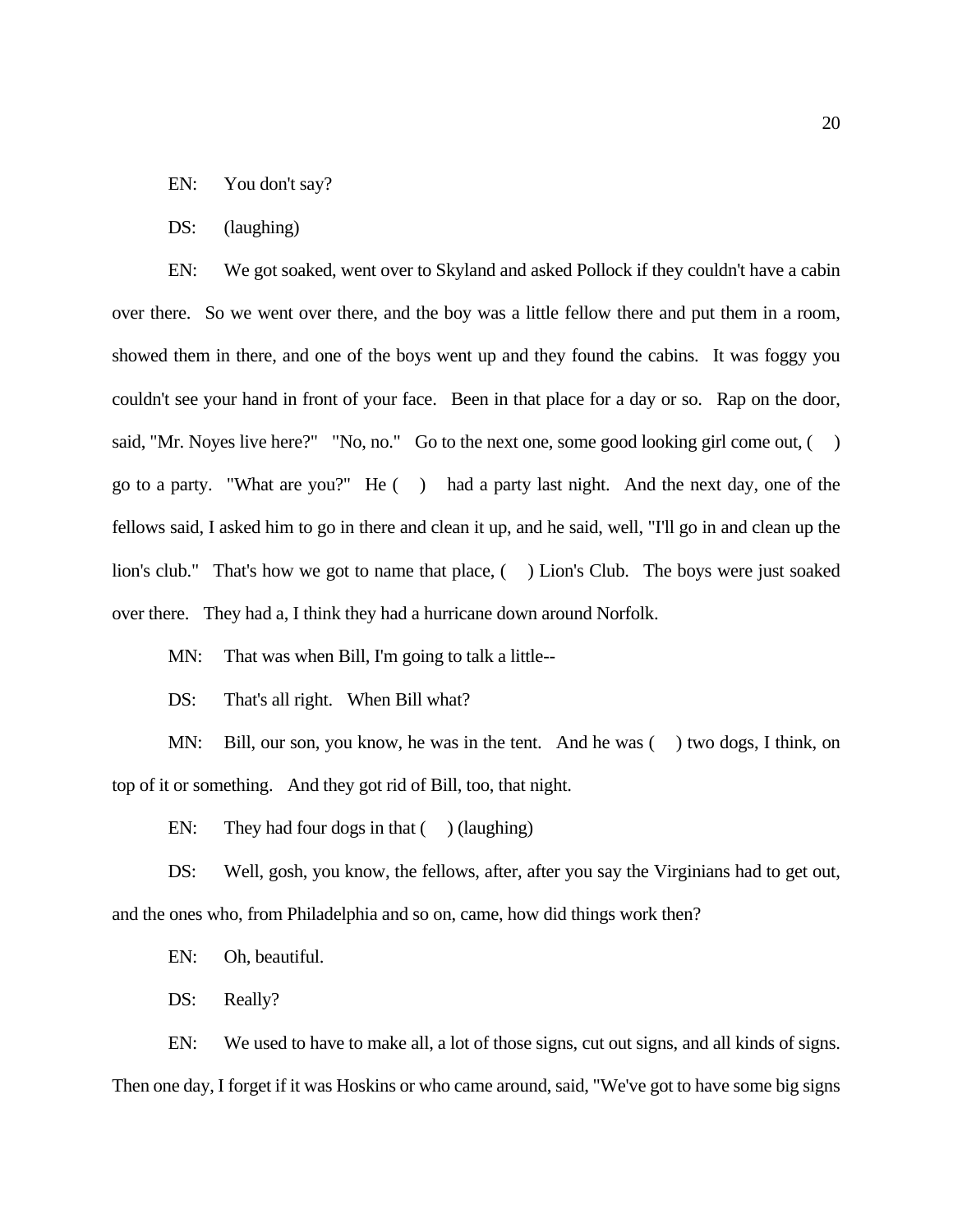up there, ( ) started charging." And I said, "Golly they'll have to be pretty big, won't they?" "Yeah," and he gave me dimensions and he had a sketch. And I was coming into Washington Friday night, and I said;, "How soon you got to have them?" "Oh," he said, "a week or so." ( ) so I said to the kids ( ) get back, I'll get them ( ). So I told one of the men there, and ( ) needed more lumber ( ) So I came out in the morning, no more than got there and up come the ranger, said they got to have those tomorrow! And I said, "Tomorrow!" Great, big signs, you know, even bigger than that door, or as big as that door. And they had to be put together, the boards, painted, and then lettered. And these boys, were from Pennsylvania, and they're sharp, now, making these signs, making all kinds of signs. Well, one of the inspectors came out, from Washington, says, "I like to go down there," said, "who, who's running that place down there? What is it, a regular leader?" I said, "No, just an assistant leader." And he said, "I never saw a boy work the way those fellows do. Just a working, every one, no talking, just working on." Anyway, we had those signs ready in the morning!

DS: What were they signs for?

EN: Put 'em up at entrances, Panorama, the north end, and the south end.

DS: Oh, boy, yeah.

EN: And there was one, two, three, four, let's see--

DS: The Simmons Gap entrance, probably.

EN: There's four big signs. And as I say, they had to be put together, painted, then all lettered. I know the boys worked all night on them! It will just show you what kind of boys they were.

DS: Now, there were rangers there, already, when you were-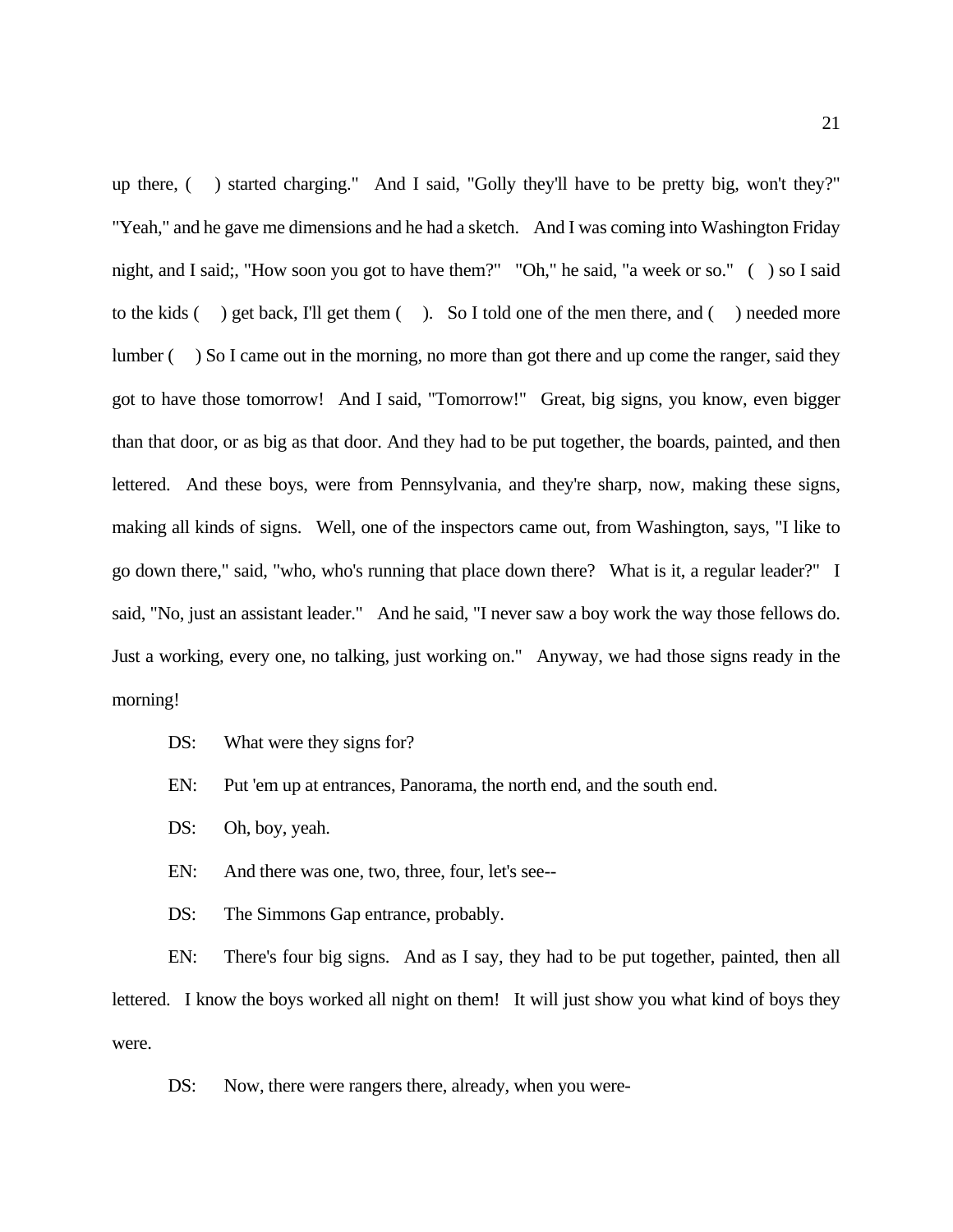EN: Oh, no, no, they came afterward, after we got there.

DS: No, I mean, after you got there, there was rangers there, right?

EN: Yeah, they came after us.

DS: What did the rangers do? Because it wasn't a park yet, was there?

EN: Well, I don't think they came 'til after it was dedicated. I'm not sure, but I think that was it.

DS: Umm hmm, umm hmm. Were you there for the dedication?

EN: Oh, yeah. Old Roosevelt, he was over to the camp. When he first came up, when he first came up to, when he came back to Washington, they asked him how he liked it out there, and he said, "Well, if a crooked road and dead chestnut make a park, they sure got it!" (laughter)

DS: Well, that's true.

EN: Huh?

DS: It was, the dead chestnuts.

EN: Oh, the dead chestnuts.

DS: Yeah, umm hmm.

EN: So we got busy, especially over in lower Big Meadows, there. ( ) thousands of them. We was cutting them down, we'd pile them up in stacks, and burn them.

DS: Burn them! Those beautiful ()!

EN: We worked like (). We got that cleaned up so it didn't look so bad. () out there, and he said, "What'll you do with all that wood?" I said, "Oh, we're just stacking it up over there." He says, "Think, don't you think some people down in the valley could use it?"

MN: You took a lot down.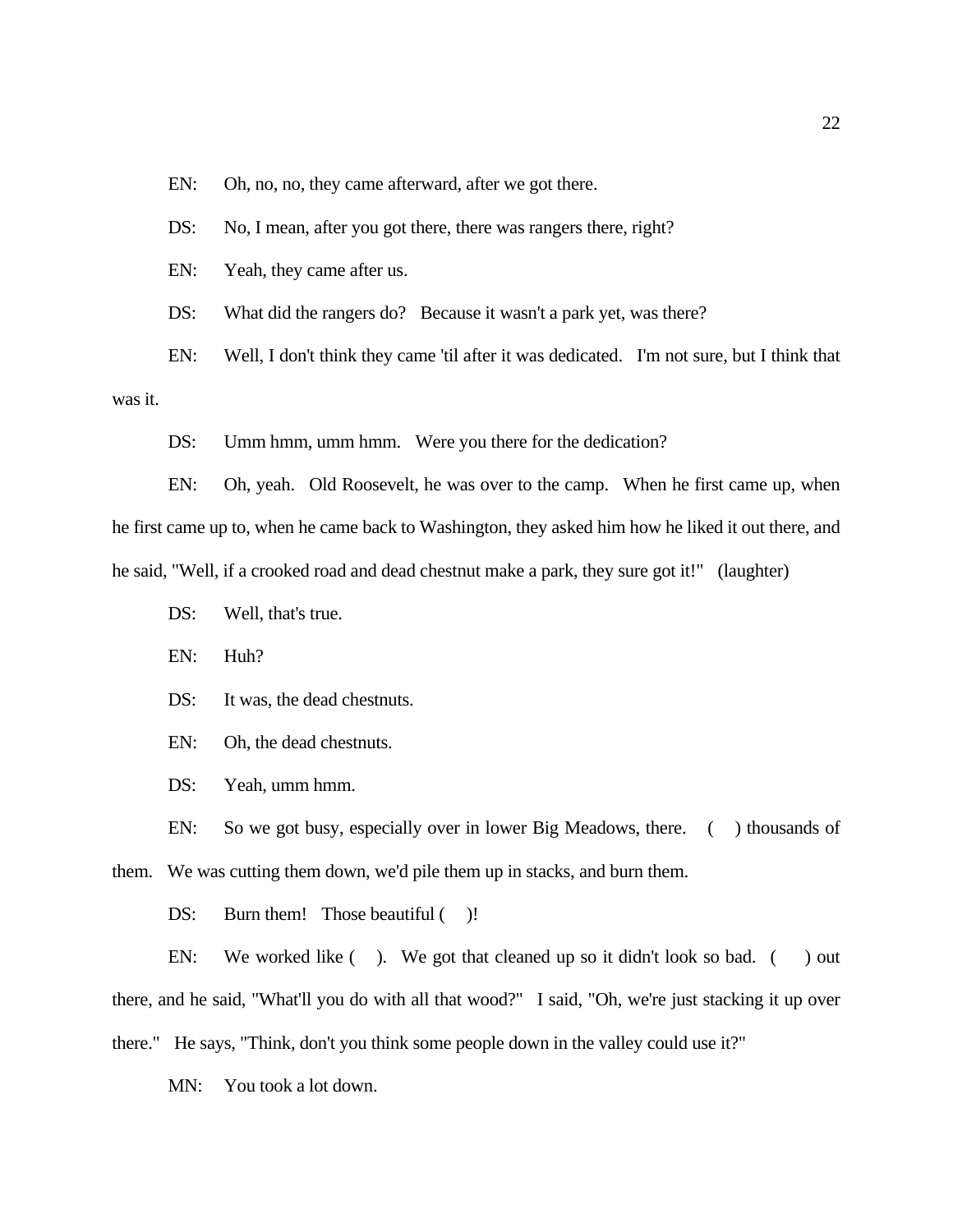EN: So, we started to haul it down there. They told us to put it up by the jail. The people'll stop the trucks and want ( ). "They'd go right along," I told them, I said, "Do it. Go right along, and guess it () cut it out." And they had enough logs stacked down there for their own use, in camp. They had these wood stoves, ( ) winter came along then they went down to get some wood and they didn't have any. It was all stolen. See, we wanted coal ( ) dead chestnut ( ), but we had to.

DS: Yeah, yeah.

EN: But I was saying about these boys that built those signs. Worked all night on them. Next morning I went around and thanked them, I said, "Boys () mighty nice of you (). He says, Mr. Noyes, can we go out and help put them up?" I said, "Good Lord, don't you want to go to bed?" "No, I want to go out and help put them up." That's the kind of boys they were from Pennsylvania.

DS: Huh. You don't find people like that nowadays, do you?

EN: No.

MN: Well, the boys from Virginia were good, because we raised one.

EN: No, they weren't any better than these fellows from Pennsylvania, I'll tell you that.

DS: Yeah.

EN: You see, they have the poorest name, and things like that. () Appreciated them. A very fine bunch of boys.

MN: May I tell them about our Harold?

DS: Sure, what about Harold?

MN: Well, I think that that's one boy that the state of Virginia should be  $($ ) proud of, because he got his start in the CCC's. Elmer brought him down one weekend, and he said this boy,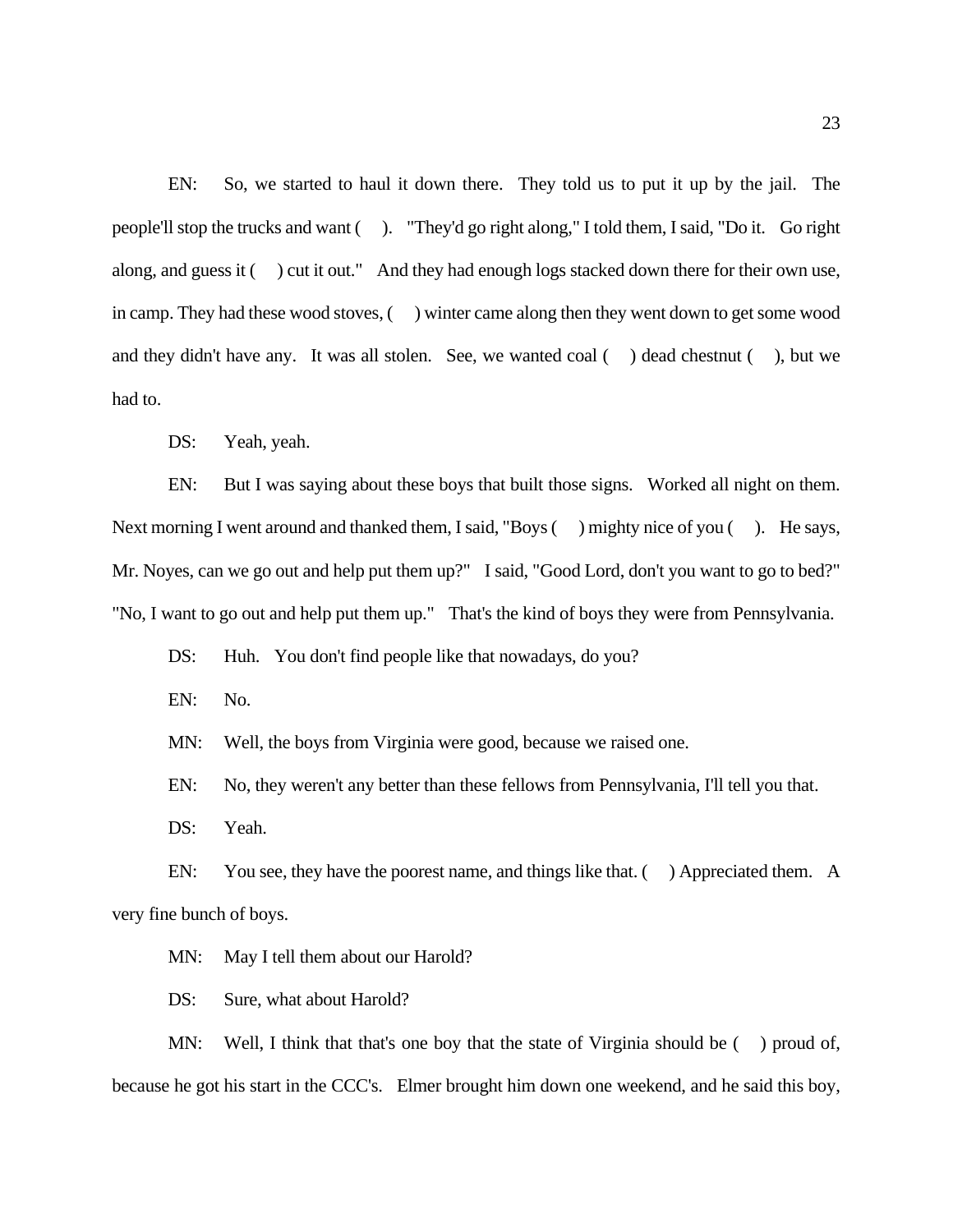he would like to get into the services, but he can't because of a serious overbite and he couldn't pass any. And he had been raised in an orphanage, an Episcopal orphanage in Norfolk. And he was only the boy and one girl in the whole state of Virginia when they reached the age of sixteen, as orphans, in homes, that they knew nothing about their background.

DS: Oh.

MN: Not one thing. And we went down to () those two children, that they knew nothing about their parents. And so Elmer brought him down, a couple of weekends and he and Bill, they were pals, you know, but there wasn't too much difference in their ages. But we all starting calling Harold "Bill's man Friday" because he would wait on him hand and foot. He was such a ( ) he'd been used to that. And he'd been in one or two foster homes. Then he did go to work in a hospital in Front Royal. But I put him in the hands of a very well-know orthodontist. And () just what it costed [sic]. Straightened his teeth and he's a handsome looking boy! But because of his background, he went to, during World War II, he was in the service, he got in and he became . . . tell me, here . . .

- DS: Air force pilot?
- MN: Not a pilot, but--
- EN: Engineer.
- MN: Engineer.
- DS: Oh!

MN: He was an engineer, and flew these B-29 bombers and flew with them all over the world, where they were to be delivered to then. So he just circumnavigated the globe.

EN: He's on too much, the planes, I don't like that.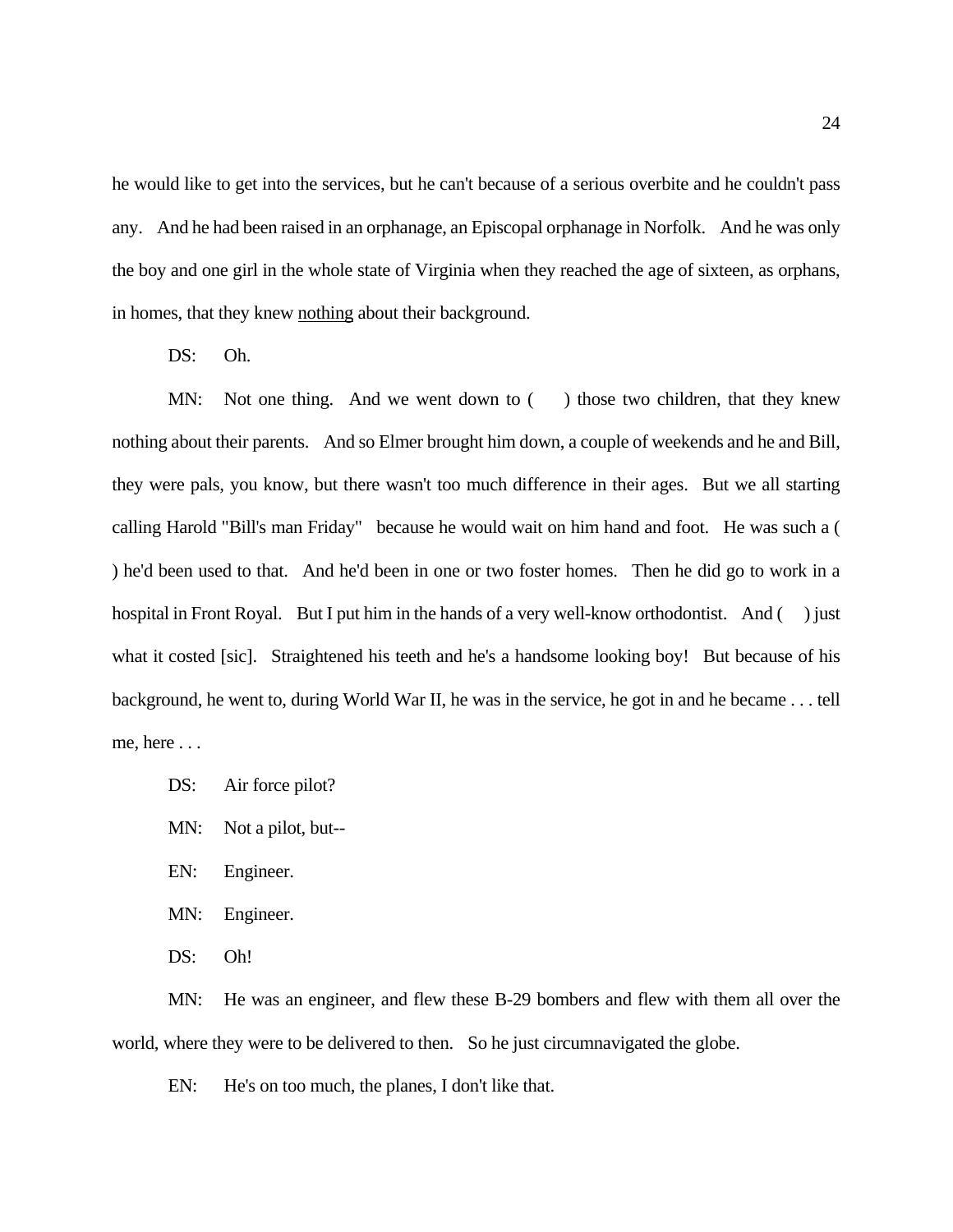DS: And he was with the CCC?

EN: Yeah.

MN: And we brought him into our home, and he () about it, and he just became part of our family. He's just been so wonderful to us. Wherever he goes, he thinks of us and sends us things. Brings mementoes, this is from Okinawa, and things like that, you know. And he is a wonderful boy. And I always think that the Naval hospital  $($ ) is directly opposite us, and so we got to know ( ). I shouldn't go ( ) take up any time.

DS: Oh, no, that's all right, we have lots of room on the tape.

MN: I thought that this boy,  $($  ) and all the boys that come to see him, they all look back on their days in the CCC.  $($ )

#### END SIDE A

## BEGIN SIDE B

MN: ... and has a very good income now, of course!

DS: Well, there's one thing I have, I, I'm delighted to hear about that, but there was one thing I was wondering. We were talking about the rangers coming in after the Park had been dedicated. Now, having Park personnel, did that make any problems? You were already under the army jurisdiction--

- EN: No, just the, just the camp itself.
- DS: Uh huh.
- MN: The camp.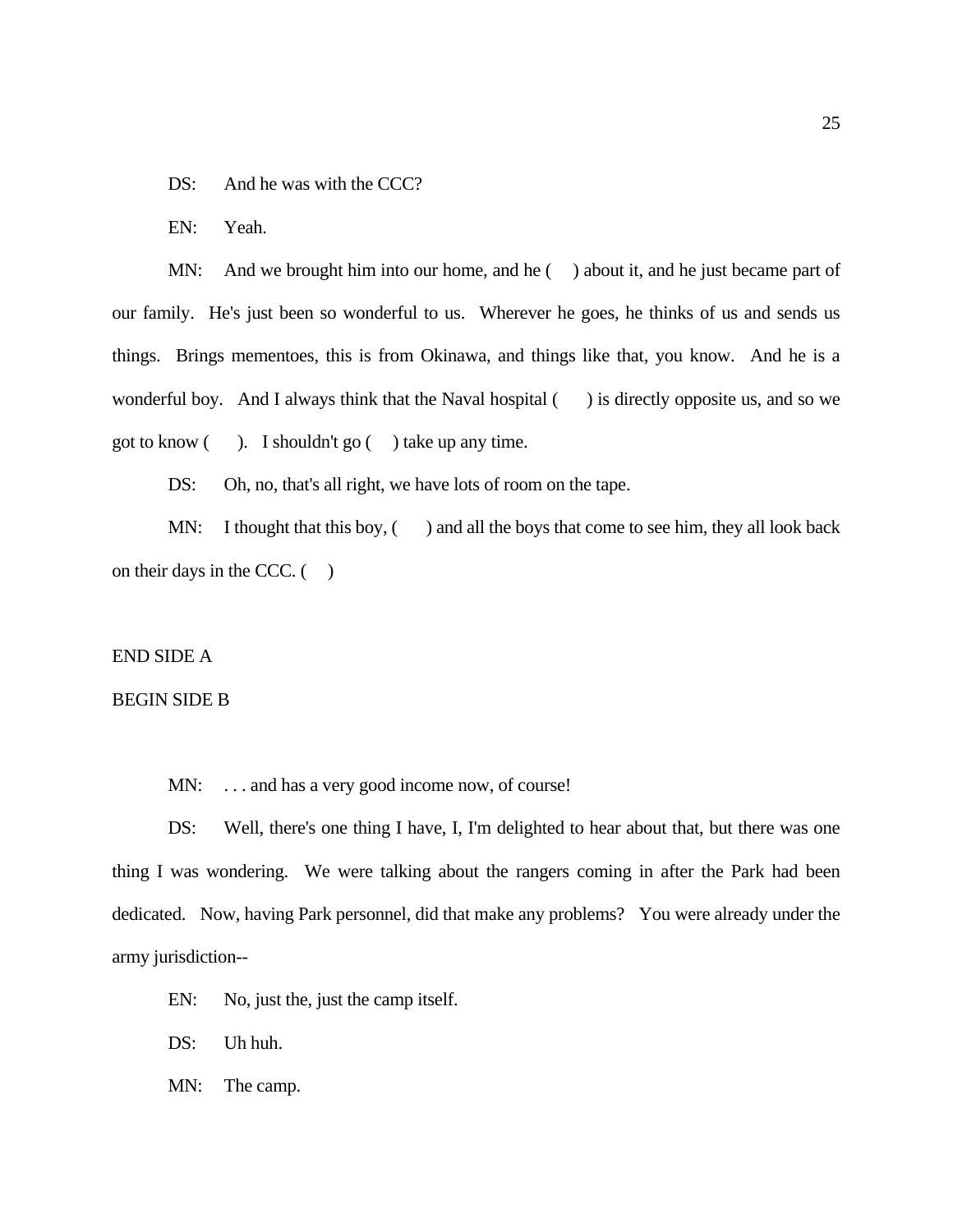EN: Just the camp, itself.

DS: Yeah. And the Park didn't, didn't try and, well you were working with the Park, weren't you?

EN: I wasn't, we () construction end, the north end.

DS: Now, can you give us any insight into the reaction of the mountain people when they knew that they were going to have to move out?

EN: Well, yeah, I'd like to talk to you about that. Because they hated them ( ). But you had a man, that got them out of that Park. I think he's one of the greatest fellow there is in handling people. And that was Hoskins. He moved them out of the Park. We came around one, one day, there, says, ( ) get a truck here, go down and move out this particular family. And I said, "What's the matter?" He says, "Oh, they're ( )." He came around one morning and he said, " Let me have that truck now." I says, "How many boys you want?" He said, "I don't want any. We're going down ourselves." Moved that fellow out just as easy,

( ) no trouble whatsoever. I, I think that's one thing that made him a big man. He ( ) superintendent of, anyway, been in very many of them.

DS: Yeah.

- EN: They were, they were darn good, most of them.
- DS: Did you ever have any opportunity to visit the mountain people in their homes?
- EN: Oh, once in a while, yes.
- DS: They were intelligent people ...

EN: Huh?

DS: They were intelligent people, but they weren't very educated.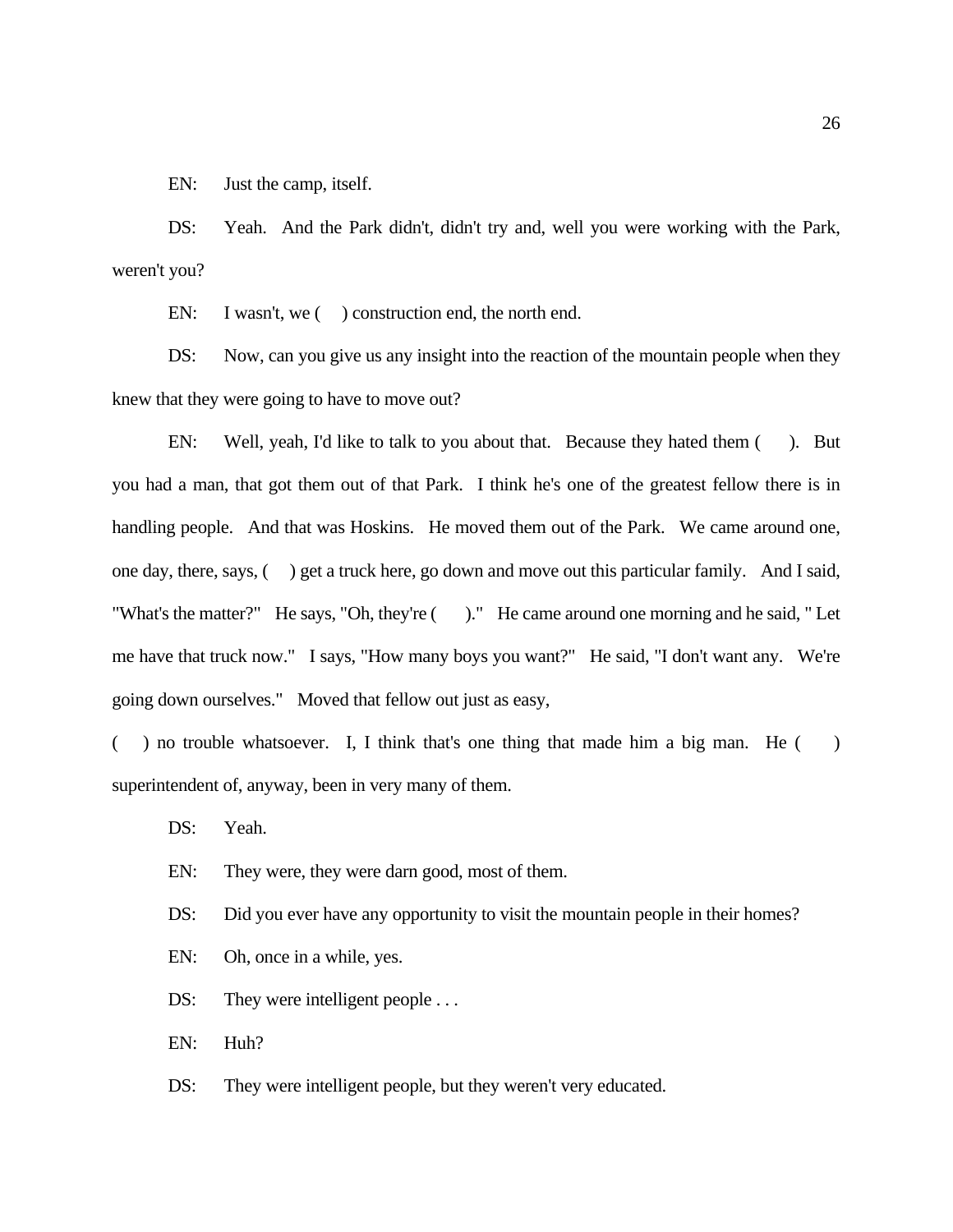EN: Well, just like Dicey, you ever hear of Dicey?

DS: Oh?

EN: She had seven children--

MN: I used to ride horses with her.

EN: --different father for every one. Hoskins asked her one day, said, "Well, Dicey, you going to have amy more children?" And she said, "Well, I don't think, think so, the men don't seem to like me any more." Oh, we used to go in the, but () school house down there. Well in the Depression there, they had a man there who was an artist. We'd come around in the morning and work. What would be a good thing  $($ ) go up there, and try to  $($ ) this bulldozer, and he'd make a sketch of them there, and things like that. And one day I said, "Well, what about this school house down there? You might go down and sketch that old school house." ( ) he came back with a couple of kids sitting in the doorway. I mean this picture. I said, "What is, what are these fellows doing in there? You put them in?" "No, he said, "they're holding school down there. Maybe you ought to go down and see them." Said, "They're having an awful time."

DS: Is this the school that had been started by the Hoovers?

EN: No, no, no, never () down there.

DS: Oh, all right.

EN: No, this is an old school that was there when we came. And they were having school there. So we went down and fixed it up some, so they had a little more room.

DS: Where was that school located?

EN: Wasn't too far from Skyland, down in--

DS: South? South of Skyland?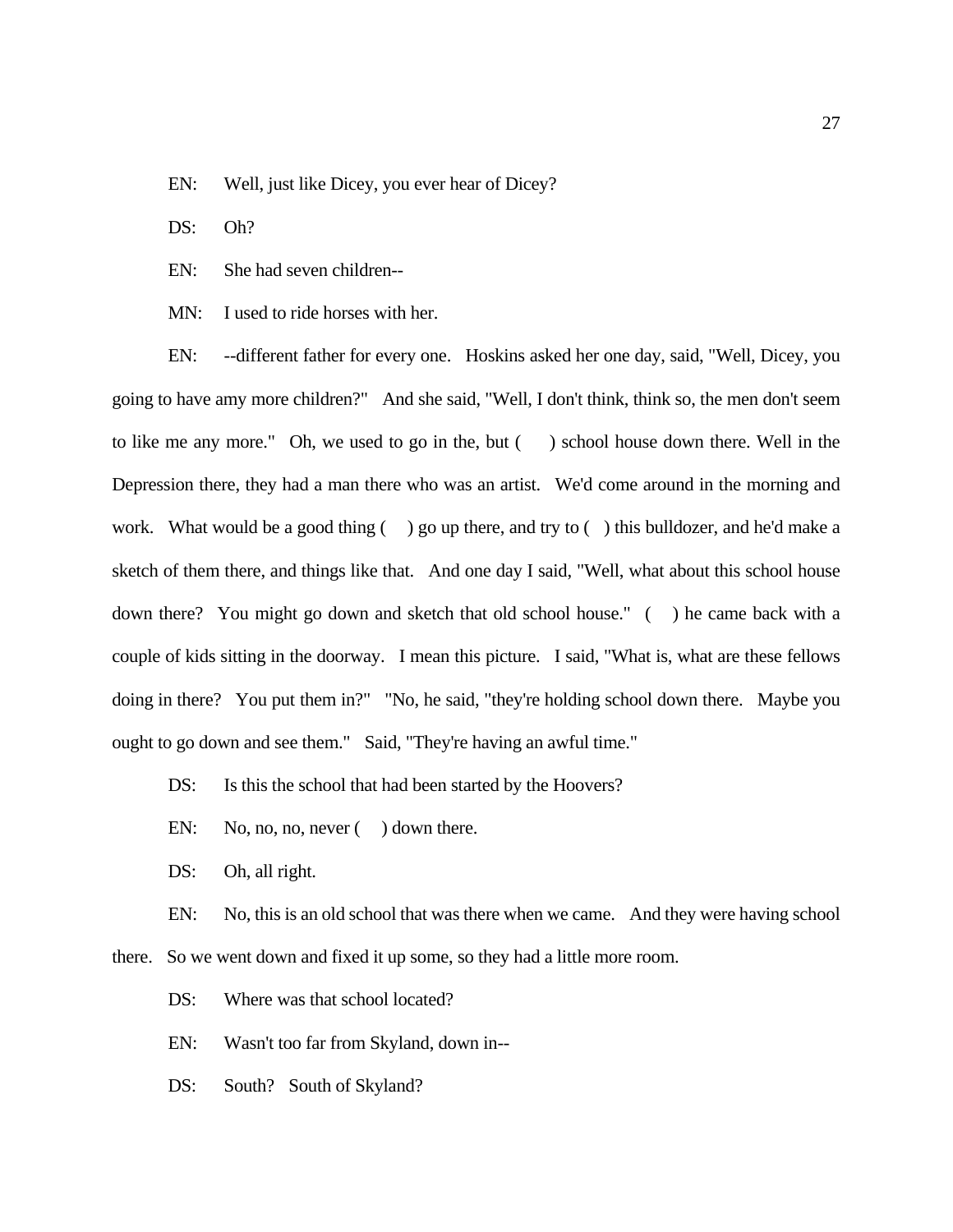EN: About half way down the mountain.

DS: Was it south of Skyland?

EN: No, east.

DS: East. East of Skyland. Okay. Uh huh. And it was one of those one room school houses?

EN: Yeah.

DS: And they taught through, do you know what grade they taught to?

EN: No, I just don't know the grades. They had two teachers there.

DS: Two? Most of them had only one.

EN: Well, later on they did.

DS: So school was still being taught there when the CCC's were there.

EN: No, it started up while we were there. It had been, it had been, but that's why I said to go down there, to this boy, and you sketch a picture of that old school house. And he come back and showing me youngsters sitting in the doorway. () and he told me school was in session. Didn't know one thing about it. Well, we did quite a lot of work, () you know, maybe we shouldn't have, but, we felt sorry for them. And those kids were smart, very smart.

MN: They were all eager to learn.

EN: Yeah, they were all very eager.

DS: The families, did you ever eat any of their meals, there, any meals with them?

EN: I think down at that school house there was one down there a long time! (laughs). I can't remember going into their homes,  $($ ) I knew a lot of them.

MN: () heard some of their names ().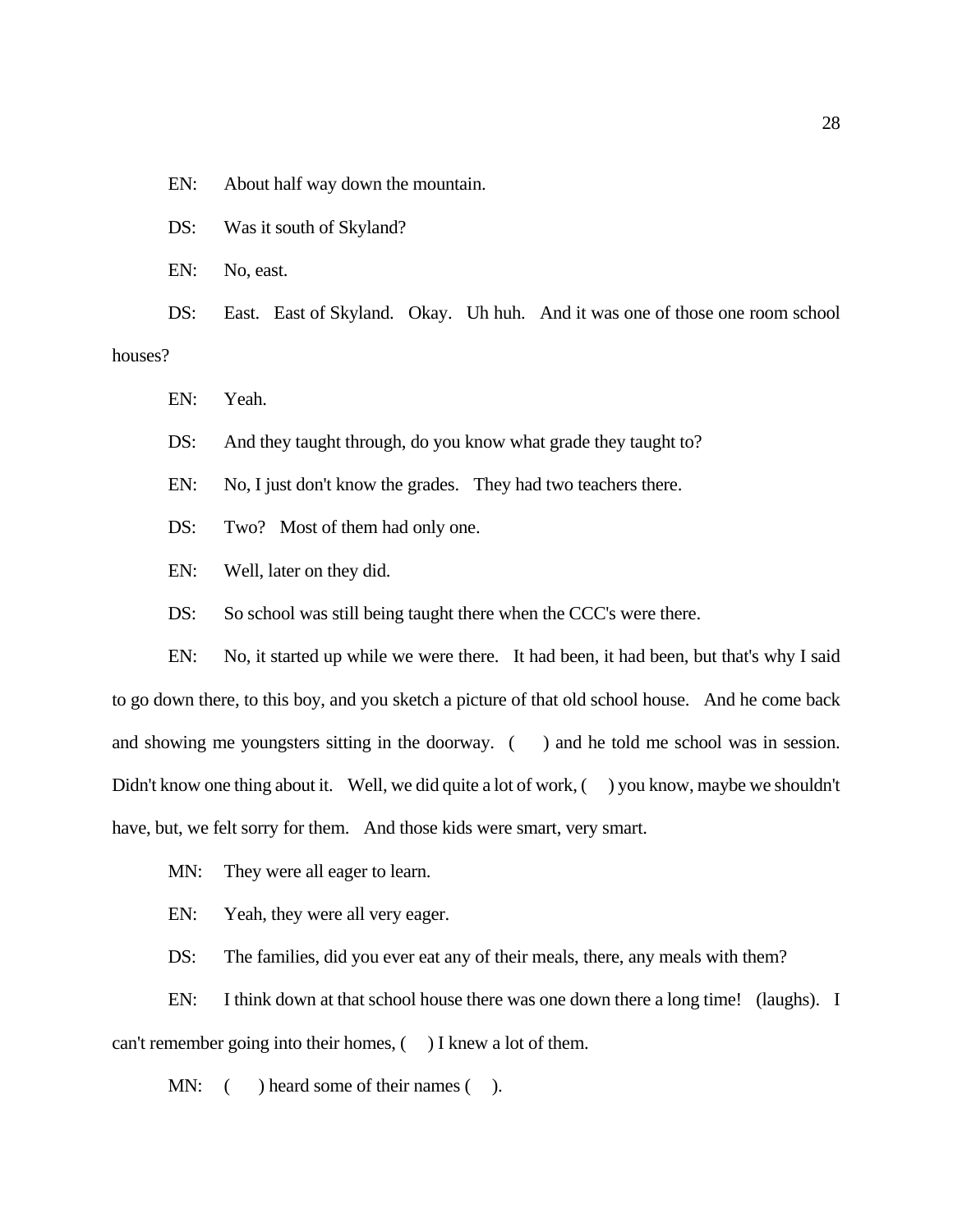EN:  $($ 

DS: Corbin, yeah.

EN: Corbin Hollow, and what's the other one?

DS: Nicholson.

EN: Nicholson Hollow. You know, those people down there, they, they got out of the army, in the Civil War. They just, () they're all German names.

DS: Yeah.

EN:  $($  ) what was it, Hessians or something?

MN: Hessian soldiers.

EN: Of the old Revolutionary War? () That's what they were.

MN: They were deserters!

DS: Yeah.

MN: They were deserters, just like the Hessians were deserters, several of the

 $old($ ).

EN: They deserted down there like the fellow did from the Yankee army.

DS: Umm hmm, yeah.

MN: Didn't like war. Period.

DS: Well, and they didn't want to go back to Germany.

MN: No.

DS: Yeah, and they liked it here, so they stayed. Yes, well, did you ever hear any of their

music? . . . Like, when, would they come up to Skyland when you were there?

EN: Oh, yes. And he was very wealthy.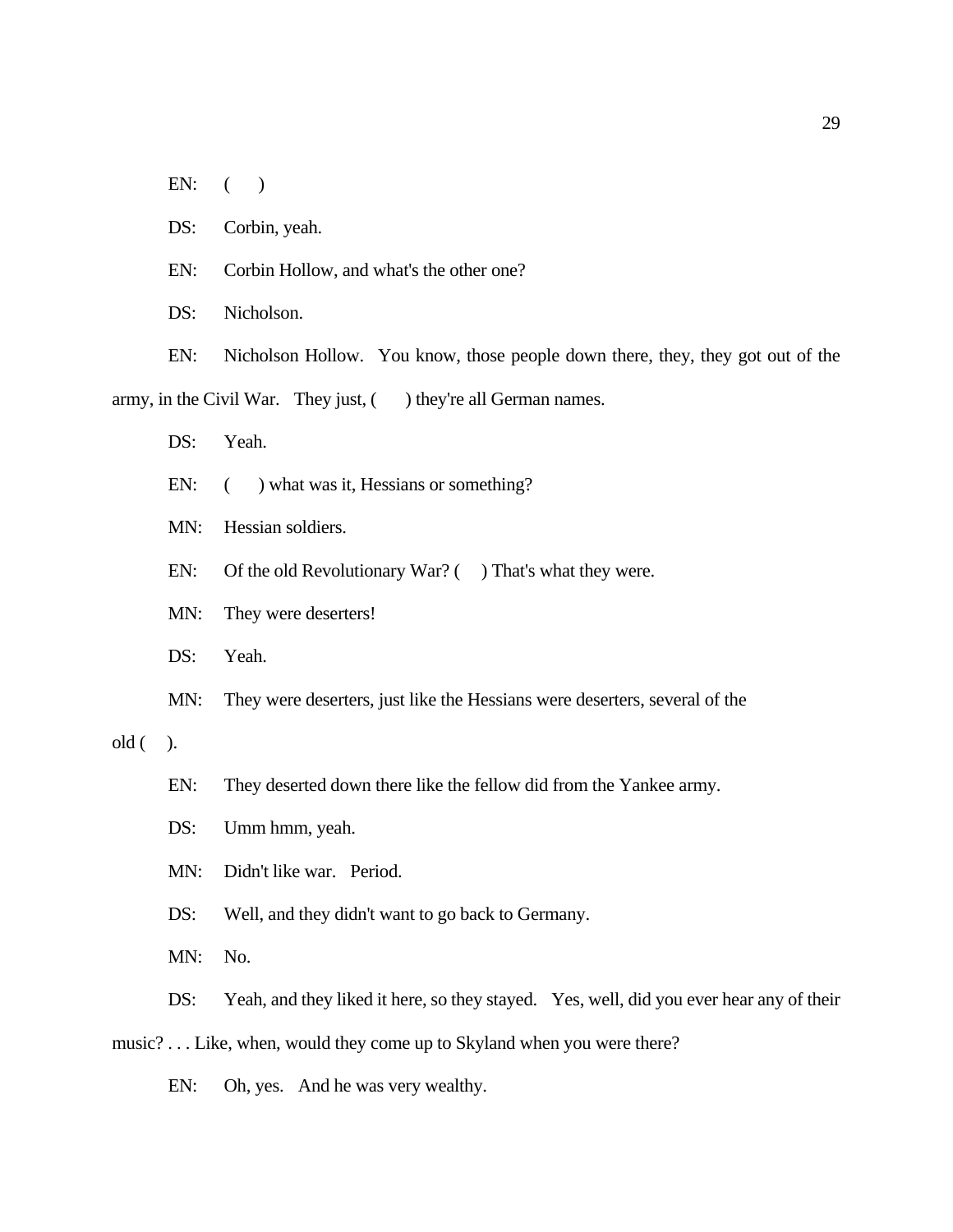MN: He knew Mr. Pollock.

DS: Yes, he said that, yeah. Did they play any music for you?

EN: I can't remember any  $($ )

DS: No.

EN: Maybe they did, but I can't remember.

DS: Cause they had some good tunes, real good ones.

EN: Okay, I think there were some old fellows that used to play, I just can't seem to recall.

DS: Well, can you tell us anything about your reactions to the beginnings of the Park itself?

EN: What do you mean?

DS: Ah, how you felt about the fact that the Park was coming and that you were a part of

EN: Well, I always thought it was a good ideas, but I still think it's more of a garden than a, the big thing that it is, is Skyline Drive, you never hear anybody say go out to Shenandoah Park. I'm going up Skyline Drive. There's something there that--

 $MN:$  ( )

it.

EN: We were sitting there one day and the, who was the head of the Park Service, then? He died later on. We were sitting there and I was telling him, I said, "What I'd like to do is build a road up to Stony Man." I says, "it can go right around there, get the  $($ )." He says, "It might be a little ( ) for a few years, but it would draw them up." "And put a big coffee shop up there," I said, "that would be the  $($ ) of the Park, right there." And he says, "Oh, no," he said, "Let them walk up there." Then an old lady come in her car () and I said, "() make that poor old lady walk up there?" "No," and I almost said ( ) . No. But see, that would have been a good thing, do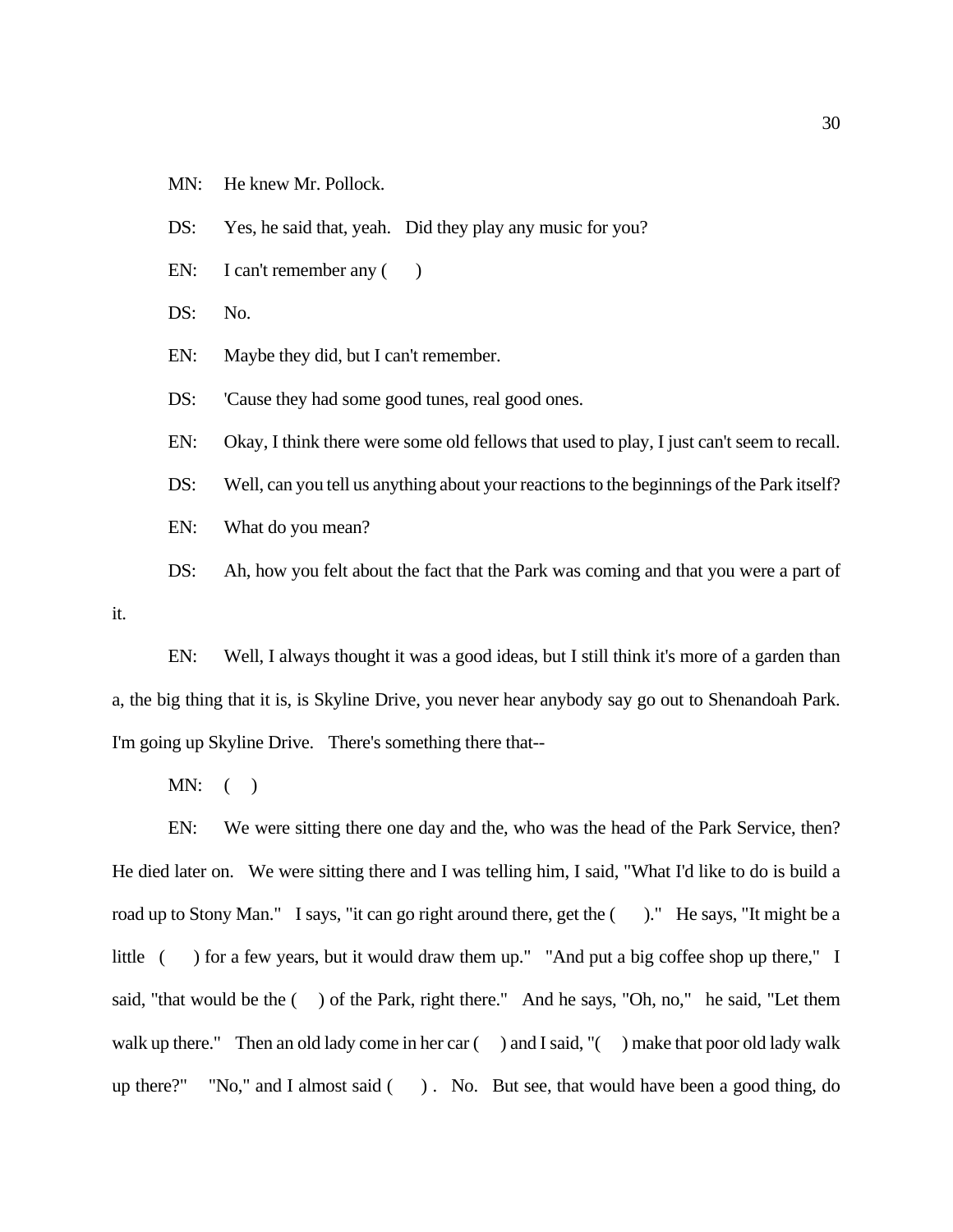that, get them where they got the good view and everything. Because it ( ) for automobiles and more than anything else. 'Course they got a bunch of hikers, they can do the hiking. They're not interfering with anybody else.

DS: There're all those trails you built.

EN: All those trails, I mean you got your hikers, but you got more automobiles. For the percentage, though, why there's no comparison. People coming up there in cars, and just for the Drive, and then there's the hikers. So I said that they ought to have a good place to go. Another thing I'd like to have done, is going down the, down the mountain to Old Rag. I mean down in that valley,  $($ ) place where we used to have the picnics?

MN: Don't ask me, I don't know.

DS: I know the area you mean, yes.

EN: In the fall, we used to have the picnics down. If they had a good road down there and then there's a pretty good road going down in the valley and coming up . . .

DS: Syria?

EN: No, Red Gate. Very good grade there. Just let those guys go down there. Now, wouldn't that have been a nice trip? They could see, get that scenery and everything else? Oh, no, they don't  $($ ). The first think they do is double park and lock it up.  $($ ) let them down these trails ( ).

DS: Were there many hikers when you were in the CCC?

EN: Oh, quite a few.

DS: But there weren't the trees then?

EN: Oh, yes, you had all the trees you needed. Except these grazed places on top, which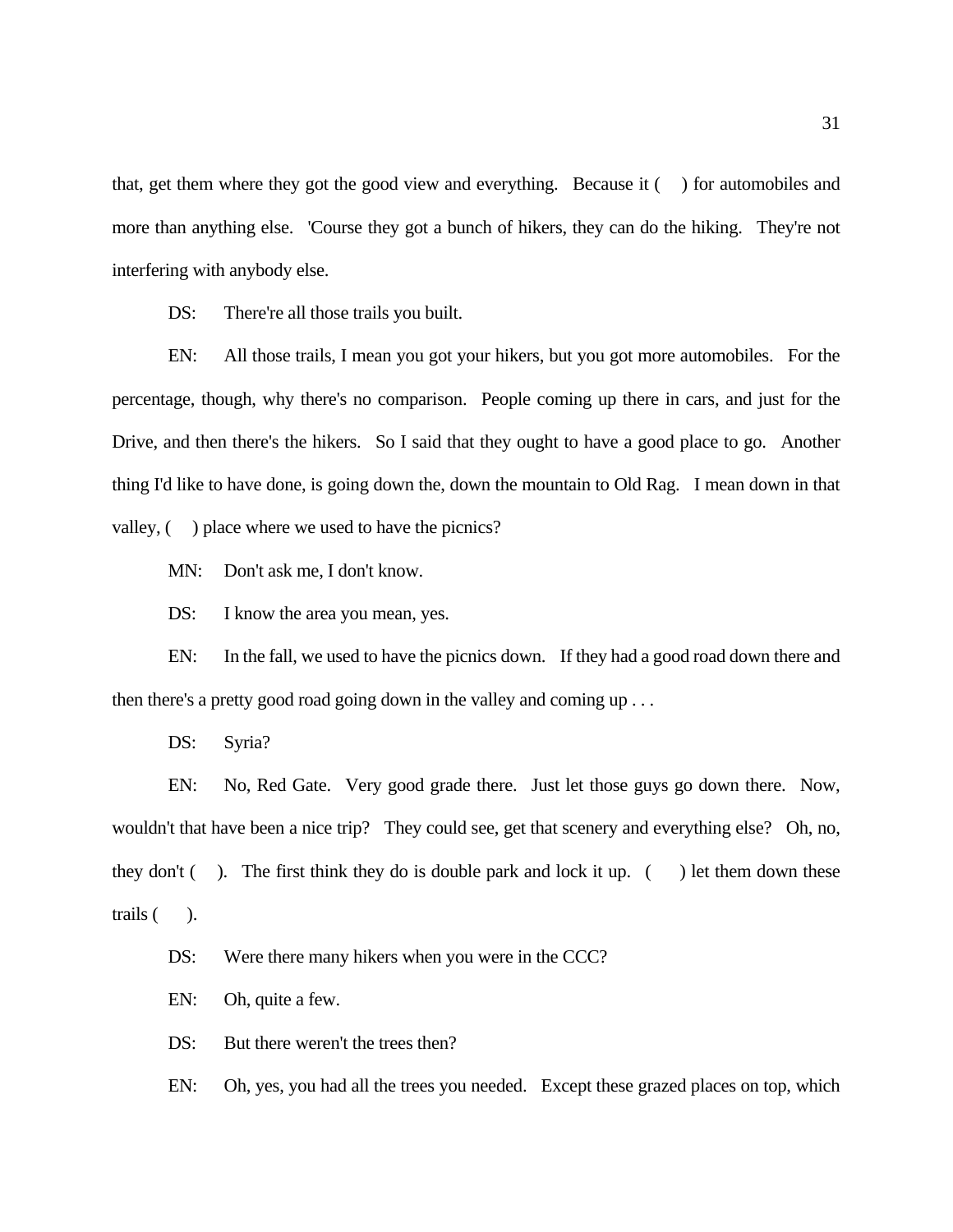was one of the best grazing places in America, they think, at the time. And I think if we'd left some of those fields open, it'd have been much prettier up there.

DS: Yes, Big Meadows is the only place open.

EN: I noticed, now, the last time I was up there, your outlooks is not so good as they used

to be. See, you used to ( ) right down in the, what's that hollow down there? Pollock's place?

DS: Kettle Canyon?

EN: Huh?

DS: Kettle Canyon?

MN: Whiteoak Canyon.

EN: Whiteoak Canyon, yeah.

DS: Whiteoak Canyon, yeah.

EN: Whiteoak Canyon.

MN: That's where the school he was talking--

EN: I cut a lot of trees down there, had them cut a lot of trees. And we saw Old Rag sticking up there, it was beautiful. The last time I came down there,  $($ ) gee, I'm going to get somebody from the Smokies up here, they got nothing that pretty. But () grown up again now. It was a nice view! () couldn't touch a tree, you know, you're not supposed to be cutting more trees, weren't supposed to cut them. Why not? They're up in the Park, give them these views!

DS: Sure.

EN: Give them the view driving along, while they can see driving along, you can't see anything driving along the Park right now!

DS: Yes, they're growing taller and taller and taller. Well, I think that we should have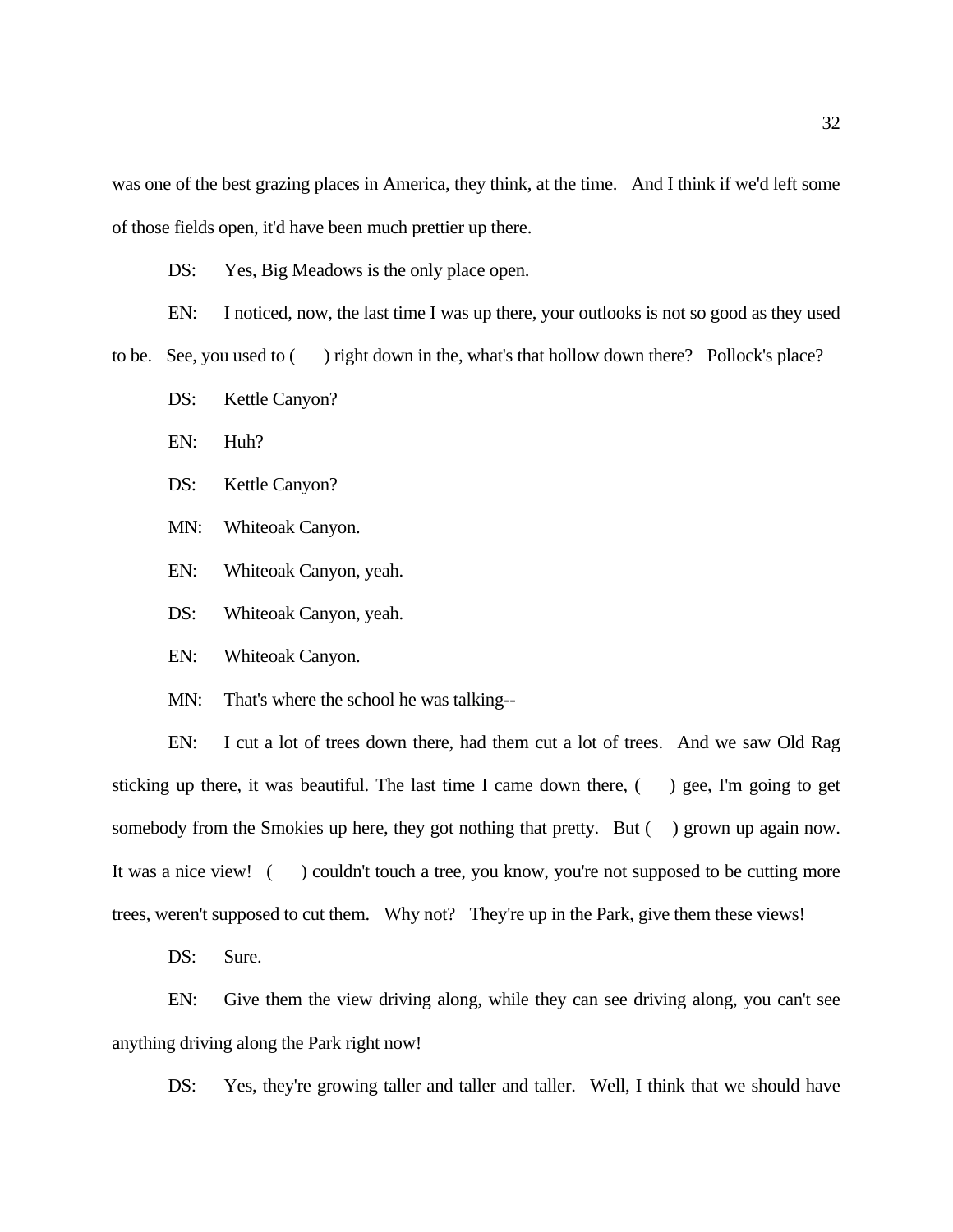Bob Jacobsen listen to this tape and maybe he'll get some ideas.

EN: What's that?

- DS: We should have Bob Jacobsen listen to this tape and get some ideas.
- MN: Who's Bob Jacobsen?
- DS: He's the superintendent.
- MN: Now?
- DS: Mmm hmm.

EN: Well, he couldn't do anything about it, they wouldn't let him. Well, some of them didn't want to open up the--

- MN: Did he take Conrad Worth's place?
- DS: Who?
- MN: Did he take Connie Worth's place?

DS: No, I forget the name of the fellow who's superintendent before him. Can't think of it; it'll come to me. But you were there 'til 1940, right?

EN: Umm hmm. ( ) the Drive, yeah, ( ) not just one, but two, down to 27.

MN: You were at 5--

EN: I left there and went down, down to Newport News, building houses down there, grading up and building houses for the shipbuilders.

DS: How did the people of Luray treat you?

EN: Huh?

- DS: How did the people of--
- EN: Oh, fine.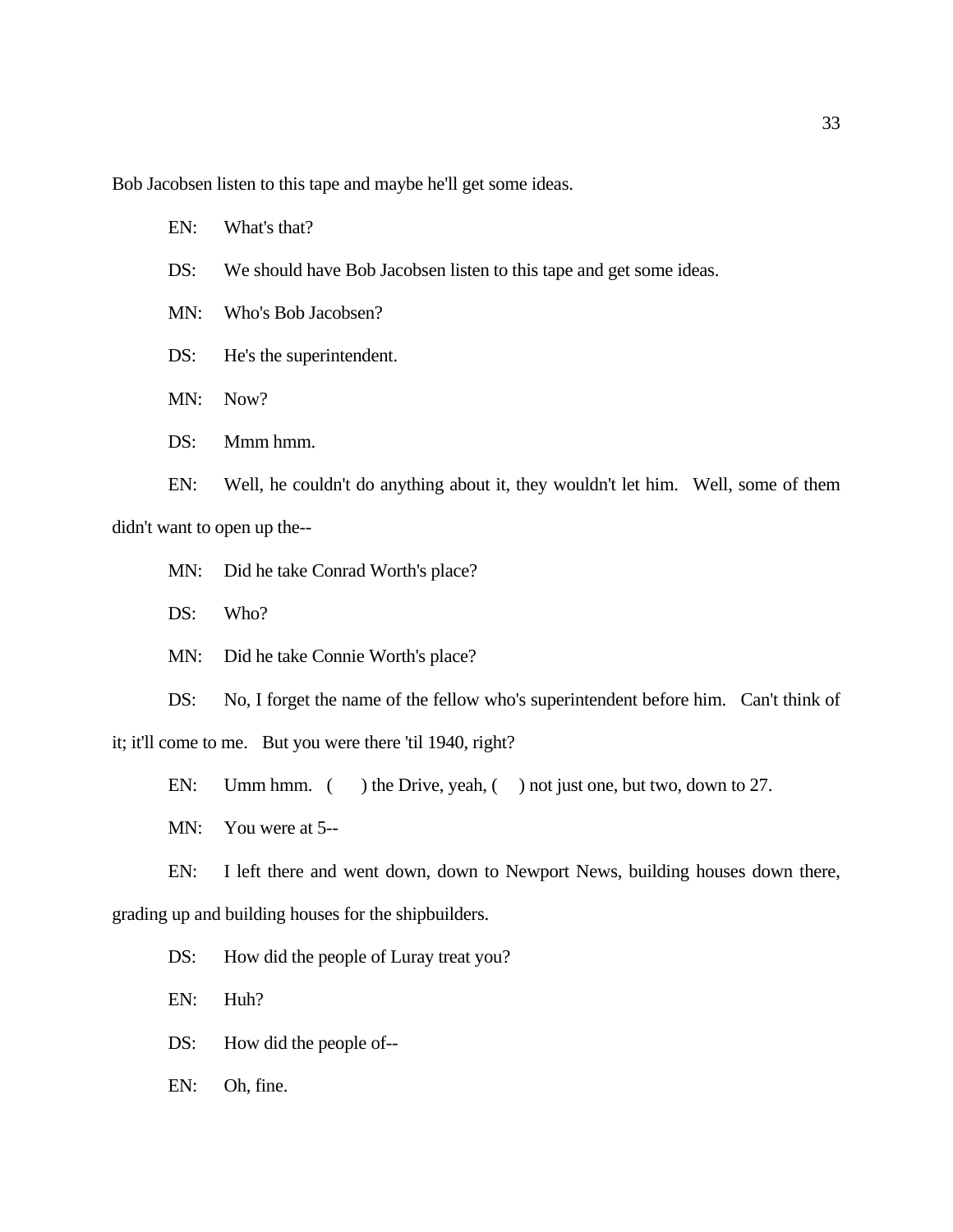DS: Nice.

EN: () think our boys was about as nice down in that town as any of them.

MN: Never had trouble.

EN: That was one thing I advocated all the time, they sell liquor down there, in that town there. Cause what they're doing, they're spreading the old stuff around there, you know, and getting the boys ( ) and everything else. But they didn't do any of that stuff ( ) Never got in any trouble down there, to speak of. None of the boys, that I know of.

DS: Did they ever go to Elkton or any places like that?

EN: Very seldom. Regular, you mean. That's one of the reasons I wanted to build that gym, it'd save going down, down the mountain, there, because we could play, we'd play basketball between the camps up on the mountain, then. There's three camps, there, see? Four camps.

MN: We used to have () fights there.

EN: We'd have these games in the mountains, they didn't have to go down there, in this ice, which they had so much of.

DS: Sure, right, yeah.

EN: But that wasn't in the works,  $($ ).

DS: Did you have any of them going AWOL?

EN: Very few. One day, going down the road there, saw this boy walking along, great big boy. I said, "What are you doing?" Young kid. When they came back, ( ) thick up there, said, "how about a ride?" And he didn't realize which way I was going and the first thing I know, ( ) "I'm right back in camp!" with tears running down his cheeks. So I went down to, to, where there's soda and candy and stuff like that. And I told this fellow, said, "Take care of this fellow. See that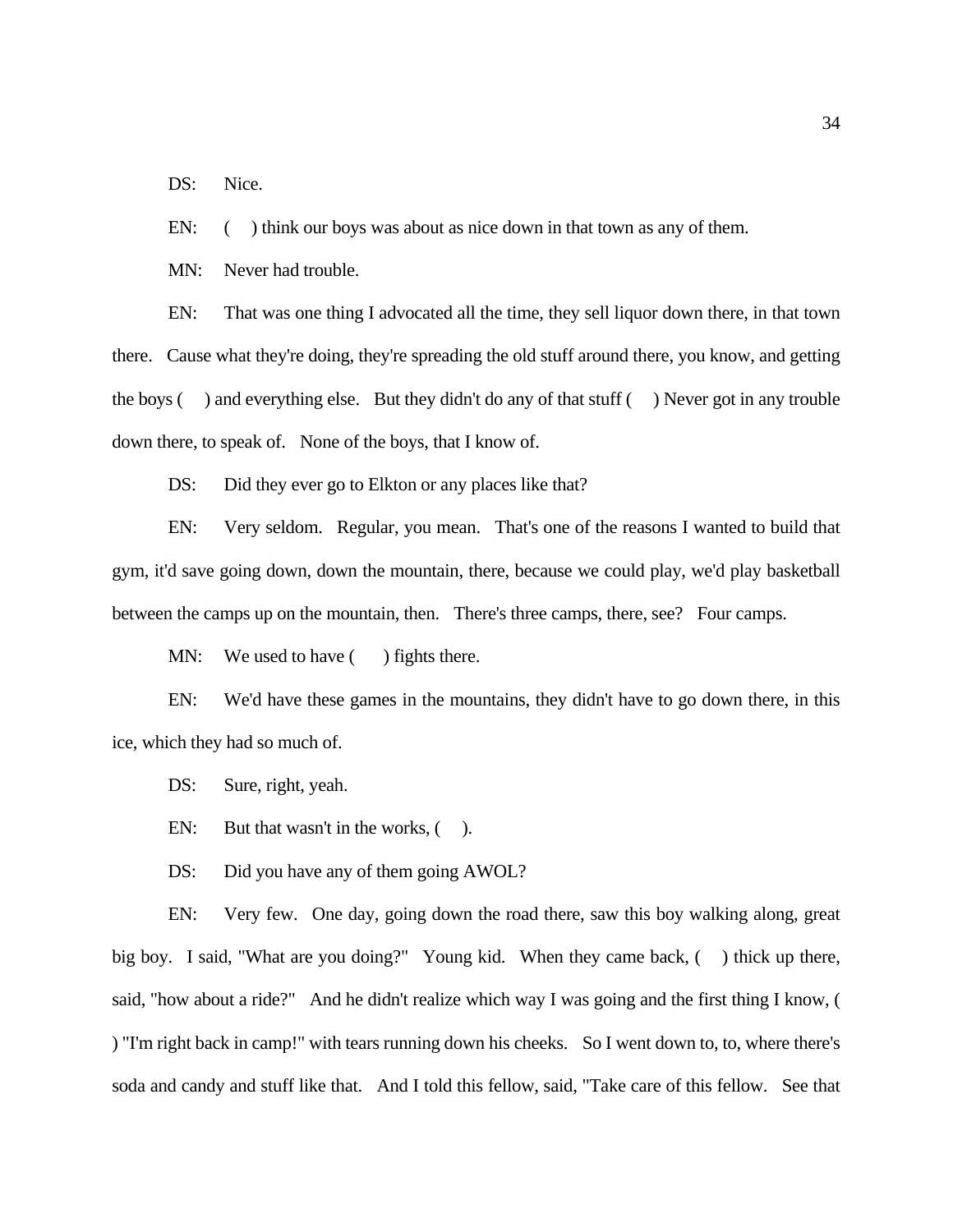nobody bothers him ( )" About a week after that, that boy come up to me, ( ) up there, and looked me up, () "Mr. Noyes," he says, "I want to thank you for bringing me back. I'm just as happy as I could be."

DS: Why hadn't he wanted to go--

EN: Because he was homesick!

DS: Oh.

EN: Most of them were homesick that (). And that's, I think one of the () these boys there, that was one of the big thing there, guys were, were being homesick, they'd never been away from home before.

KS: How did you get the nickname "Skipper"?

EN: Oh, I suppose being superintendent, ( ). (laughing). Gee, that's all that ( ) know me as.

DS: But that name has stuck with you.

EN: Yeah, oh, yeah.

DS: Do you ever go to any of the reunions that they have?

EN: What, the . . . Park Service?

DS: CCC reunions?

EN: No, I haven't been to any of them.

MN: Yes, you went to the one on the mountains.

EN: Huh?

MN: You went to the one on the mountain.

EN: Where? CC, no, I didn't.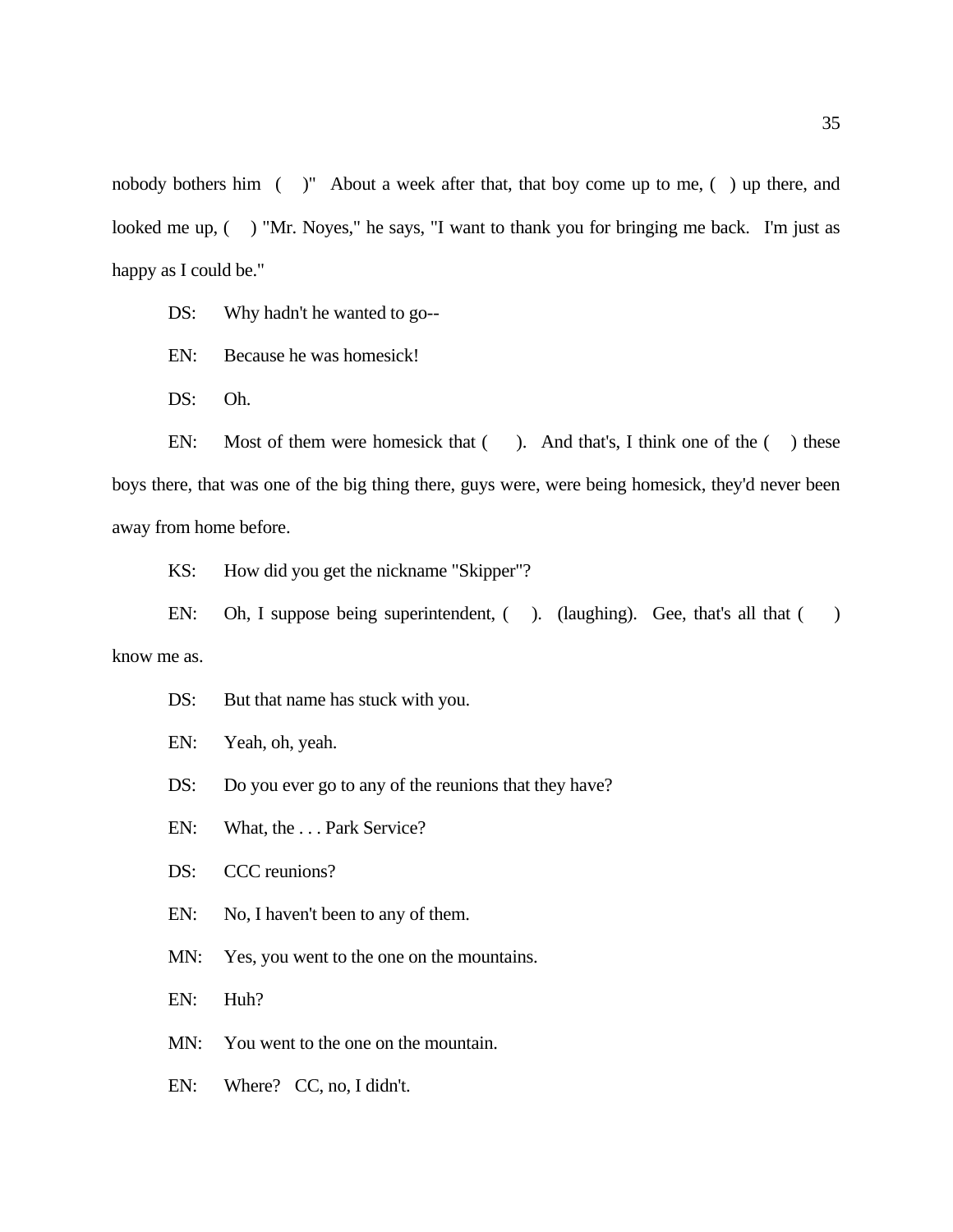- MN: You did, you got a letter.
- EN: Wouldn't even go,  $($ ).
- MN: We were there, at the picnic, I can remember  $($ )
- DS: Well, they're having another one the end of September.
- EN: Where are they having that?
- DS: In Luray.
- EN: Yeah?
- DS: Uh huh.
- EN: See if I can get out there.
- DS: The twenty-fourth of September, they're having it at the Mimslyn.
- EN:  $($  ) Mimslyn.
- DS: Yeah.
- MN: We went to the dedication of the Harry Byrd Center.
- EN: Well, that wasn't the CC!
- MN: Well, no.
- EN: She said it was CC convention.
- MN: No, we've never gone.
- DS: Yeah. Well, they have a convention.
- MN: The CCC's? Oh!
- EN: Right many boys get to it?
- DS: Yeah, umm hmm.
- $EN:$  ( ) see one.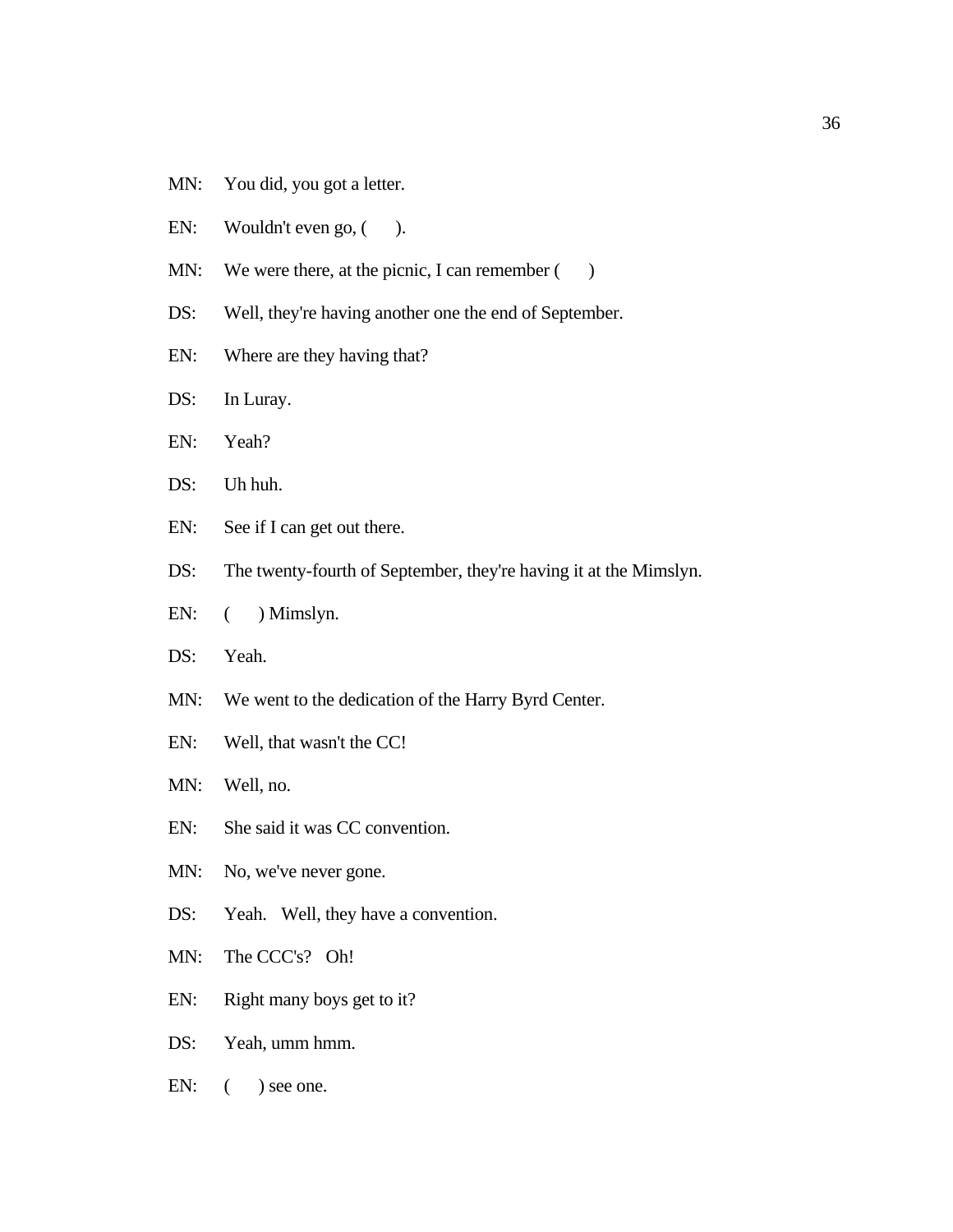DS: Yeah, they have a great time. Somebody by the name of Cousins is the treasurer. See if Cousins is in here [sound of pages flipping]

MN: Were they in the camp,  $($ )?

DS: Uh huh. No, he's not in there.

MN: Well, there's any number of camps after that one.

DS: Yeah, right.

MN: Cook? Was there anybody by the name of it, he was a ...

DS: Well, I just am wondering if there is anything that you had, that I had not asked that you would like to talk about?

EN: ( ) on my mind now. They talking about now, trying to revive the CC camp, you know. Boy, I wouldn't want to have anything to do with that!

DS: No.

EN: Could you get () about now and work practically for nothing?

DS: No.

EN: Huh?

DS: No.

EN: I mean really work. No, you couldn't do it. And mixing them up. ( ) think like that, mixing them up, it made more darn fights.

DS: I know.

EN: That's something we had, very seldom had.

DS: Right.

EN: No, we had a dance there when we, when we opened up that gym there. And they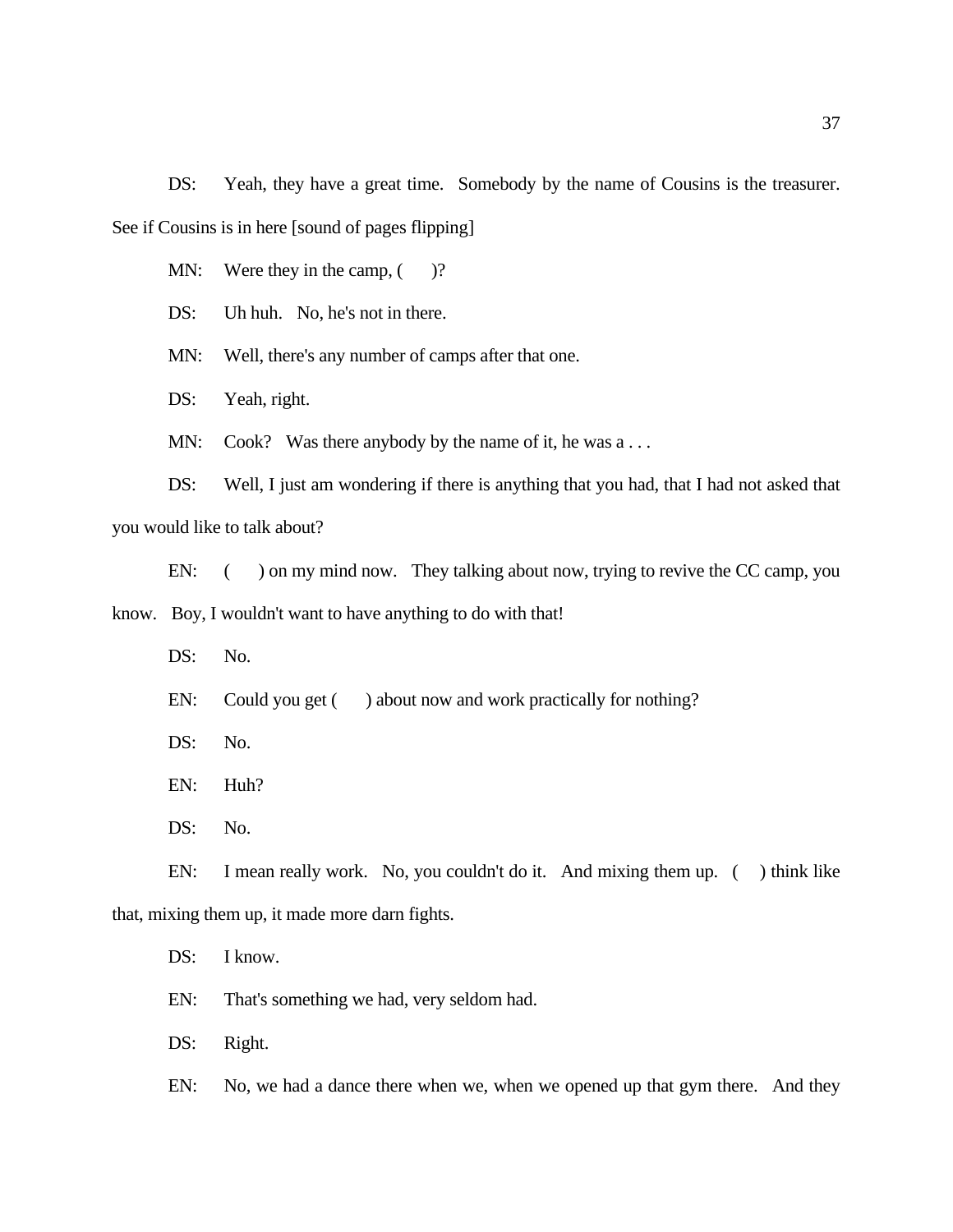were going to get an orchestra from Luray, three or four pieces. "No," I said, "Oh, let's get a good band." ( ) up in the army, get it. And he got one from Winchester, I think, it had eleven pieces in it. We had, that place was just crowded, with the people ( ) and all the guests there. Byrd was there, Senator Byrd. And those boys had, talk about behaving! We took, we took three or four of the fellows out and ( ). Said, "You fellows are the police. You find any fellow getting out of order there, just take him in the garden. Keep him there." Never heard anybody had to be taken out. Those boys behaved just beautifully.

DS: Where did they get the girls from?

EN: Oh, they came from all over. ( ) I was dancing with a girl there, and I swung around, there's a boy, boy sitting there, I said, "How about dancing with that fellow there?" "Okay." "Oh, I can't dance, I can't dance!" he says. And he, just, (). And those boys, a couple of days after that, they said, they come around to me and said, "Mr. Noyes, can't we have another dance?" Said, "We'll chip in, we'll pay for it." I mean, they were so tickled at that thing. I used to try to do things they couldn't, ( ) they were so darn good workers, and everything else, why not?

DS: Yeah, umm hmm, yeah. As you say, they were workers and they were nice fellows. Yeah, uh huh.

- EN: We never had any trouble. We got to be called the first Camp 1<sup>1</sup>/<sub>2</sub>.
- DS: What was that for?
- EN: Huh? Us stealing stuff!
- DS: Okay, what did you steal?
- EN: Lumber.
- DS: What?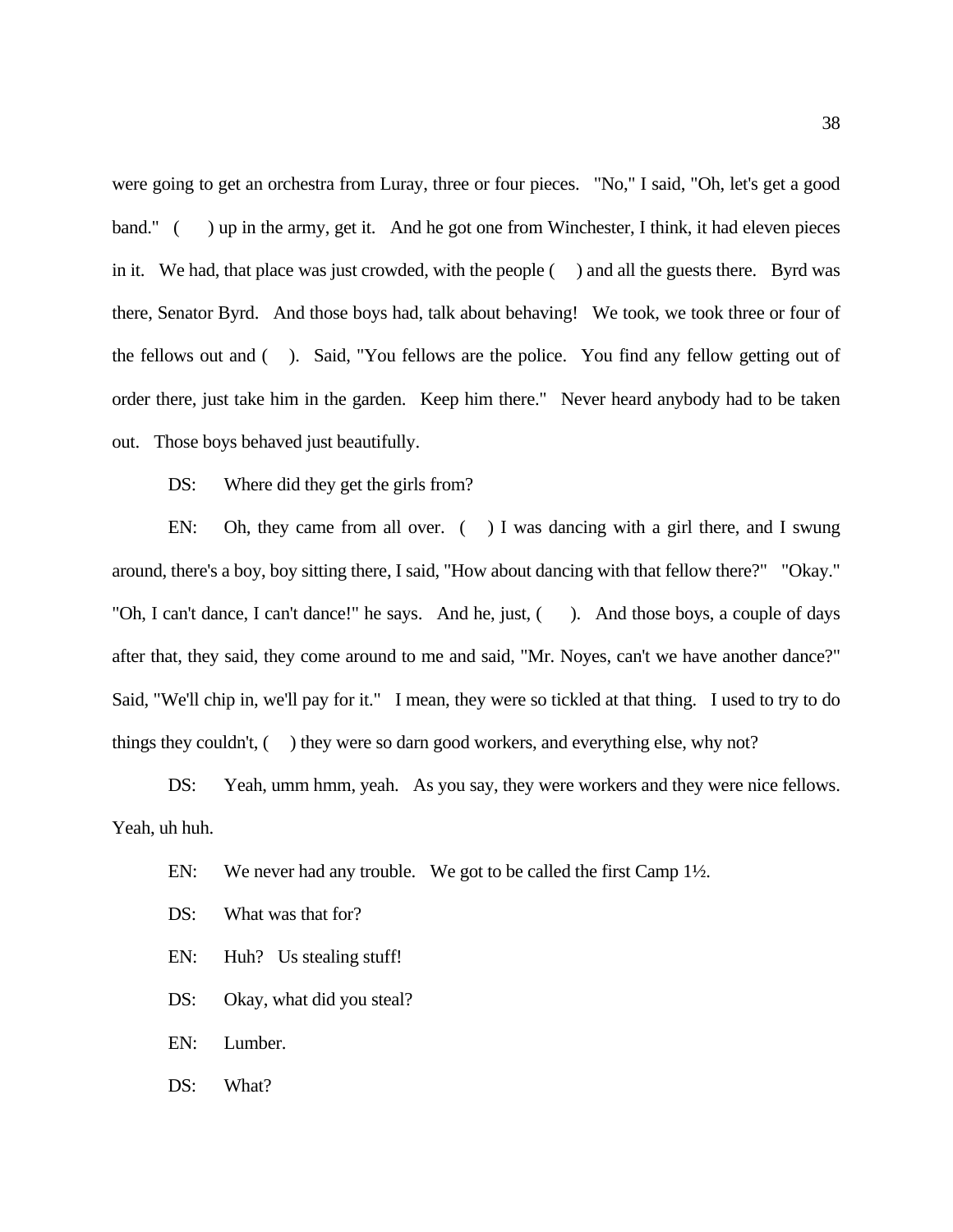EN: Lumber. Now that, that place where we lived in, we had that all divided up into rooms and everything. Lassiter wanted to just make it one, long building () room on the end (). I said no, they wouldn't have any lumber. I got, they got the thing up as far as the roof and didn't have a roof for it. They were tearing this old camp, this construction camp down over in Big Meadows, tearing it down, and we're supposed to get a quarter of it, and 2 the other, and 3. Divide that three ways. We drove there at noon, the other fellows was gone and we helped ourselves. Then go back to the ( ), load up, you know, ( ) lumber.

DS: So you were the only one there?

EN: So they called us Camp 1½. We got that thing built, though. You had to, you had to gyp around there like that to get something.

DS: Sure! Too bad that they didn't keep those barracks, though, they would have been, they were nice barracks, weren't they?

EN: ( ) tear that thing down, ( ). Well, they got one left, Camp 10 barracks. Yes ( ), one of them.

DS: It is?

EN: ( ), yeah. If you ( ) on the end there, that was my room ( ). ( ) used to have a man come in there in the morning, get the fire going for me, and (). Every, every weekend they had to get ( ) stay there, you know, to fight fire and so forth, and look after things. Used to be a fellow that'd come up there, and his wife. She'd just chase him around and he couldn't, she couldn't, he couldn't get out of her way, ( ). When he'd go to the tower, she'd go with him. And one of the fellows says, "If I had a wife like that," he says, "Boy, I'd ( ) just once!" I said, "What do you mean, ( ) just once?" "I'd take a hatchet!"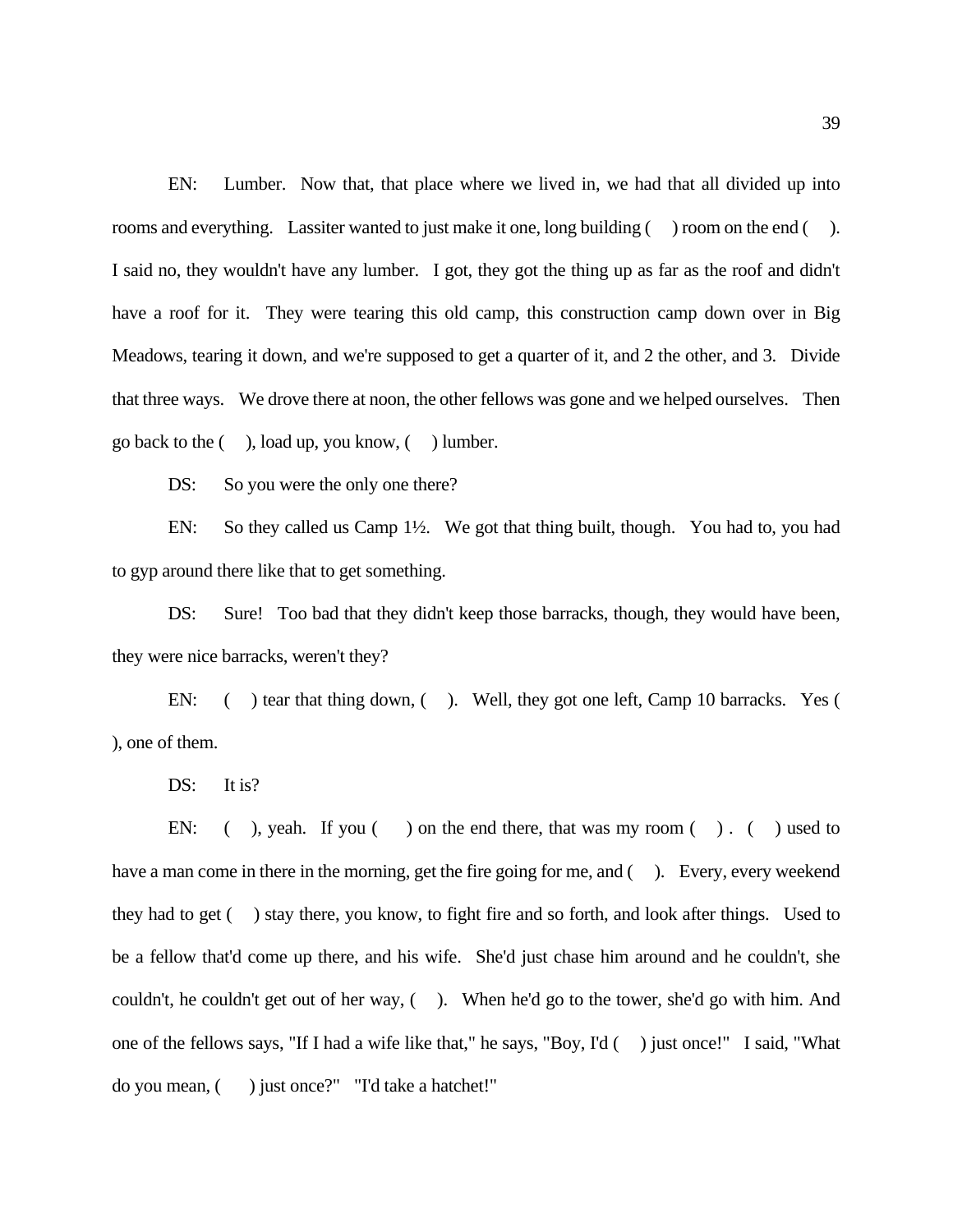DS: Gosh, let's not carry things too far! Golly. Well, it really was quite an experiment, wasn't it, when you think about it? Having the CCC do this construction. The whole Park was a whole, was quite a, almost a dream.

EN: We built buildings over there at Camp 2. You know that was the headquarters for the construction gang? We built practically all those buildings,  $($ ) for Camp 2. I don't know why we got over there, but we did. And we, we used to go that whole darn Park, way up in the north end, we put all the fences up there at the north end, at the outlet up there. I don't know why they went and asked us to ( ), we drove right by the other camps.

DS: Hmm. Kind of strange, isn't it?

EN: Huh?

DS: That's very strange.

EN: Well, that's like one of the landscape fellows there said, you can get too far doing most anything. They got a fellow they can't even get him out of that area at all. You look at it as a Park, as a whole. Putting in a water supply at Skyland. That was a big job. And they're still going there, doing it, I was asking about it when I was out there last. It was a lot of work.

DS: Well, that really, I know until I started doing interviews, I hadn't realized quite how valuable the CCC was.

EN: Well, did a lot of work in that Park.

DS: They sure did.

EN: Now, you take Hughes Gap, () get the water down there and the toilet there would go ( ) there. The spring is, going up from, up the road there from Hughes Gap, the spring is way up, and then you got an open space along there,  $($ ) just as it starts to pull in again, that's where that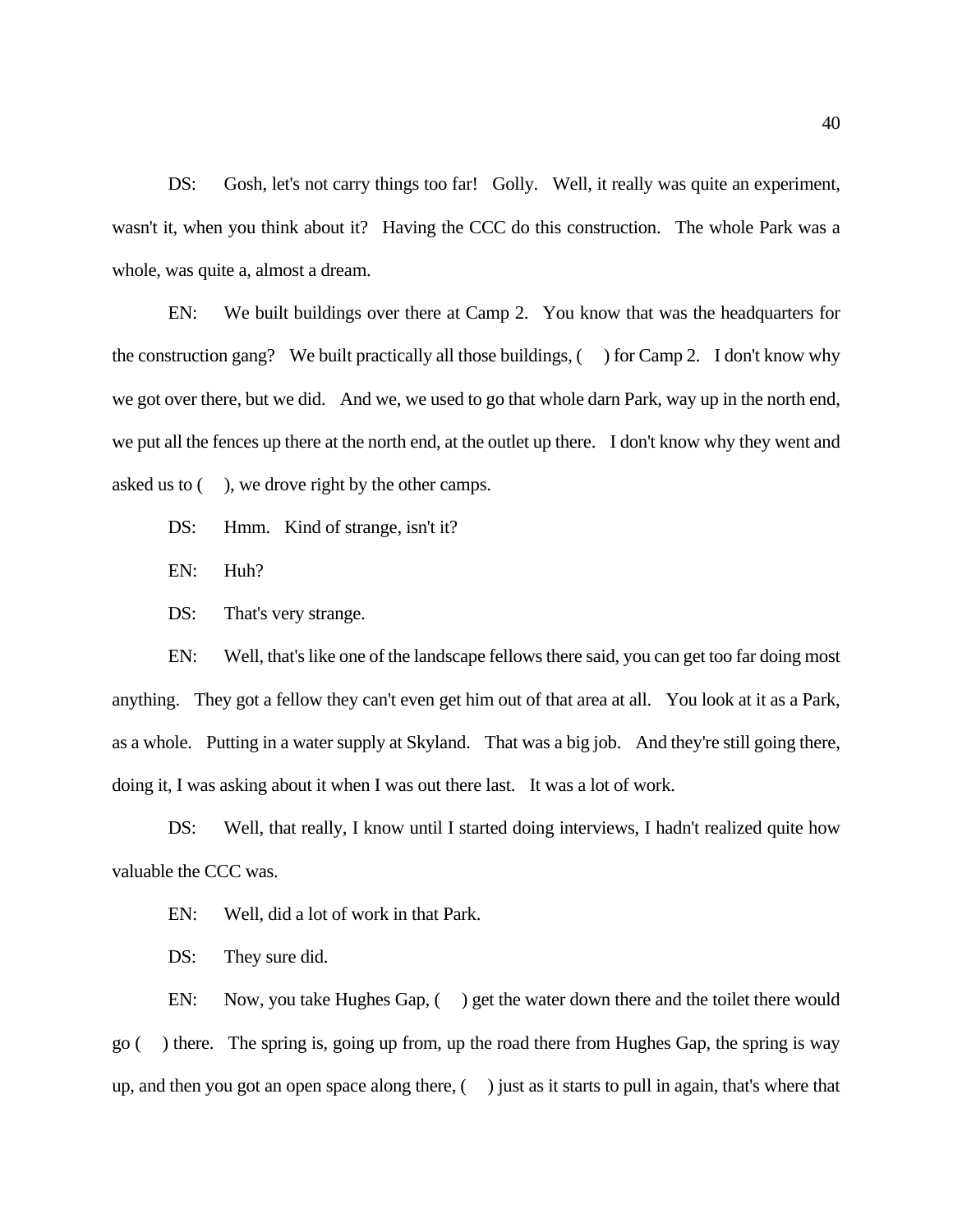water starts from. Run that way down and built a big reservoir, down at the foot, there, just above Hughes Gap, we built this big reservoir and that's why they're getting water to the toilet and the drinking water there. And that's still running. We did all of that, with the boys. And one other foreman.

DS: And when you consider that these were boys that had no training along these lines, whatsoever.

EN: Huh?

DS: These were fellows that had no training along these lines, at all.

EN: No, no.

DS: Had you had any training?

EN: Well, I'd done construction work.

MN: The subways, in New York.

DS: Yeah?

EN: That's a long way from . . . Shenandoah Park. I worked eleven hundred feet under the Hudson River. Eleven hundred feet. How's that?

DS: You, on the Lincoln Tunnel?

EN: No, no, I was on the, () for the water works. () water went down to New York from the Catskills, in tunnels. Then you came across the river. We was on the East side, the shaft ( ) about eleven hundred feet deep, that's what I started to tell you about.  $( )$ 

DS: But if you had work like that, why did you go to the CCC?

EN: During the Depression? Hah! ( ) any job ( ). We was in Chicago, ( ) Chicago, went to Washington,  $($  ).  $($  ). I got selling cars there, only thing you could do was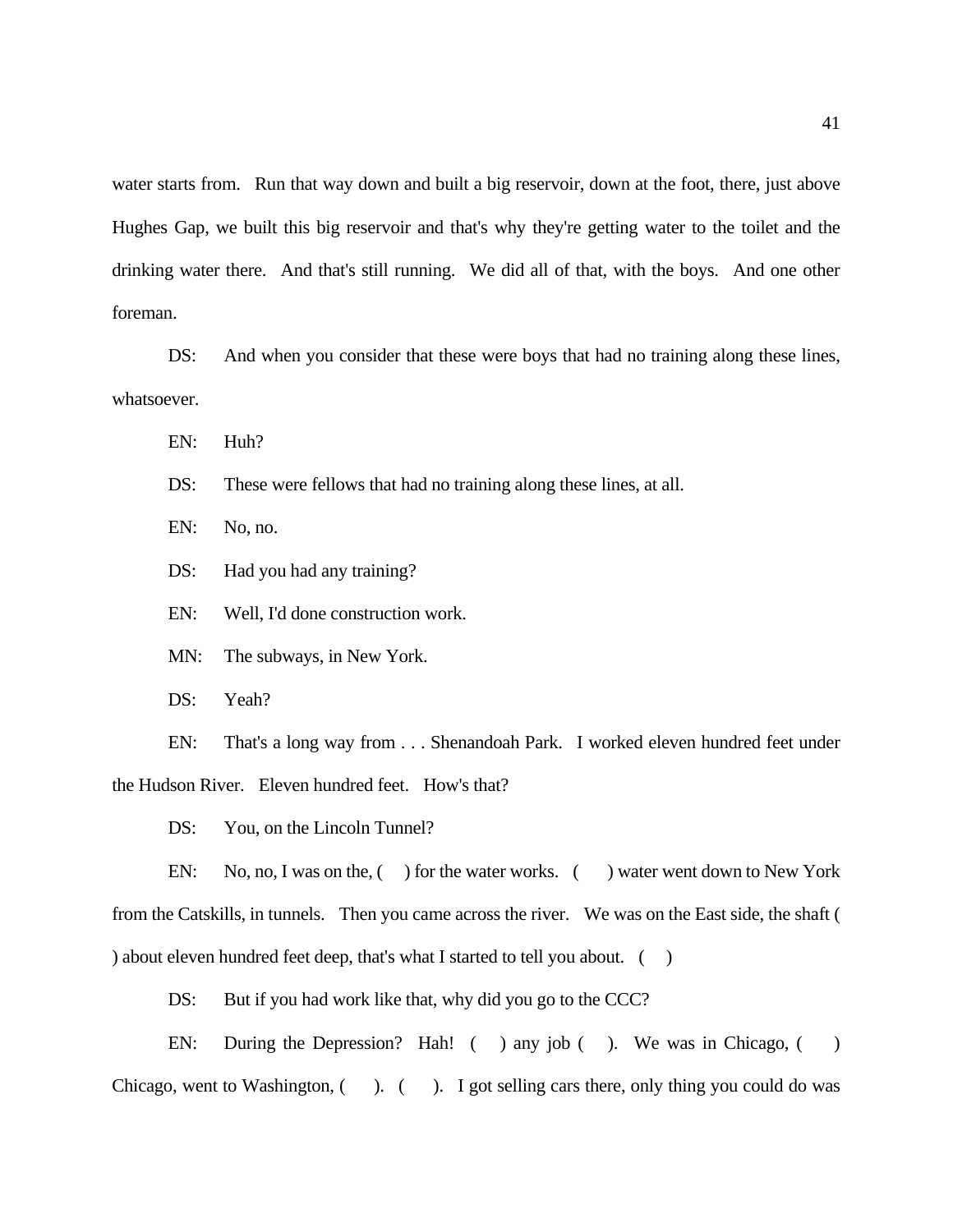something like that. I didn't get any money, I mean () didn't make much.

DS: As superintendent, did you get more than a dollar a day?

EN: Oh, yeah. Got 4600, I think.

DS: Wow. That was good.

EN: That was good in those days.

DS: Sure was, yeah. Like Austin Judd said, he used to pray that he could earn a dollar a day. And then the CCC came along, and oh, it was heaven!

[sound of plane going overhead drowns out voices]

EN: I don't know what we'd done without them. () And the Captain, he was Captain of 1, army Captain. He come over and he said, "Skip," he says, "One of our trucks has gone over, has gone over the wall, gone over somewhere, we don't know where it is." Got word from Luray, called up and said this truck had gone over  $($ ) down below the mountain or  $($ ). So, it was foggy as the dickens, night. He called up over to the camp, said, he was calling for ( ) Jim Clore, driving it, ever hear of Jim Clore? He was driving the truck. And they called up down at ( ) Camp 10 and they said, no, they hadn't got in yet. So, gosh, we figured, that must be our truck! So we got in the car and we went down to Panorama. And it was just loaded with police, state police and all kinds of people around there. And they said, had you heard anything? Was there anything--oh, a guy stopped us going down, wanted to know if we'd seen any, evidence of any truck going over the mountain. So we knew when we got down there, this, I told this captain, I said, "You call up Camp and ask them if they, if those fellows are not there. Have them get lieutenant ( ) and get down there, and look in the barracks and see if they're not there, but they're back there sleeping. So we didn't need to (). He said no, when we called up, the fellow said no, we haven't seen them. I said,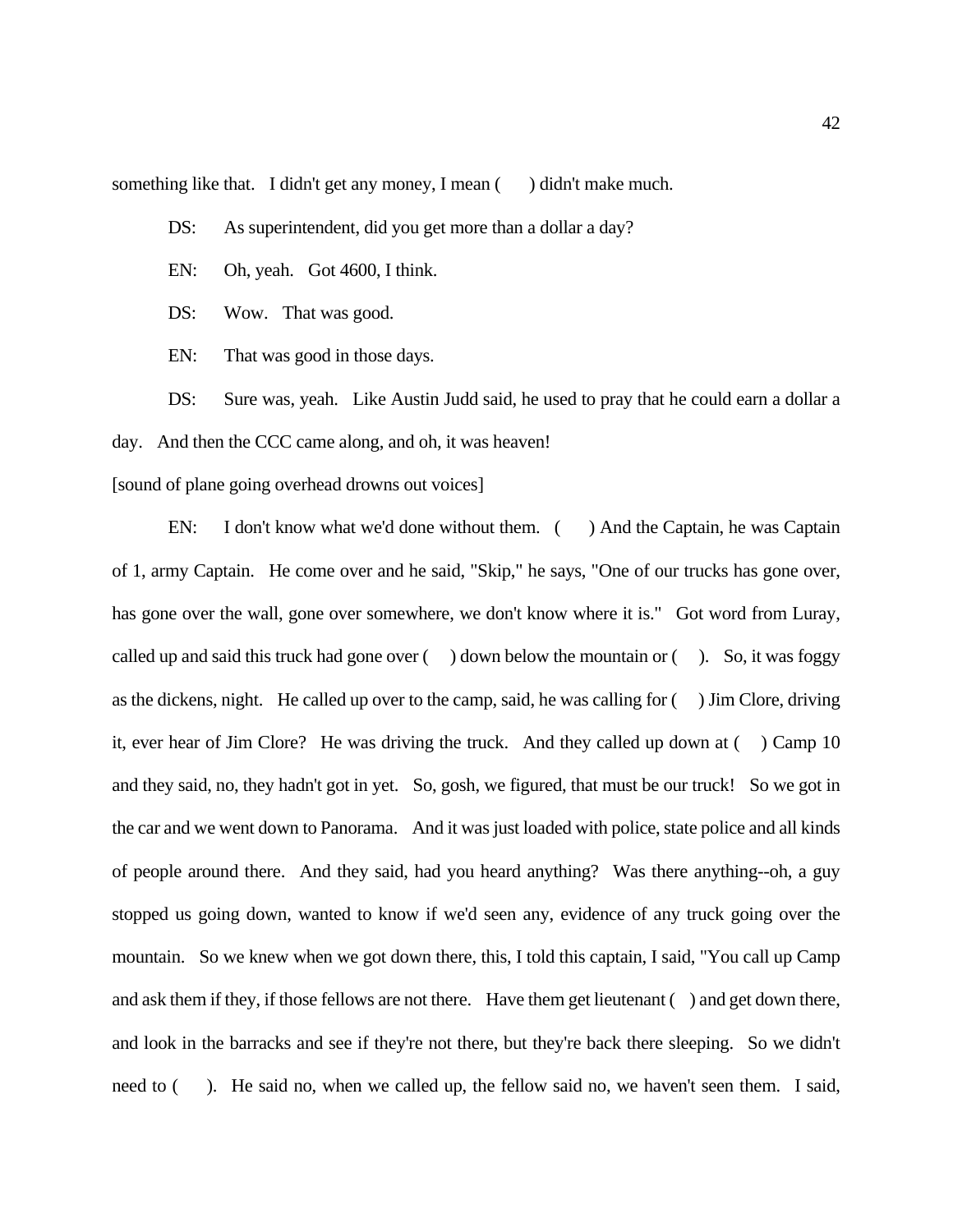"You go down and look in the barracks." And he came back and said they're all ( ) bed! Well, you talk about a ( )! Boy, ( ) had an awful feeling. And here was this big crowd down there, you know, and we figured ( ) had happened.

- DS: Sure. Boy. Jim Clure, C-L-U-R-E?
- MN: C-L-O-R-E.
- DS: C-L-O-R-E. Where does he live?
- MN: Madison. He's retired ().
- EN: He's probably retired, now. He was in the service, World War I,  $($ ).
- MN:  $($  ) up there.

EN: And then, last I saw him he was in this sawmill, making flooring. I think he had a chair in that mill, there.

- DS: Do you know where in Madison he lives?
- MN: Everybody knows Jim Clore. ()
- EN: You know--
- DS: Madison County's so big!
- EN: Where in Madison, in Madison they know him.
- DS: Oh, the town of Madison?
- EN: You know where that lumber yard is?
- MN: You know where the lumber year is?

DS: No, I mean, I can find it.

EN: Well, you go towards the lumber yard and you just cross over the new road. You got to go in the old road into Madison, the old road. Then you cross over the new road and I think it's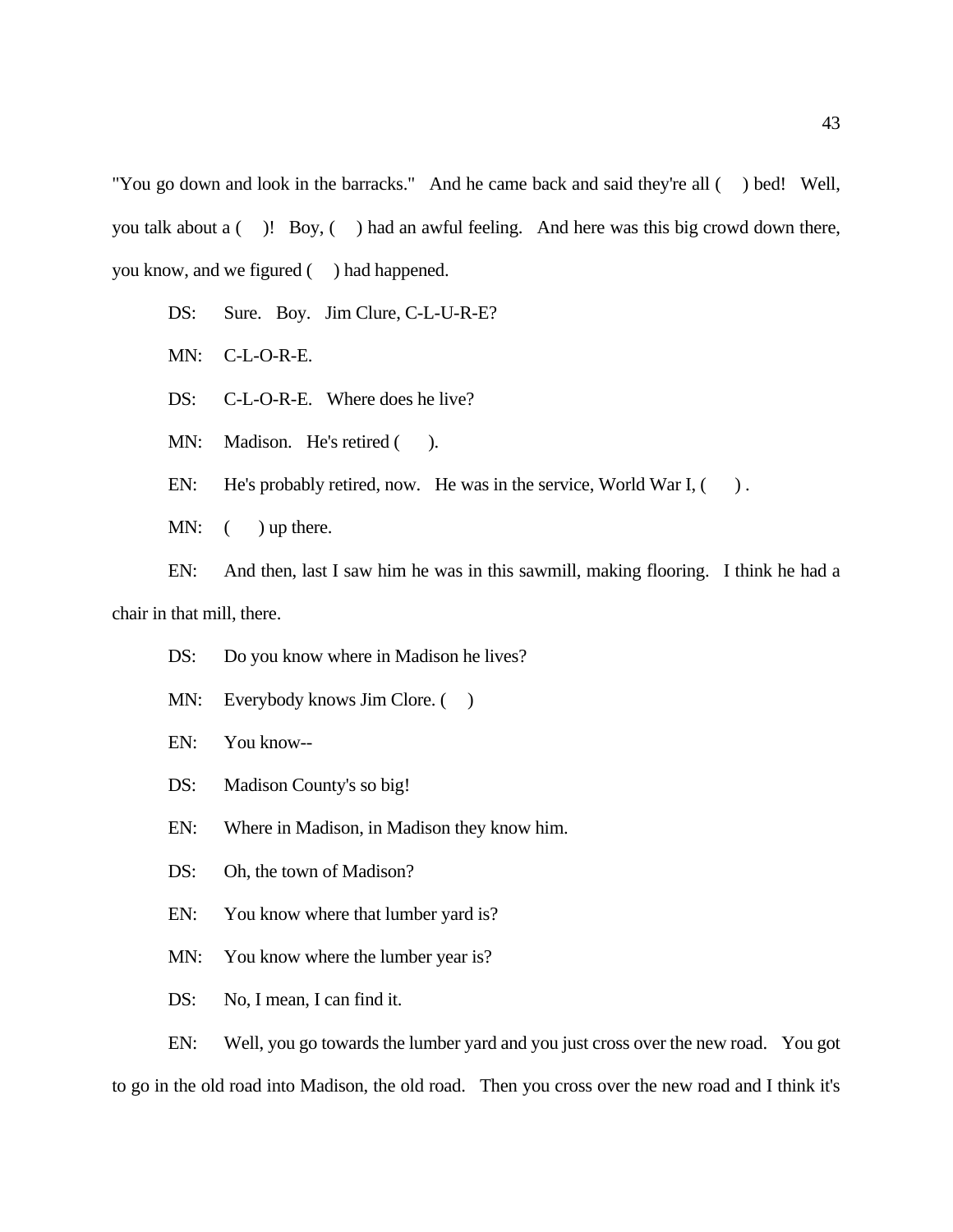the first house on the left, there. I don't know if there's any more houses there, it's right along there, somewhere. He could tell you a lot about CC.

DS: Well, you told us about the CC.

MN: Well, Jim Clore knew so much about the locals and everything ()

EN: Oh, he knew trees, he knew everything.

MN: () and then I walked those trails, I climbed Old Rag with him, picked those raspberries. We'd be walking along and he'd say, well, we'd better get some fishing bait for our wrist poles. And he'd find a stick and open it up and there'd be () in it, he took a whole bunch of those and went on down Whiteoak Canyon, went up to Stony Man, oh, I walked everywhere. He was a real mentor for me, () many weekends, () before they put any, anything on the walls, whatsoever.

DS: That's a good picture that you've got.

EN: I can't name them all, now. Most are all dead, I guess. I know that man, he died while I was in camp.

MN:  $($  ). Or was that  $($  )?

EN: I can't name 'em.

EN: I wonder if there's any, any of those old fellows alive?

DS: It would be fascinating, wouldn't it? Or if you could take that picture along with you, to Luray.

MN: Oh, we can't drive that far any more. Now he's turned in his driver's license and I don't feel like I should go too far on these ()

DS: Yeah.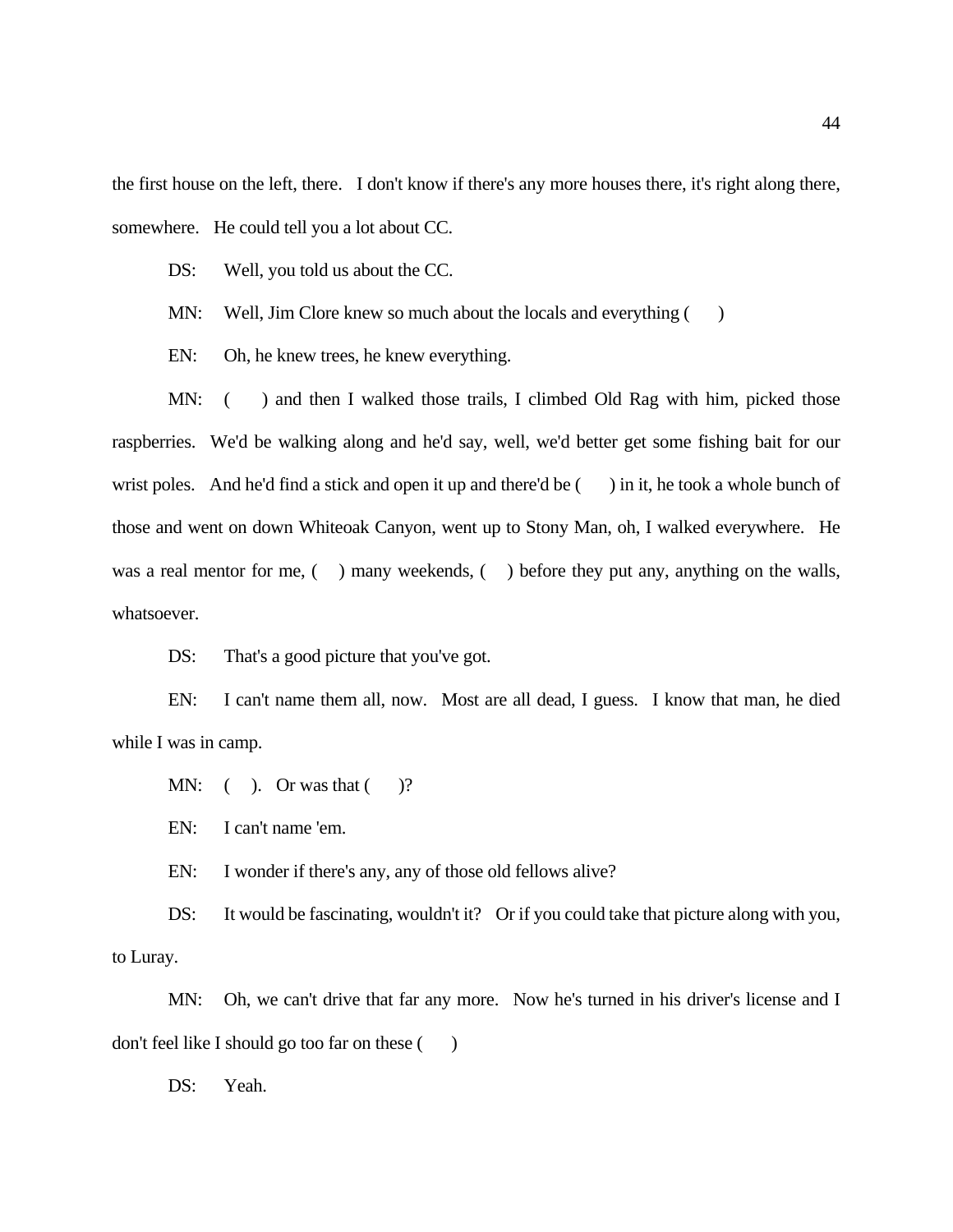EN: Yeah, I gave my license up three years ago. Because of my eyes.

DS: I'll tell you what, Skipper. Drop a note to the Mimslyn, attention to the boys of the CCC. Tell them to hold it for September the 24th, when they're having their convention. And just write a letter, telling them where you are, and you're just dying to know how many of them showed up there at that meeting. And they'll write you back.

EN: What I was thinking to do would be get in touch with Doc, Doc Blevins, he'd, he'd probably go, he'd carry me home. () can't think of the name.

MN: Well, one has a nursing home.

EN: One had a nursing home.

MN: Next to where he lived.

EN: He's got a nice place there, Jim, I mean Doc.

DS: Yeah? Well, is there anything else you can think of that would be good, historically

#### speaking?

-

- MN: Well, so much has been written.
- EN: We'll probably () think of it after you go.
- DS: Yup, well, that's the trouble. You do think of things later on and you'll say, oh, gosh-

#### EN: Why didn't I say this?

- DS: Yup. Well, all we're trying to do is just get as full a story as we can ...
- EN: Well, I think I told you about the animals.
- DS: Yeah, and that was really wonderful to learn about the deer.
- EN: I imagine that's where all the bear came from, I don't think they done, I don't know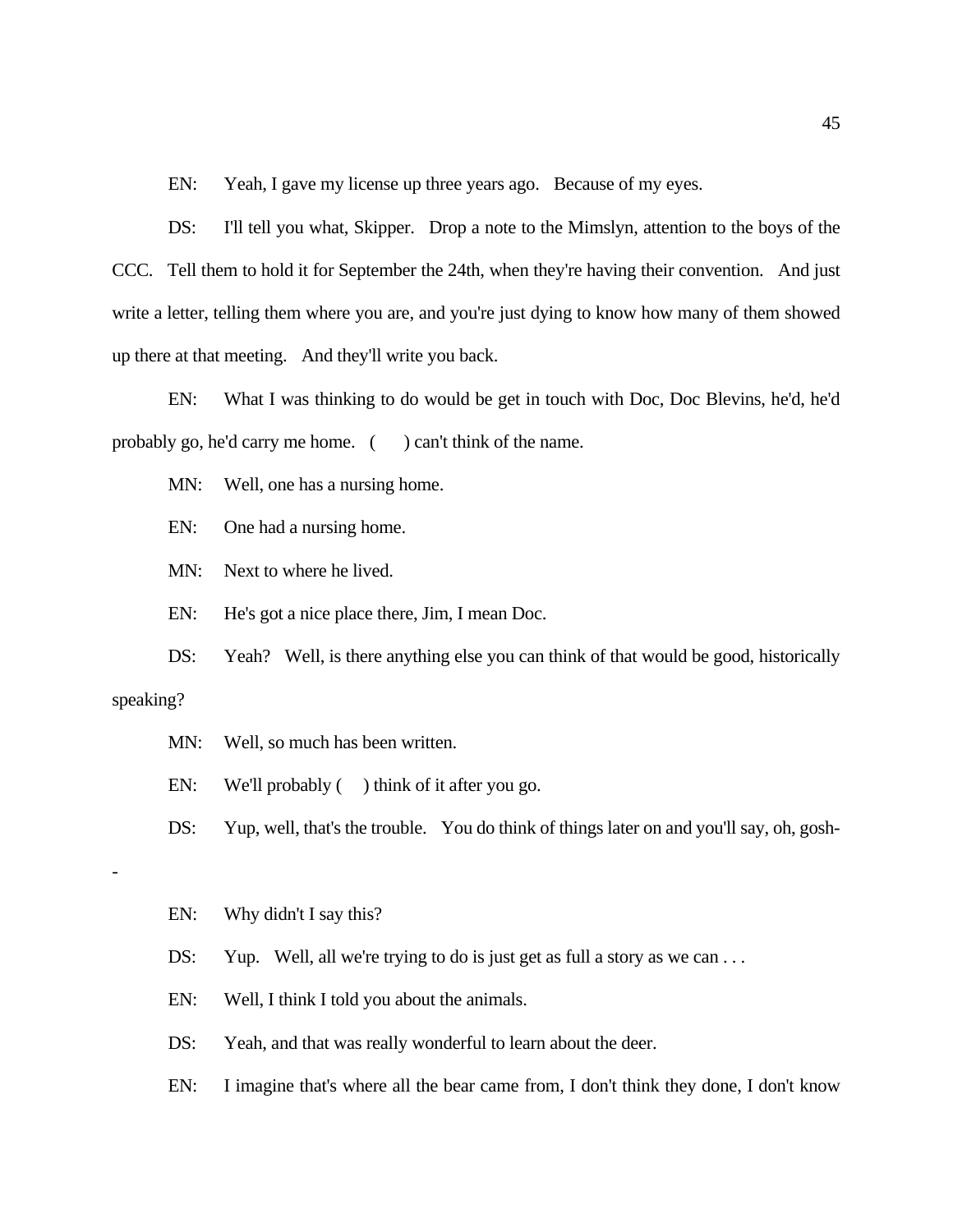whether they put any more in there or not.

DS: No.

EN: That started there,  $($  ).

DS: Yup, right. You had no problem getting along with the superintendent of the Park, did you?

EN: No.

DS: No. Well, you knew pretty much what he wanted down, and you all were willing to

go along with him. Well, I sure do appreciate you having taken so much of your time for me.

EN: Oh, that's all right, I got time, that's all I got.

DS: So, what, you know what I'm going to do, I'm just going to shut that off for a second, and maybe--

## [TAPE STOPS IN MID-SENTENCE, THEN RESTARTS]

DS: Now, you say you built a sawmill? Where did you build it?

- EN: What's the first overlook you get from Skyland, what do you call that, now?
- DS: Stony Man.
- EN: No, going the other way.
- DS: Oh, yeah, alright.
- EN: There's a road right, just below there.
- DS: Umm hmm.
- EN: We'd make shingles, for Skyland.
- DS: Oh!

EN: Had to make them over to Big Meadows, but they didn't make them fast enough, so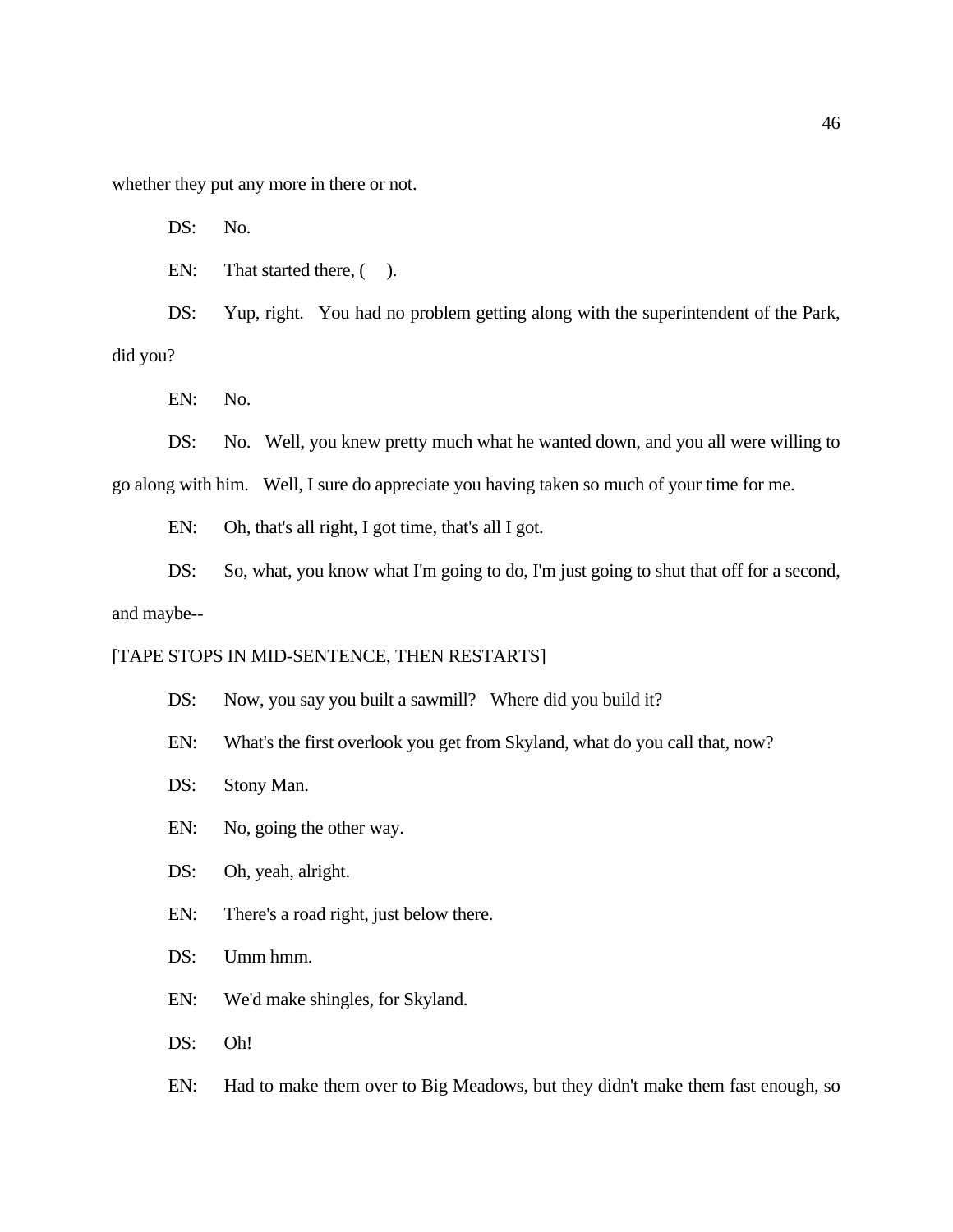we got this old mill and hooked a Chevrolet up, the fellow's own Chevrolet ( ) ever seen that, from Washington or anywhere else, boy, we'd have been in jail! That thing was the most dangerous thing you ever saw! (all laughing)

DS: But it did the job!

EN: Well, we got, we got the shingles, believe me, we made them.

DS: Yeah, right.

EN: God, but that thing, man, it scattered dust () somebody come up there and look at that, because, yeah. And ( ) Chevrolet, hooked up with Chevrolet wheel, god, that thing would really travel! (laughing) But you had to, that's the way you had to do things, though.

DS: Sure, yeah, improvise.

EN: Didn't ask, just go ahead and do it. So we made shingles, another time we made a lot of fencing for Gettysburg. They came down, and they wanted us to use ( ) [an adze,] chip it out, by hand. Well, that was an awful job doing that by hand. So we just took a little stuff and roughed it up and they finally accepted them that way. ( ) I don't know how many of those things we sent up to Gettysburg. Chestnut.

DS: Yeah. You know, that was a crime to let that chestnut just be burned up.

- EN: No, what are you going to do with it?  $($ )
- DS: Alright, but at least it was put to use.

EN: We'd cut it down and pile it up and then they'd come up there and steal it.

DS: But when you think of the houses that could have been with that!

EN: Oh, gee,  $($  ) good lumber.

DS: Did you ever see Camp Hoover while you were up in the CC's?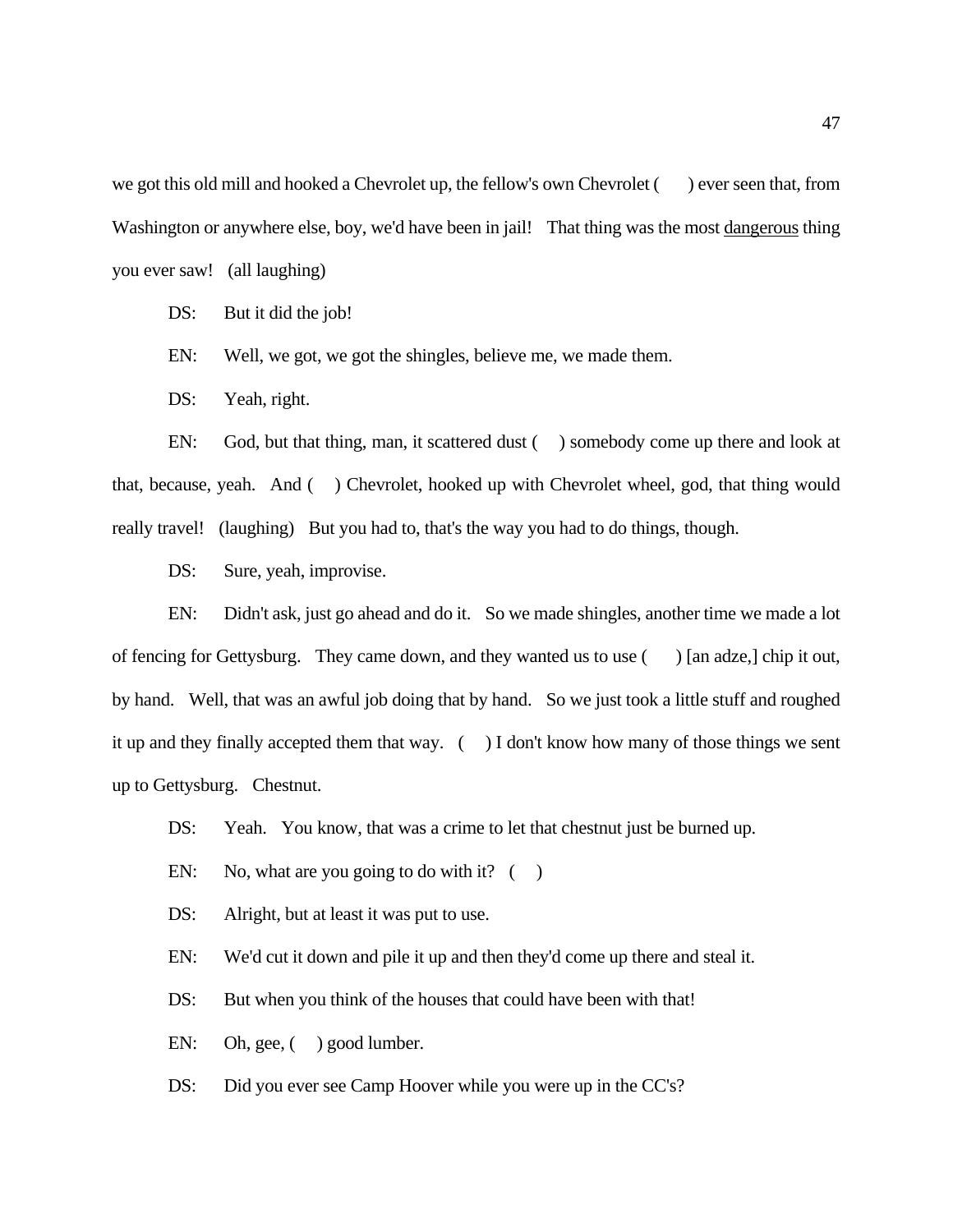EN: Only when we went down by it, Camp Hoover, yeah. One of the first, first camps up there. Last time I went down there, they was going to build a swimming pool down there for the president. ( ) and the Marines were running the, taking care of that place. And when they went out, we had the job, Camp 1 had to go way down there to take care of that place. And we had to fix that up, and everything else.

DS: It's beautiful there!

EN: () place is just, () just loaded with fish, big ones. Couldn't touch 'em.

DS: Yup, can't touch them.

EN:  $($  ) house that the Marines were living in.

 $MN:$  ( )

DS: Uh huh.

EN: That's what I say, we went different places in the park,  $( )$ .

DS: Sure, right. You know they have a Camp Hoover Day. And you can, there's a bus that takes you down to Camp Hoover, and back again. And a lot of people--it's in August, on the weekend nearest his birthday, President Hoover's birthday. And it's a very nice trip, to take that bus down, and walk around, everything's open, go through it all, and see it.

EN: () haven't seen that old place down there. () set on the log there, talking to the Big Man, forgetting where I was,  $($ )

MN: You want to stop and have a cup of coffee?

DS: Sure!

 $MN:$  ( )

EN: I think they had more ( ) than they ever had in the White House.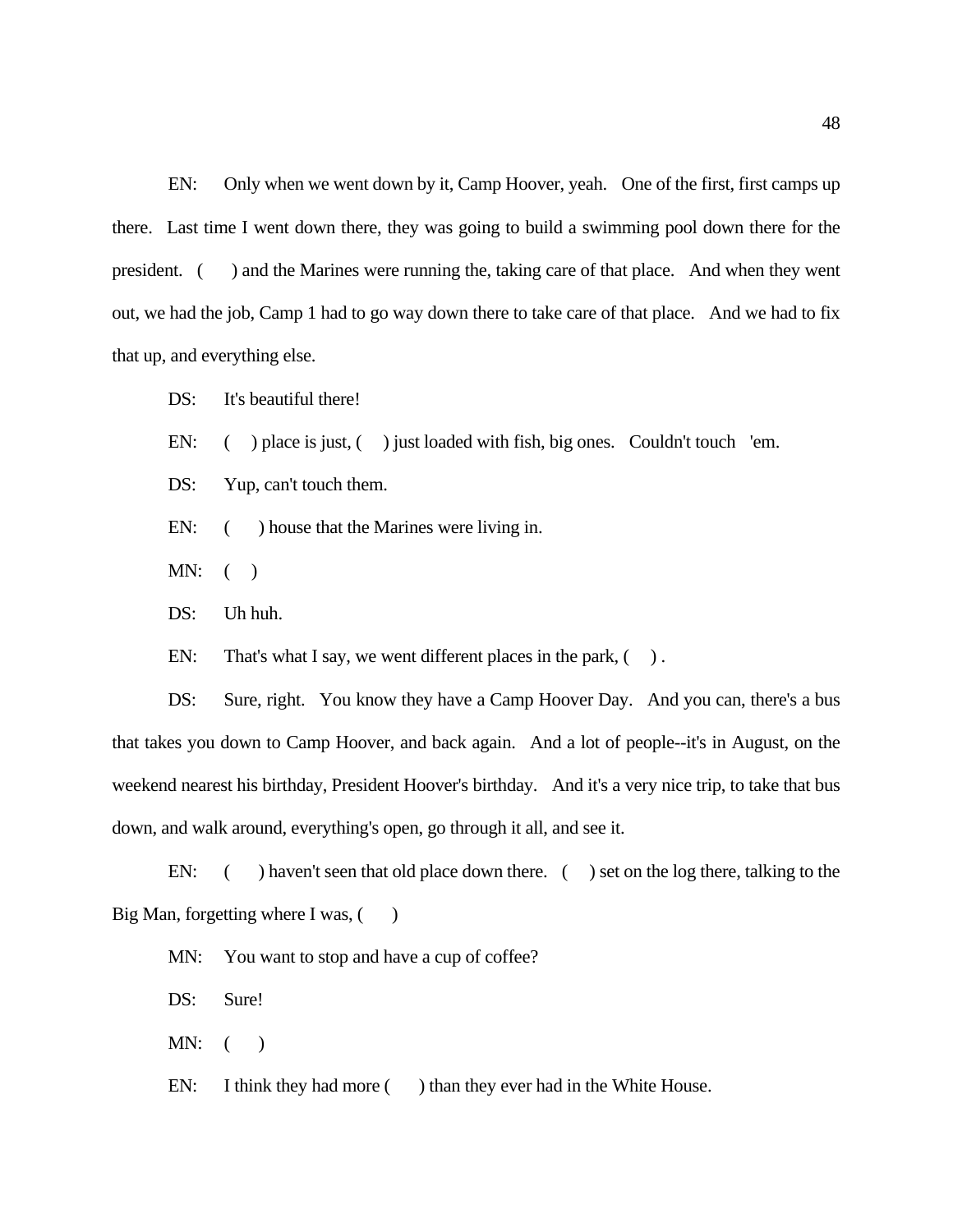DS: I agree with you on that.

[END OF INTERVIEW]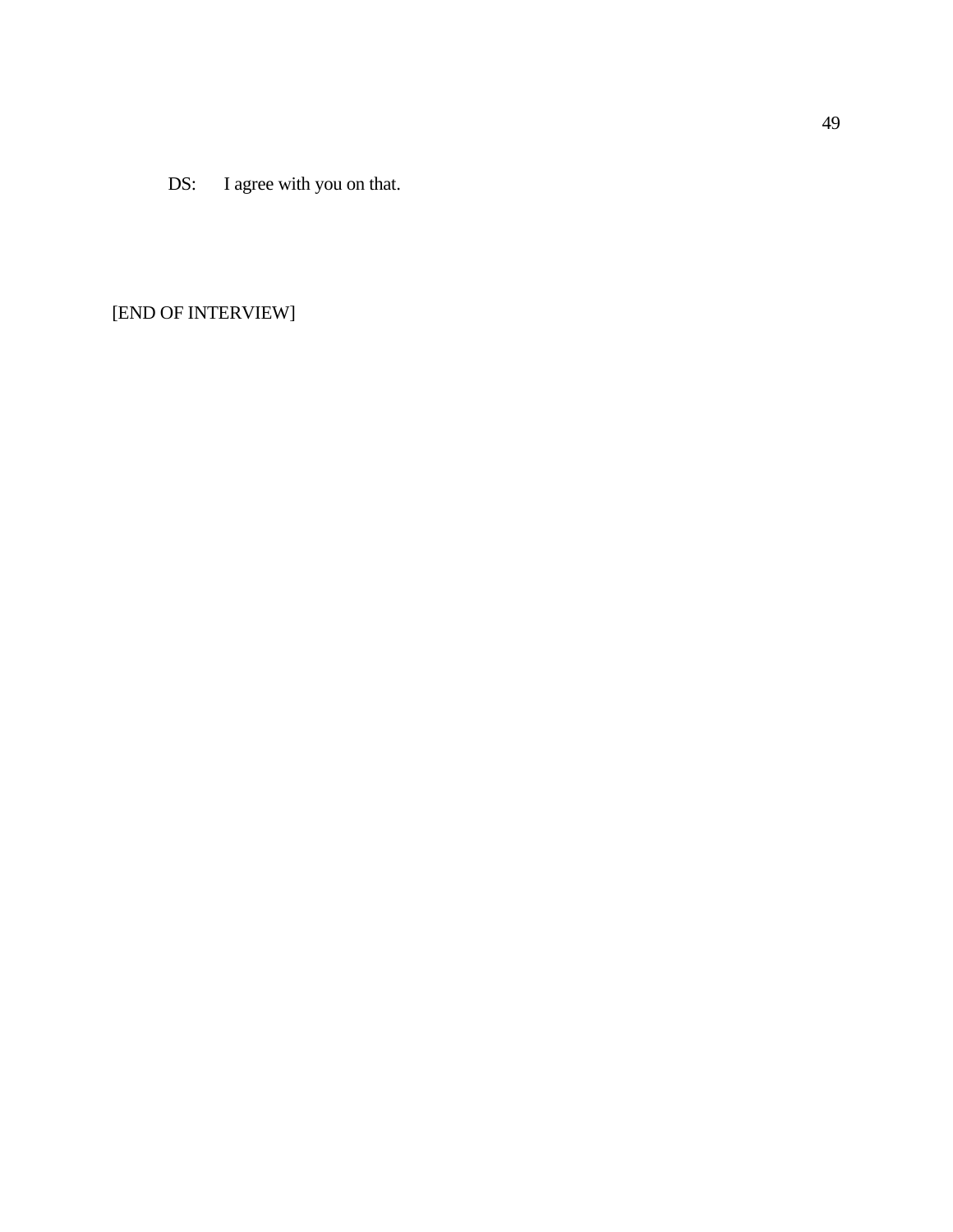Interview

with

CCC Superintendent

# ELMER M."SKIPPER" NOYES

September 13, 1977

Interviewer: Dorothy Noble Smith

Transcribed by: Joy K. Stiles

Shenandoah National Park

Luray, Virginia

Original manuscript on deposit at Shenandoah National Park Archives

**NOTICE:**

**The material contained in this oral history may only be used for professional and genealogical research, park interpretive and educational media, and brief quotations in nonprofit commercial** 

**publications.**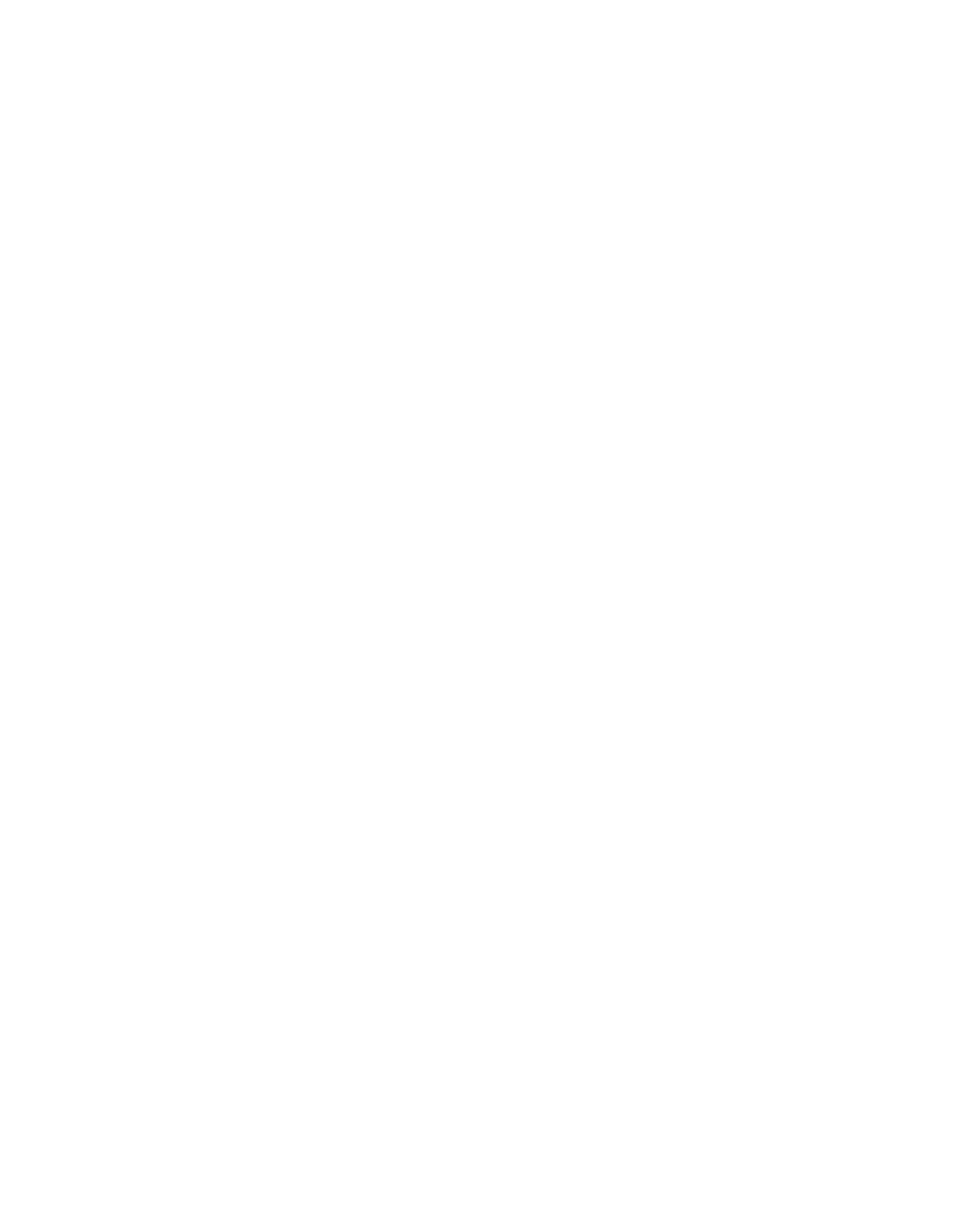# **INDEX**

Interview with

CCC Superintendent

# ELMER M."SKIPPER" NOYES

September 13, 1977

Interviewer: Dorothy Noble Smith

Transcribed by: Joy K. Stiles

Shenandoah National Park Luray, Virginia

Original manuscript on deposit at Shenandoah National Park Archives

**NOTICE:**

**The material contained in this oral history may only be used for professional and genealogical research, park interpretive and educational media, and brief quotations in nonprofit commercial publications.**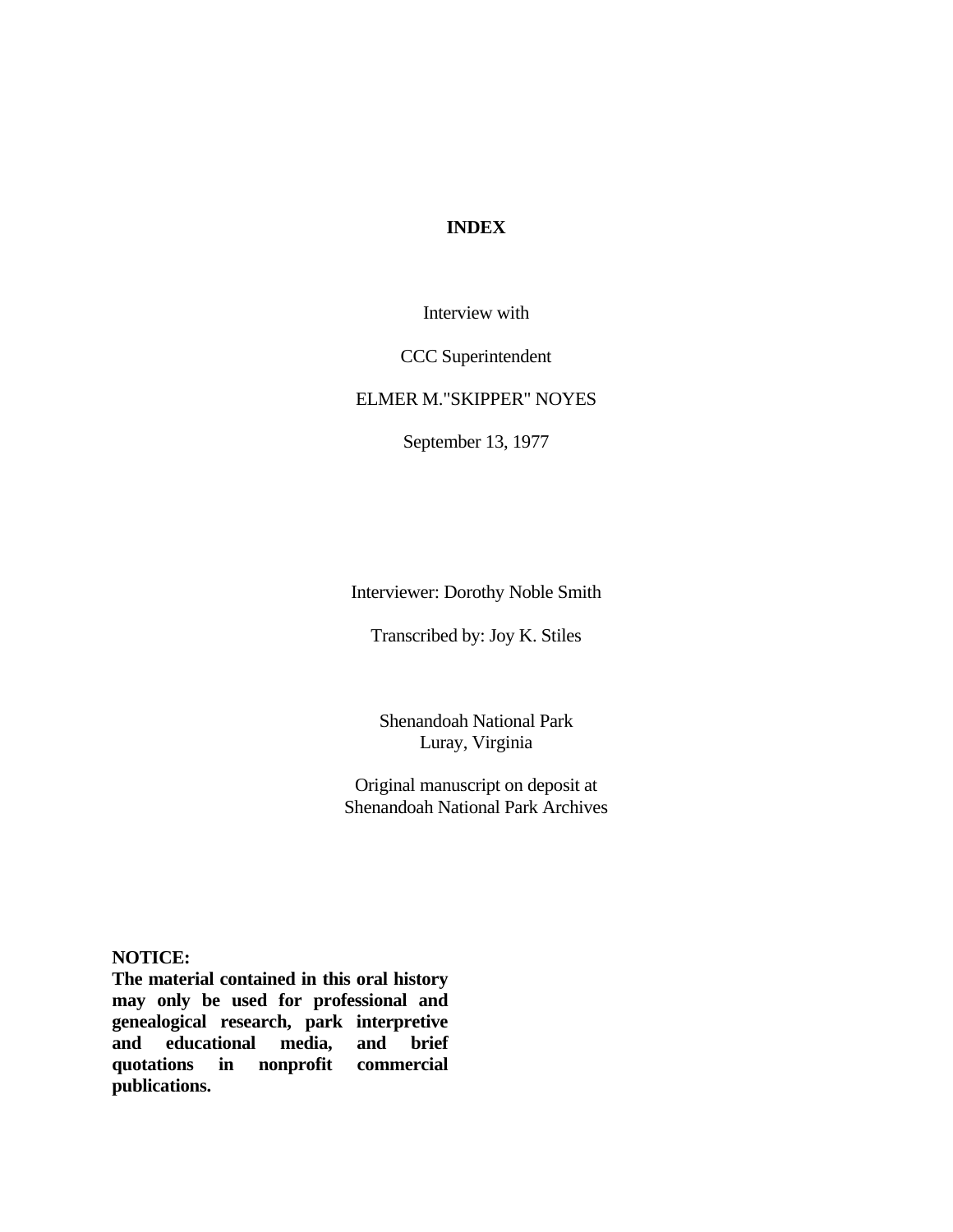## **INDEX**

### Side A:

Elmer "Skipper" Noyes is a former Superintendent for the Civilian Conservation Corps in Shenandoah National Park. Noyes worked in the Park from 1933 to 1940, working first in Camp NP-1, Skyland, and later in Camp NP-10, Pinnacles. The first experience Noyes relates is his efforts in locating a dependable source of water for the camp at Skyland. George Freeman Pollock was still in charge of Skyland and Noyes talks about some of his interactions with Pollock, including the fact that his crews renovated the cabins at Skyland. Moonshine is mentioned, then Noyes tells about the tents used for barracks when he first arrived. Noyes had a great deal of pride in the "boys" under his supervision, giving numerous examples of exemplary work they performed. Throughout the interview there are stories of his clashes with higher ups when he disagreed with them. The rivalry between Virginia and Pennsylvania boys is touched on, along with fighting forest fires, arson fires, building a gymnasium at the CCC camp at Skyland, wildlife and the re-introduction of deer and possibly bears, also. A story about making the first fee signs for the entrance stations combines Noyes' high regard for his boys and his exasperation with bureaucracy. Noyes mentions the Park's dedication in 1936, tells of clearing dead chestnuts and ends the side telling of a CCC boy who was an orphan and became a part of the Noyes family.

#### Side B:

The interviewer explores Noyes' feelings about having park rangers arriving in the Park and his feelings about the mountain people. He tells of having his men fix up a mountain school house located part way down the east side of the mountain below Skyland, possibly in the Whiteoak Canyon area. Throughout the interview, Noyes expresses his desire that the Park's scenic views be maintained, rather than letting the forest grow up and block the vistas. He also advocates putting in additional side roads for touring by car. Noyes touches on discipline problems as he discusses the boys going down to Luray, and boys that went AWOL. He recalls a dance they held in the Camp NP-1 gymnasium, with an eleven piece orchestra from Winchester and describes his boys as having a wonderful time. He touches on a few of the more questionable activities he was involved with, including stealing lumber to finish buildings, and using an enrollee's Chevrolet to power a sawmill used to cut shingles for Skyland. The interview ends with Noyes reminiscing about Camp Hoover.

End of interview.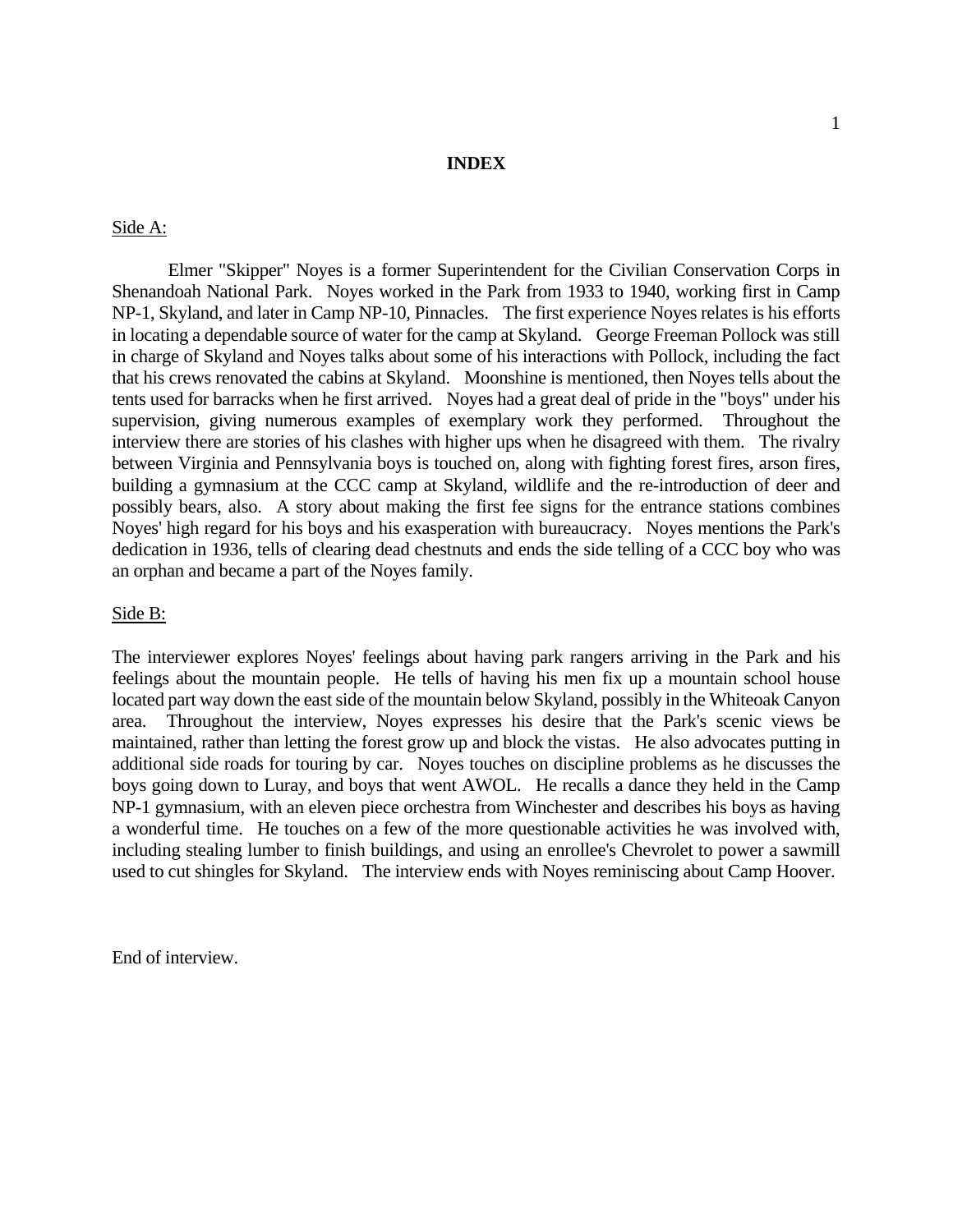# Key words:

| bears                   |         | p.14-16   |                                        |         |          |
|-------------------------|---------|-----------|----------------------------------------|---------|----------|
| <b>Big Meadows</b>      |         | p. 1,23   | (CCC, continued)                       |         |          |
| Blevins, Doc            |         |           | water supply, Camp 1                   |         | p. 3     |
| p.19,20,                |         |           | winter                                 |         | p. 5,17- |
| 46                      |         |           |                                        | 18      |          |
| Brannon, Doug           |         | p. 2      | chestnut trees                         |         | p.23     |
| Byrd, Senator Harry     |         | p.38,39   | Clore, Jim                             |         | p.44-46  |
| Camp Hoover             | p.49-50 |           | Cook, Mr                               |         | p.38     |
| cattle                  |         | p. 2      | conscientious objectors                |         | p.17-19  |
| <b>CCC</b>              |         |           | Corbin, Dicey                          | p.28    |          |
| arson forest fires      |         | $p. 8-10$ | <b>Corbin Hollow</b>                   | p.30    |          |
| <b>AWOL</b>             |         | p.36      | Cousins, Mr.                           |         | p.28     |
| Camp 1, Skyland         |         | p. 2,6,   | deer                                   |         | p.15     |
| 19,20,44,49             |         |           | Dupont family                          | p. 2    |          |
| Camp 2, Big Meadows     |         | p.41      | <b>Gettysburg National Battlefield</b> |         | p.49     |
| Camp 3                  |         | p.17      | gliders                                | p. 2    |          |
| Camp 10, Pinnacles      | p. 3,5, |           | grazing land                           |         | p. 1, 33 |
| 6, 10, 19, 41           |         |           | <b>Great Smoky Mountains</b>           |         | p.34     |
| Camp 27                 |         | p. 6      | Heater, James                          | p.20    |          |
| Camp Hoover             |         | p.49      | Hoskins, R. Taylor                     |         | p.27,28  |
| conscientious objectors |         | p.17-19   | Hughes River Gap                       |         | p.42     |
| dance                   |         | p.39      | Jacobsen, Robert                       |         | p.34     |
| enlistment              |         | $p. 5-6$  | Judd, Austin                           |         | p.19,43  |
| Fechner, Mr.            |         | p. 7      | Lassiter, James                        | p. 7,12 |          |
| fire fighting (forest)  | p. 8    |           | Loft Mountain                          | p. 16   |          |
| gymnasium, Camp 1       |         | p. 12     | Luray                                  |         | p.35     |
| moonshine               |         | p. 5      | moonshine                              |         | p. 5     |
| mountain residents      | p. 8,9, |           | mountain residents                     |         | p. 8,27- |
| 10,27-28                |         |           |                                        | 28      |          |
| nicknames               |         | p.27-28   | <b>Mount Vernon</b>                    | p.15    |          |
| park headquarters       |         | p. 11     | Nicholson Hollow                       |         | p.30     |
| park rangers            |         | p.27      | Noyes, Bill                            |         | p.21,25  |
| Pennsylvania enrollees  |         | p. 7,24   | Old Rag                                |         | p.32,45  |
| reunion                 |         | p.37-     | Panorama                               |         | p.14,22  |
|                         | 38,46   |           | Parks, Ed.                             |         | p. 3     |
| sawmill                 |         | p.48      | Pollock, George Freeman                |         | p. 4, 13 |
| shingles, Skyland       |         | p.48      | Roosevelt, President                   |         | p.23     |
| Skyland                 |         | p. 4,13,  | schools, mountain                      |         | p.28-29  |
|                         |         | 21        | Skyland                                |         | p. 4,13, |
| sign making             |         | p.22-23   |                                        |         | 42,48    |
| tents                   |         | p. 5      | snakes                                 | p.14    |          |
| trail building          |         | p. 7      | <b>Stony Man</b>                       |         | p.32,46  |
| Virginia enrollees      |         | p. 7,24   | <b>Whiteoak Canyon</b>                 |         | p.33,46  |